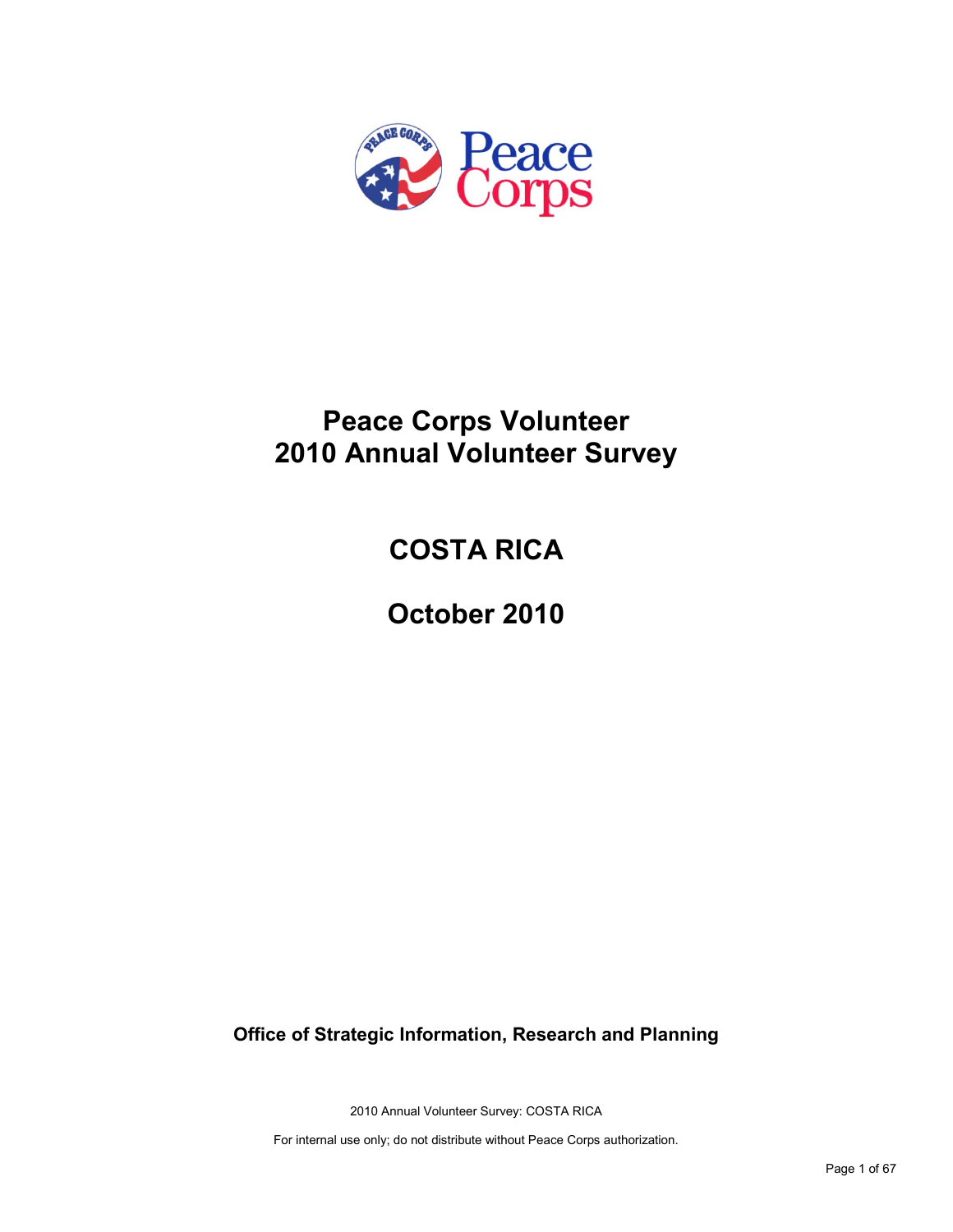## **Table of Contents**

| A.           |                                                |    |
|--------------|------------------------------------------------|----|
| В.           |                                                |    |
| C.           |                                                |    |
| D.           |                                                |    |
| Е.           |                                                |    |
| F.           |                                                | 23 |
| G.           |                                                |    |
| Η.           |                                                |    |
| $\mathbf{L}$ |                                                |    |
| J.           | Overall Assessment of Your Peace Corps Service |    |
| Κ.           |                                                |    |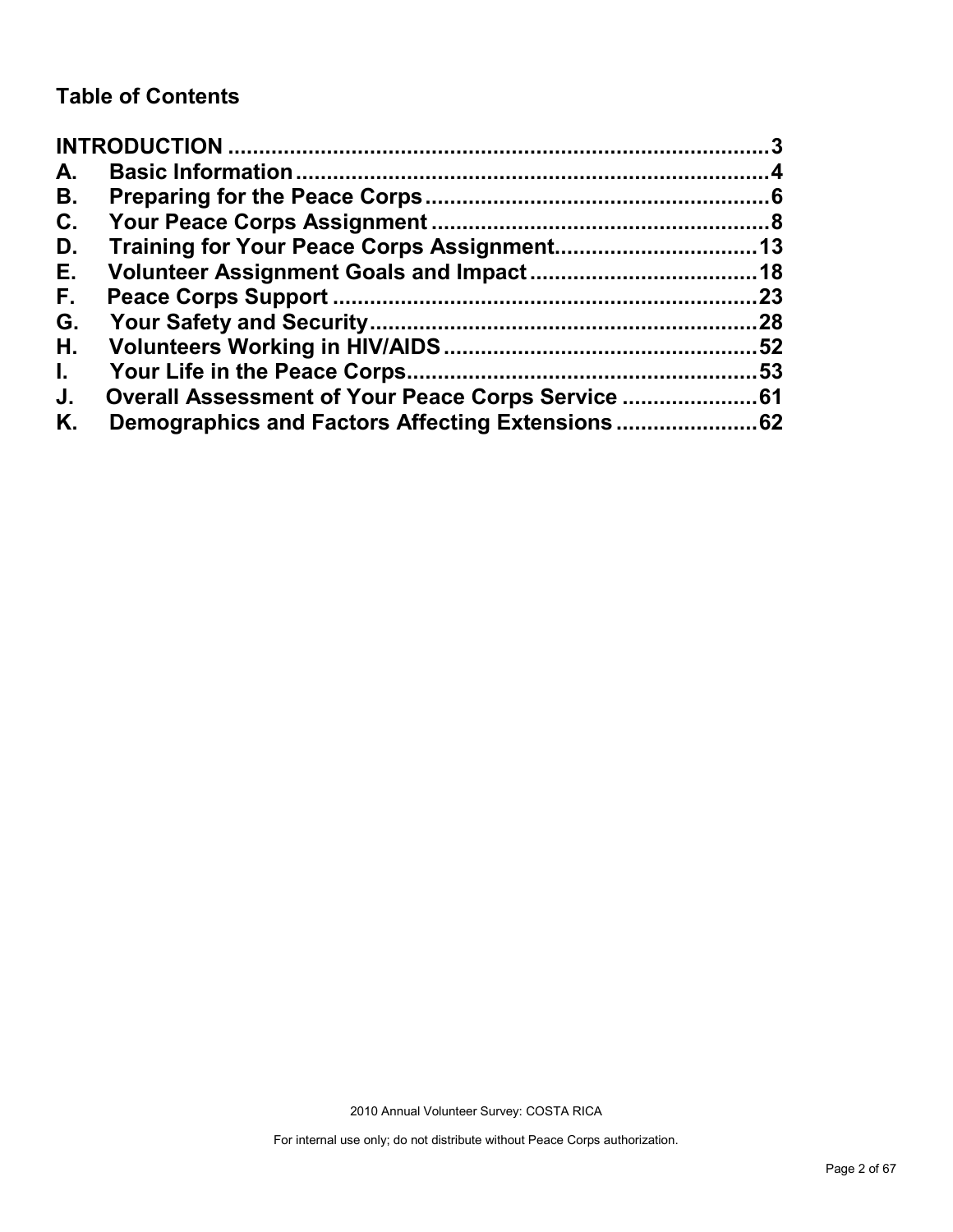## <span id="page-2-0"></span>**INTRODUCTION**

The Annual Volunteer Survey was conducted from June – August 2010 and 81 percent of the Volunteers (5, 239) responded, the highest number in the 35-year history of the survey. Most Volunteers (89 percent) completed the online version of the survey, and another 11 percent completed a paper version of the survey.

This report conveys the responses to the survey from Volunteers serving in one particular country. The report contains the tables and short narrative responses from the questions offering a finite set of possible responses. The results provide a picture of the activities, experiences and views of Peace Corps Volunteers in 2010, including areas where Volunteers confirm that their needs are being well met and where improvements may be needed.

A second report contains the Volunteers' extensive narrative responses to eight open-ended questions on the survey. The report, *2010 Annual Volunteer Survey Open Ended Responses,* is being distributed separately to the Regional and Country Directors.

## **ORGANIZATION OF THE REPORT**

The country report contains eleven sections, corresponding to the major sections of the survey questionnaire.

The tabular results are presented in the order in which the questions appeared in the 2010 AVS, which corresponds roughly to the phases of Volunteer service. Initial questions asked about preparing for Peace Corps. These were followed by questions about assignment activities and training. The final set of questions asked about extending service beyond two years.

The tables show the percent of post respondents that selected each choice and the total number of post respondents that answered the question. Most survey questions asked respondents to select one answer from a set of choices. The percentages for the "select one" responses add up to 100 percent. Questions that allowed Volunteers to "mark all that apply" result in percentages that total to more than 100 percent. This is because each percentage equals the number of respondents selecting that choice divided by the number of respondents who answered the question.

The 2010 AVS included most questions from earlier annual and biennial surveys. A dozen open-ended questions were excluded this year to reduce the reporting burden and internet connection costs to Volunteers.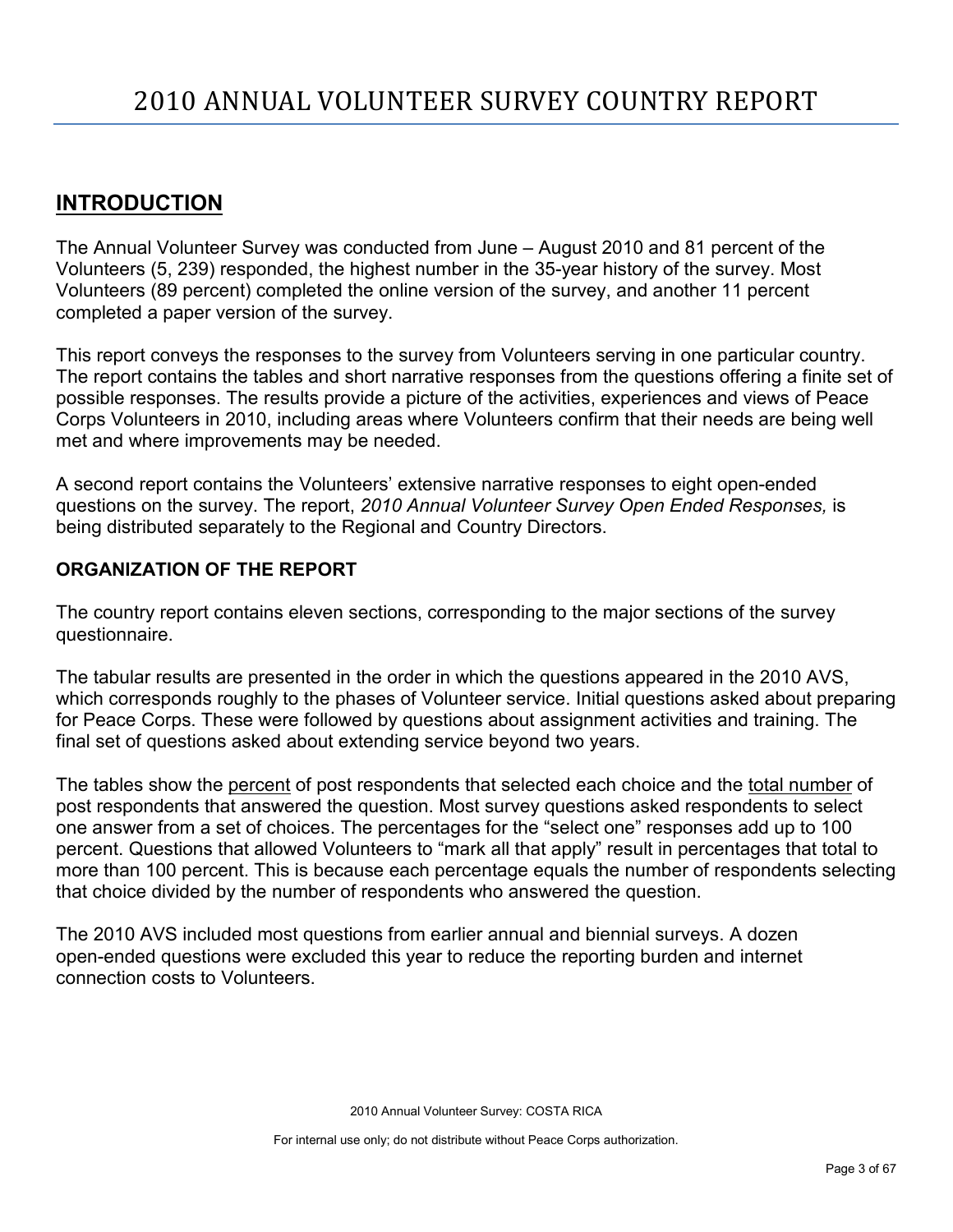Key questions were added to gather more information about:

- Experiences with insensitive comments and behavior based on race, ethnicity, age, gender, or sexual orientation
- Observations or comments about harassment/discrimination experiences (added to the online 2010 AVS after the survey began)
- Reasons that might influence whether or not to extend Volunteer service beyond two years

A crosswalk between the 2009 and 2010 questions is posted on the OSIRP intranet under 2010 AVS Reports "Reference Documents." Earlier surveys and global, regional and post reports are also on the OSIRP Intranet.

## **HOW TO USE THE INFORMATION**

Posts are encouraged to share the results with staff and Volunteers. These reports are an excellent way to initiate a dialogue with staff and Volunteers at post about what is working well and areas for improvement. In the past, posts have found it useful to share the results with their Volunteers, via the VAC, monthly newsletters, summary bulletins, and presentations at PST and IST.

Please consider comparing these 2010 results with your 2006, 2008 and 2009 survey results to identify trends and changes over time. You may also want to compare your country's results with the regional and global numbers.

## <span id="page-3-0"></span>**A. Basic Information**

This section reports on the overall response rate and percentages of online and paper surveys completed, as well as the Volunteers' descriptions of their project and site. Results are more representative of all Volunteers at post when the response rate is above 50 percent.

The 2010 Annual Volunteer Survey response rate for COSTA RICA was 94%.

| Completed Online and Paper Surveys |      |        |  |  |
|------------------------------------|------|--------|--|--|
| Percent                            |      | Number |  |  |
| Online                             | 100% | 101    |  |  |
| Paper                              |      |        |  |  |
| Total                              | 100% | 101    |  |  |

**Completed Online and Paper Surveys**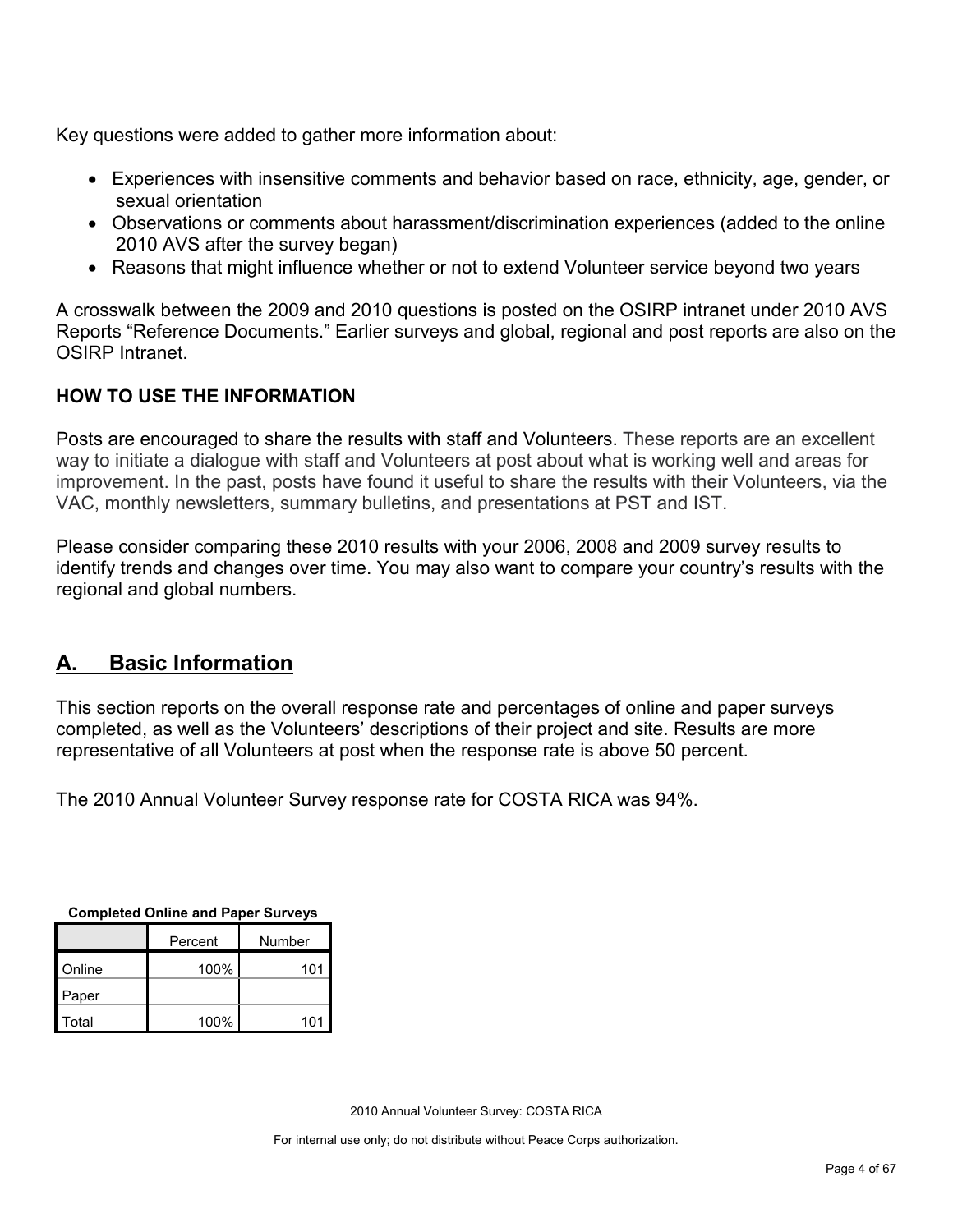| A2: How many months have you been in country? |  |  |  |  |  |  |  |  |  |  |
|-----------------------------------------------|--|--|--|--|--|--|--|--|--|--|
|-----------------------------------------------|--|--|--|--|--|--|--|--|--|--|

|                   | Percent | Number |
|-------------------|---------|--------|
| 6 months or less  | 49%     | 49     |
| 7 to 12 months    | 2%      |        |
| 13 to 20 months   | 45%     | 45     |
| 21 to 27 months   |         |        |
| 28 months or more | 5%      | 5      |
| otal              | 100%    |        |

## **A3: Please select your project.**

|                                       | Percent | Number |
|---------------------------------------|---------|--------|
| Children, Youth, and Families at Risk | 33%     | 33     |
| Community Economic Development        | 35%     | 35     |
| <b>Rural Community Development</b>    | 33%     | 33     |
| Other. Please specify                 |         |        |
| ʻotal                                 | 100%    |        |

### **A3. Description of "other" project**

|       | Percent | Number |  |
|-------|---------|--------|--|
|       | 100%    | 101    |  |
| Total | 100%    | 101    |  |

### **A4: Please choose the best description of your assigned site.**

|                                           | Percent | Number |
|-------------------------------------------|---------|--------|
| Village/rural area (pop. under 2,000)     | 64%     | 65     |
| Rural town (pop. 2,000 + 25,000)          | 30%     | 30     |
| City (pop. over 25,000) - not the capital | 3%      |        |
| Capital of the country                    | 2%      |        |
| Outer island (regardless of size)         | $1\%$   |        |
| Total                                     | 100%    |        |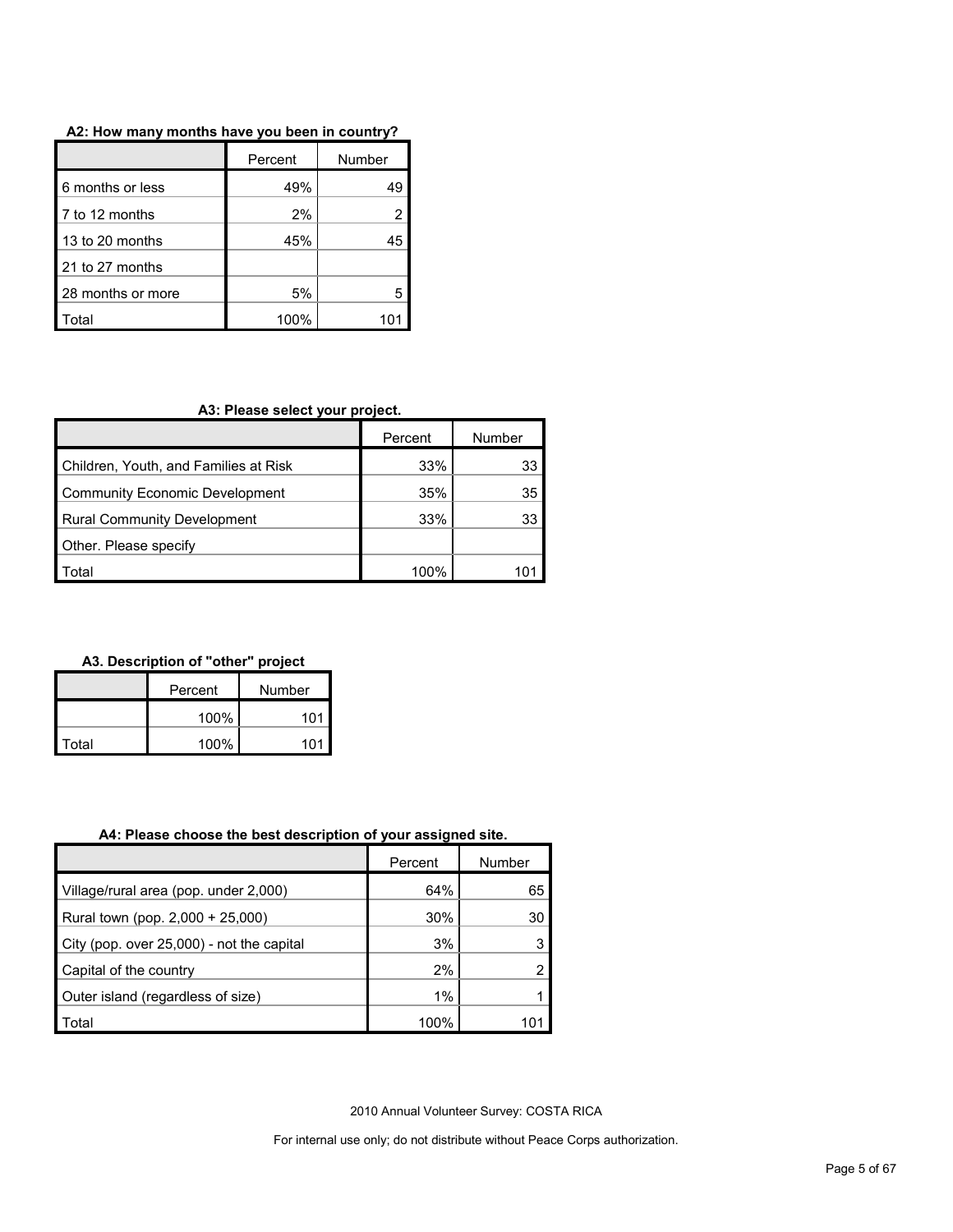## <span id="page-5-0"></span>**B. Preparing for the Peace Corps**

This section reports Volunteers' motivations in applying and accepting a Peace Corps assignment, as well as how prepared they are currently to meet the challenges of service.

|                                                     |                      | % Selected This | <b>Total PCVs</b> |
|-----------------------------------------------------|----------------------|-----------------|-------------------|
|                                                     | <b>PCV Responses</b> | Choice          | Responding        |
| Personal interest in the Peace Corps                | 74                   | 74%             |                   |
| Returned Peace Corps Volunteer whom you met or      | 38                   | 38%             |                   |
| know personally                                     |                      |                 |                   |
| Peace Corps website                                 | 36                   | 36%             |                   |
| Peace Corps campus or community information session | 33                   | 33%             |                   |
| Peace Corps recruiter                               | 23                   | 23%             |                   |
| Returned Peace Corps Volunteer who spoke to your    | 14                   | 14%             |                   |
| school or group about the Peace Corps               |                      |                 |                   |
| Other: Please specify                               | 13                   | 13%             |                   |
| Family member/s who served in the Peace Corps       | 11                   | 11%             |                   |
| Americorps service                                  | 8                    | 8%              |                   |
| Article or book about the Peace Corps               | 8                    | 8%              |                   |
| Peace Corps material in the mail                    | 5                    | 5%              |                   |
| Radio, TV, or print advertisement                   | $\overline{2}$       | 2%              |                   |
| Social media (Facebook, Twitter, etc.               |                      |                 |                   |
| Total                                               |                      |                 | 100               |

## **B1: What prompted you to apply to the PC? Mark all that apply.**

Percents may total to more than 100% since Volunteers were asked to "Mark all that apply."

### **B1.OTHER: Description of other reasons for applying to Peace Corps**

| <b>PERCENT</b>                                 | <b>NUMBER</b> |  |
|------------------------------------------------|---------------|--|
| Open-ended results. Not responsive to request. |               |  |
|                                                |               |  |
|                                                |               |  |
|                                                |               |  |
|                                                |               |  |
|                                                |               |  |
|                                                |               |  |
|                                                |               |  |
|                                                |               |  |
|                                                |               |  |

2010 Annual Volunteer Survey: COSTA RICA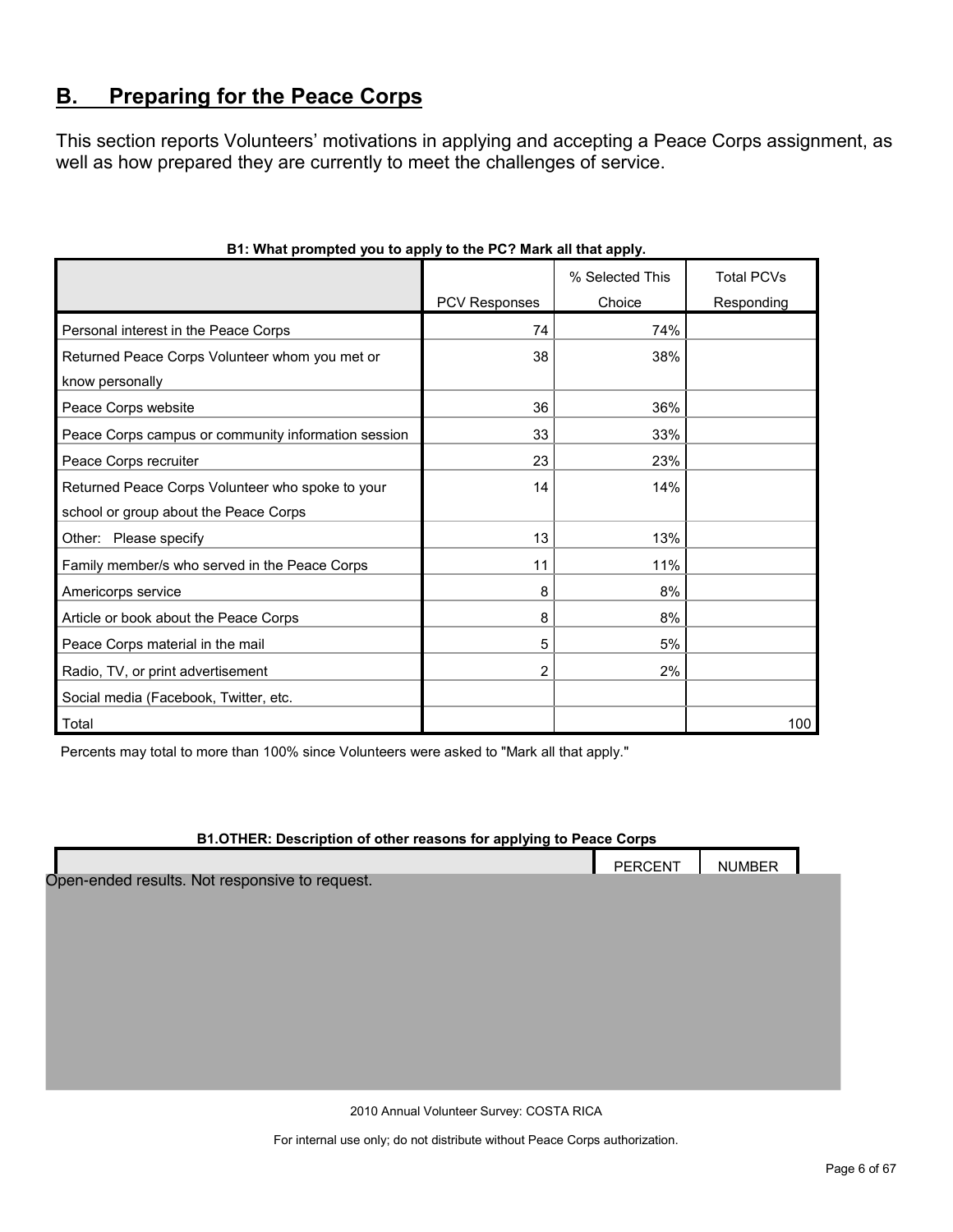| Open-ended results. Not responsive to request. |  |  |
|------------------------------------------------|--|--|
|------------------------------------------------|--|--|

| $\mathbf{r}$<br>Totai | ' በበ% |  |
|-----------------------|-------|--|

### **B2: How important were the following factors in accepting a PC assignment?**

|                                |               | Somewhat  |           |       |
|--------------------------------|---------------|-----------|-----------|-------|
|                                | Not Important | important | Important | Total |
| Different culture              | 2%            | 6%        | 92%       | 100   |
| Work experience                | 6%            | 18%       | 76%       | 101   |
| Help others                    | 1%            | 7%        | 92%       | 101   |
| International experience       | 2%            | 5%        | 93%       | 101   |
| Language                       | 2%            | 9%        | 89%       | 101   |
| Personal growth                |               | 10%       | 90%       | 101   |
| U. S. job market               | 46%           | 30%       | 23%       | 99    |
| Serve my country               | 26%           | 48%       | 25%       | 99    |
| Travel/adventure               | 2%            | 21%       | 77%       | 101   |
| Please specify below<br>Other: |               |           | 100%      | 5     |

#### **B2.OTHER: Description of other factor/s in accepting a PC assignment**

|                                                | PERCENT | <b>NUMBER</b> |
|------------------------------------------------|---------|---------------|
| Open-ended results. Not responsive to request. |         |               |
|                                                |         |               |
|                                                |         |               |
|                                                |         |               |
|                                                |         |               |
|                                                |         |               |
|                                                |         |               |
|                                                |         |               |
|                                                |         |               |
|                                                |         |               |
|                                                |         |               |

 $\Gamma$ otal 100%  $\vert$  1010% 101

2010 Annual Volunteer Survey: COSTA RICA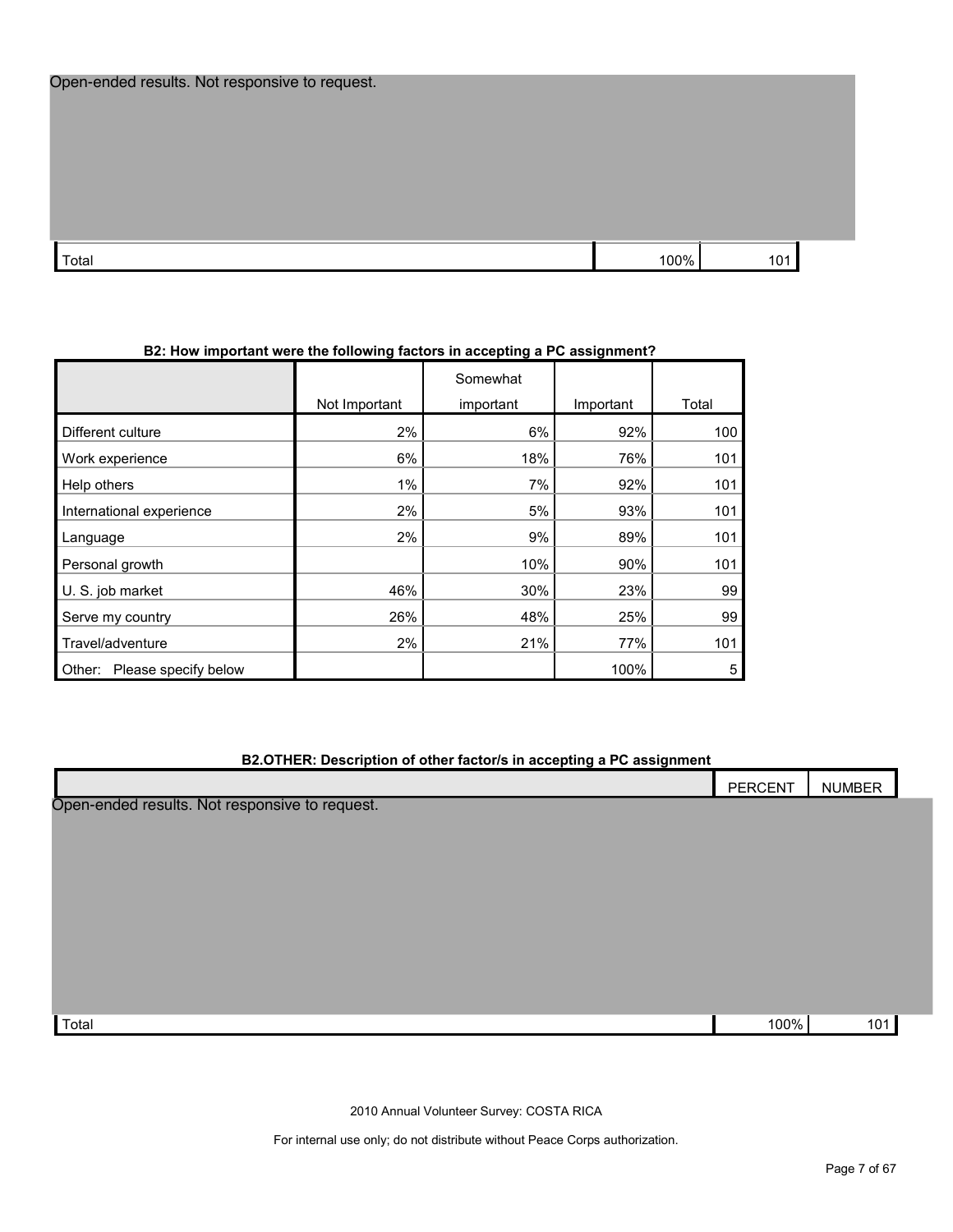|                | Not at all | Minimally | Adeauatelv | onsiderablyٽ | Exceptionally | Total |
|----------------|------------|-----------|------------|--------------|---------------|-------|
| B <sub>3</sub> | $1\%$      | 2%        | 21%        | 58%          | 18%           | 100   |

## **B3: How prepared do you feel today to meet the challenges of PC service?**

## <span id="page-7-0"></span>**C. Your Peace Corps Assignment**

This section reports Volunteers' work on their primary assignment and their secondary activities. The term "primary assignment" refers to the Volunteers' assignment which is part of an overall project plan designed by the host country partners and in-country Peace Corps staff.

|                                                 | Percent | Number |
|-------------------------------------------------|---------|--------|
| Community development                           | 36%     | 36     |
| Youth development                               | 33%     | 33     |
| Business education/advising                     | 17%     | 17     |
| English teaching                                | 6%      | 6      |
| Other: Please specify                           | 4%      | 4      |
| Information & communications technology (ICT)   | 3%      | 3      |
| Forestry/parks                                  | 1%      | 1      |
| Environmental education                         | 1%      | 1      |
| Urban & regional planning/municipal development |         |        |
| Water sanitation                                |         |        |
| <b>HIV/AIDS</b>                                 |         |        |
| <b>Health extension</b>                         |         |        |
| Other education                                 |         |        |
| Teacher training                                |         |        |
| Math/science teaching                           |         |        |
| Agroforestry                                    |         |        |
| NGO development                                 |         |        |
| Agriculture/fish/livestock                      |         |        |
| Total                                           | 100%    | 101    |

**C1: Which best describes the focus of your primary assignment/work?**

### **C1.OTHER: Description of "other" primary assignment/work**

**focus**

2010 Annual Volunteer Survey: COSTA RICA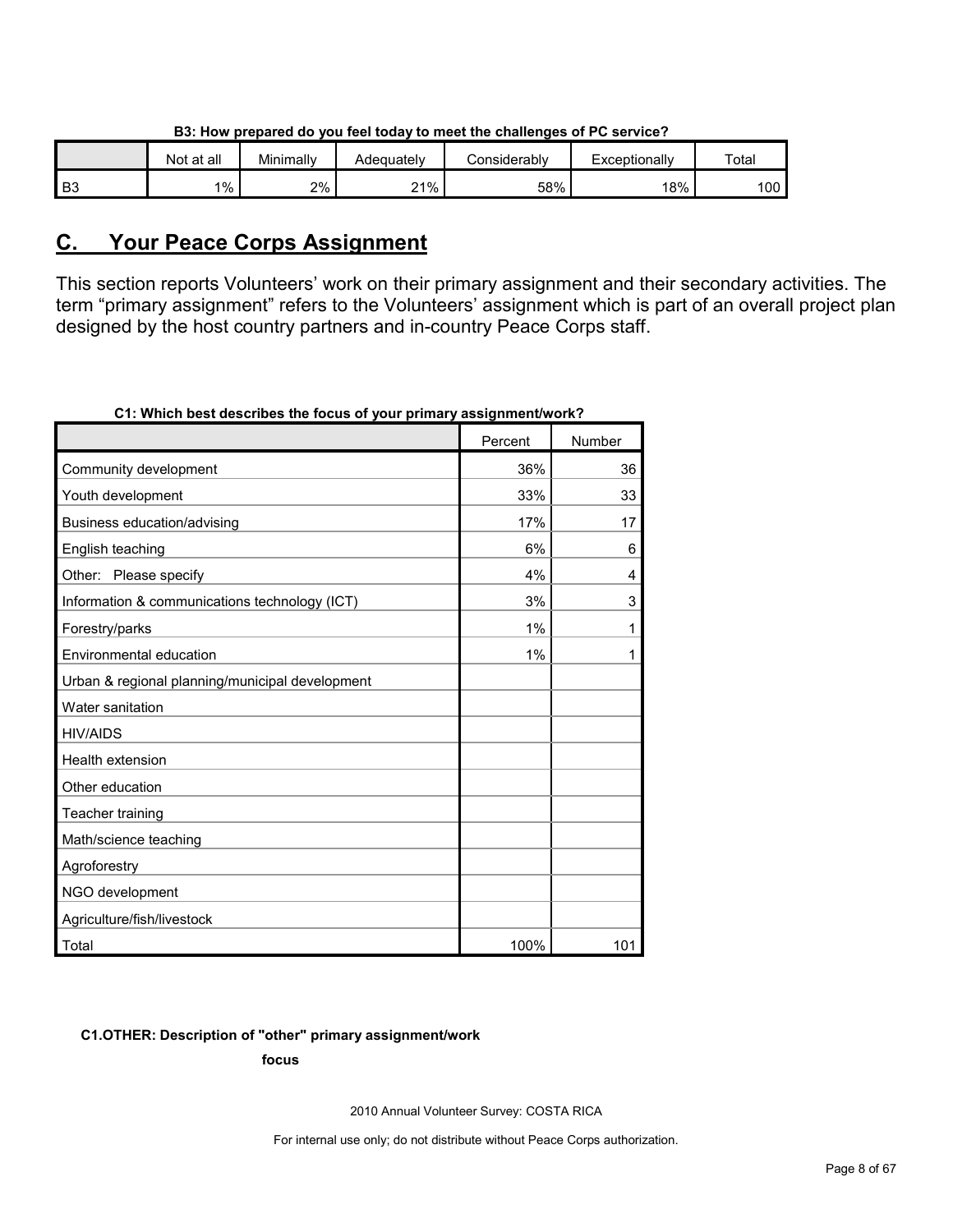|                                                | <b>PERCENT</b> | <b>NUMBER</b> |
|------------------------------------------------|----------------|---------------|
| Open-ended results. Not responsive to request. |                |               |
|                                                |                |               |
|                                                |                |               |
|                                                |                |               |
|                                                |                |               |
|                                                |                |               |
|                                                |                |               |
| Total                                          | 100%           | 10            |

## **C2: Are you a Masters International**

| student? |         |        |  |  |  |
|----------|---------|--------|--|--|--|
|          | Percent | Number |  |  |  |
| No       | 96%     | 96     |  |  |  |
| Yes      | 4%      |        |  |  |  |
| Total    | 100%    | 10.    |  |  |  |

| oo. Willon of the following activities abes your primary assignment work include: |               |               |                   |
|-----------------------------------------------------------------------------------|---------------|---------------|-------------------|
|                                                                                   |               | % Involved in | <b>Total PCVs</b> |
|                                                                                   | PCV Responses | Activity      | Responding        |
| Working with youth                                                                | 67            | 66%           |                   |
| English teaching                                                                  | 60            | 59%           |                   |
| Income generation                                                                 | 39            | 39%           |                   |
| Rural development                                                                 | 39            | 39%           |                   |
| Microenterprise development                                                       | 38            | 38%           |                   |
| Information and communications technology (ICT)                                   | 32            | 32%           |                   |
| <b>Business advertising</b>                                                       | 30            | 30%           |                   |
| Girls' education                                                                  | 29            | 29%           |                   |
| Sports/fitness                                                                    | 28            | 28%           |                   |
| WID/GAD                                                                           | 28            | 28%           |                   |
| Environment work                                                                  | 24            | 24%           |                   |
| Arts                                                                              | 22            | 22%           |                   |
| Mobilize host country nationals (HCNs) to volunteer                               | 18            | 18%           |                   |
| World Wise Schools/ Correspondence Match                                          | 14            | 14%           |                   |
| Working with NGO(s)                                                               | 13            | 13%           |                   |
| Nutrition education                                                               | 9             | 9%            |                   |

## **C3: Which of the following activities does your primary assignment/work include?**

2010 Annual Volunteer Survey: COSTA RICA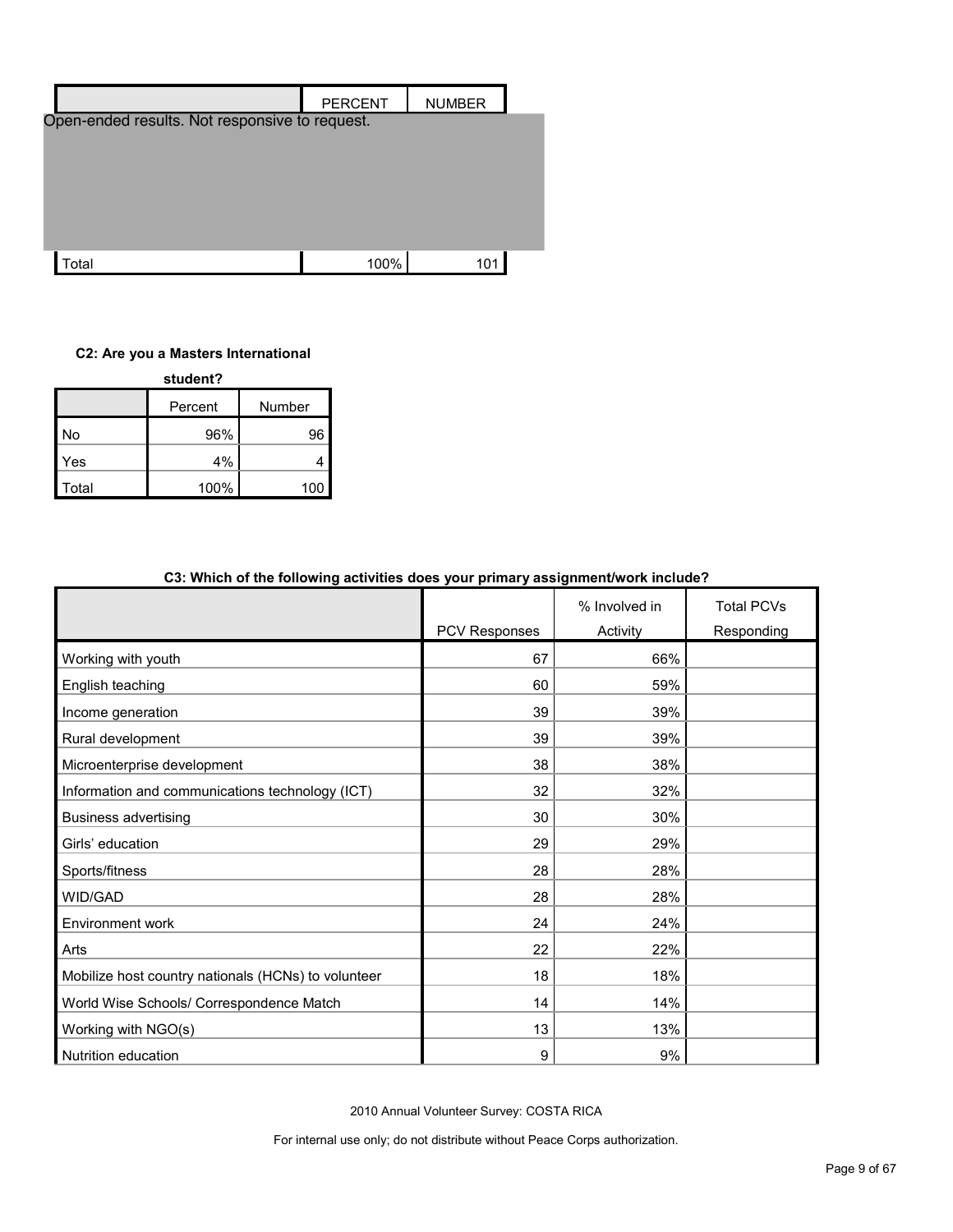| Library development                                   | 8 | 8% |     |
|-------------------------------------------------------|---|----|-----|
| Working with special groups (e.g., disabled, elderly, | 8 | 8% |     |
| ethnic minorities, orphans)                           |   |    |     |
| <b>HIV/AIDS</b>                                       |   | 7% |     |
| Child survival                                        | 6 | 6% |     |
| Literacy                                              | 5 | 5% |     |
| Water and sanitation                                  | 4 | 4% |     |
| Other: Please specify                                 | 4 | 4% |     |
| Biodiversity conservation                             | 3 | 3% |     |
| Community food security (production/marketing)        | 2 | 2% |     |
| Natural resources management                          | 2 | 2% |     |
| Urban development/municipal development               | 2 | 2% |     |
| Household food security                               |   |    |     |
| Total                                                 |   |    | 101 |

Percents may total to more than 100% since Volunteers were asked to "Mark all that apply."

#### **C3.OTHER: Description of other primary assignment/work activities**

|                                                | PERCENT | <b>NUMBER</b> |  |
|------------------------------------------------|---------|---------------|--|
| Open-ended results. Not responsive to request. |         |               |  |
|                                                |         |               |  |
|                                                |         |               |  |
|                                                |         |               |  |
|                                                |         |               |  |
| Total                                          | 100%    | 101           |  |

#### **C4: Hours Spent on Primary Assignment During Average Work Week**

|           | None | 1-10 hrs | 1-20 hrs<br>44 | 21-30 hrs | 31-40 hrs | More than 40 hrs | Total |
|-----------|------|----------|----------------|-----------|-----------|------------------|-------|
| C4Hrs6grp |      | 18%      | 31%            | 33%       | 13%       | 5%               | 98    |

## **C4: How many hours do you spend on your primary assignment during an average work week?**

|    | <b>All Volunteers</b> | Average | Lowest reported | Highest reported | Did not answer |
|----|-----------------------|---------|-----------------|------------------|----------------|
| C4 | 101<br>υ              | 23.4    |                 | 80               |                |

2010 Annual Volunteer Survey: COSTA RICA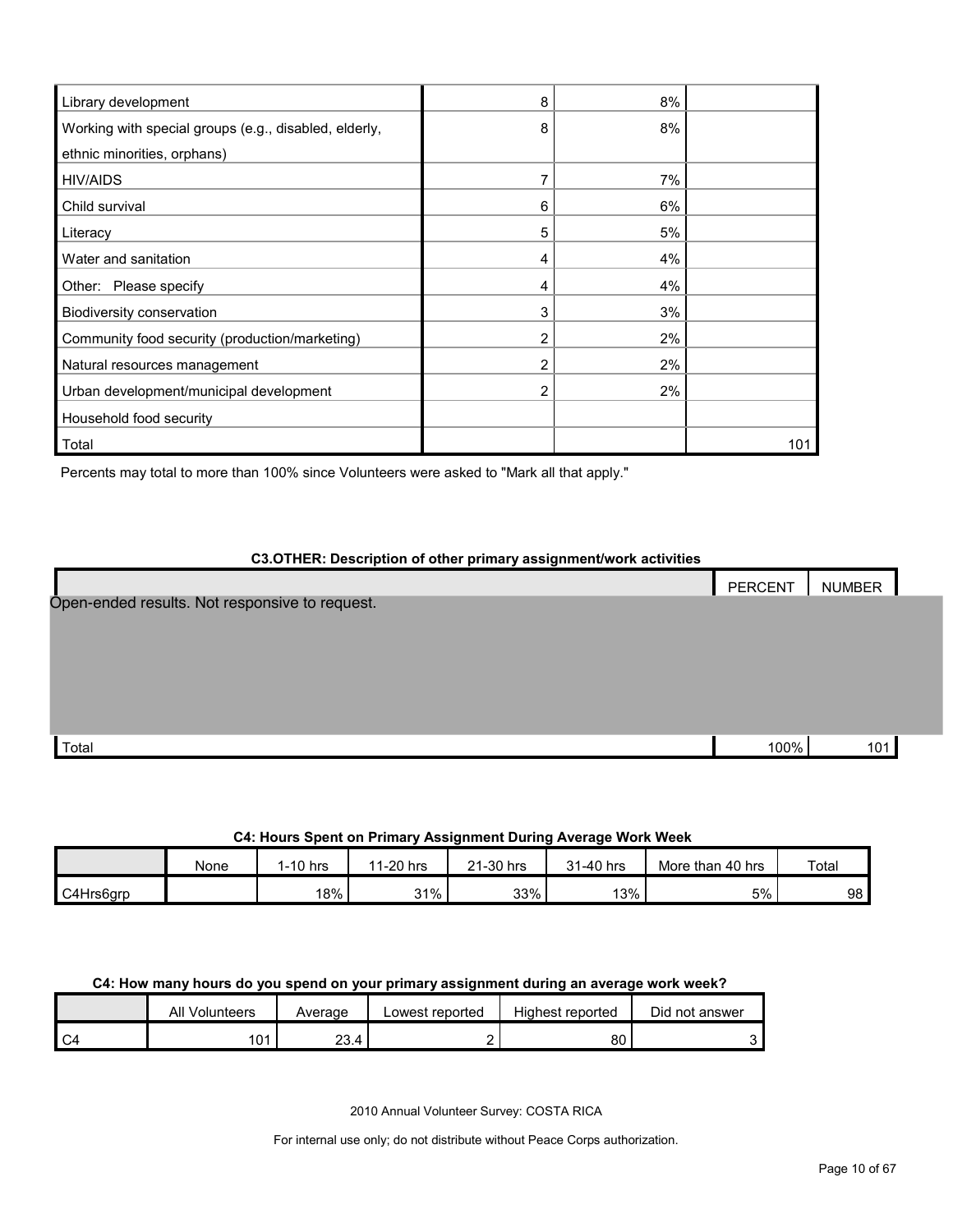|                                                       |                      | % Involved in | <b>Total PCVs</b> |
|-------------------------------------------------------|----------------------|---------------|-------------------|
|                                                       | <b>PCV Responses</b> | Activity      | Responding        |
| Sports/fitness                                        | 33                   | 39%           |                   |
| <b>Environment work</b>                               | 32                   | 38%           |                   |
| English teaching                                      | 31                   | 36%           |                   |
| Working with youth                                    | 28                   | 33%           |                   |
| World Wise Schools/ Correspondence Match              | 22                   | 26%           |                   |
| Arts                                                  | 21                   | 25%           |                   |
| WID/GAD                                               | 18                   | 21%           |                   |
| Girls' education                                      | 15                   | 18%           |                   |
| Rural development                                     | 15                   | 18%           |                   |
| Information and communications technology (ICT)       | 12                   | 14%           |                   |
| Library development                                   | 12                   | 14%           |                   |
| Mobilize host country nationals (HCNs) to volunteer   | 12                   | 14%           |                   |
| Nutrition education                                   | 12                   | 14%           |                   |
| Biodiversity conservation                             | 11                   | 13%           |                   |
| Income generation                                     | 9                    | 11%           |                   |
| Microenterprise development                           | 8                    | 9%            |                   |
| Working with special groups (e.g., disabled, elderly, | 7                    | 8%            |                   |
| ethnic minorities, orphans)                           |                      |               |                   |
| Natural resources management                          | 6                    | 7%            |                   |
| Other: Please specify                                 | 6                    | 7%            |                   |
| <b>Business advertising</b>                           | 5                    | 6%            |                   |
| <b>HIV/AIDS</b>                                       | 5                    | 6%            |                   |
| Literacy                                              | 5                    | 6%            |                   |
| Community food security (production/marketing)        | 4                    | 5%            |                   |
| Household food security                               | 3                    | 4%            |                   |
| Urban development/municipal development               | 3                    | 4%            |                   |
| Water and sanitation                                  | 3                    | 4%            |                   |
| Working with NGO(s)                                   | 3                    | 4%            |                   |
| Child survival                                        |                      |               |                   |
| Total                                                 |                      |               | 85                |

**C5: Which of the following do your secondary activities (other than your primary assignment work) include?**

Percents may total to more than 100% since Volunteers were asked to "Mark all that apply."

2010 Annual Volunteer Survey: COSTA RICA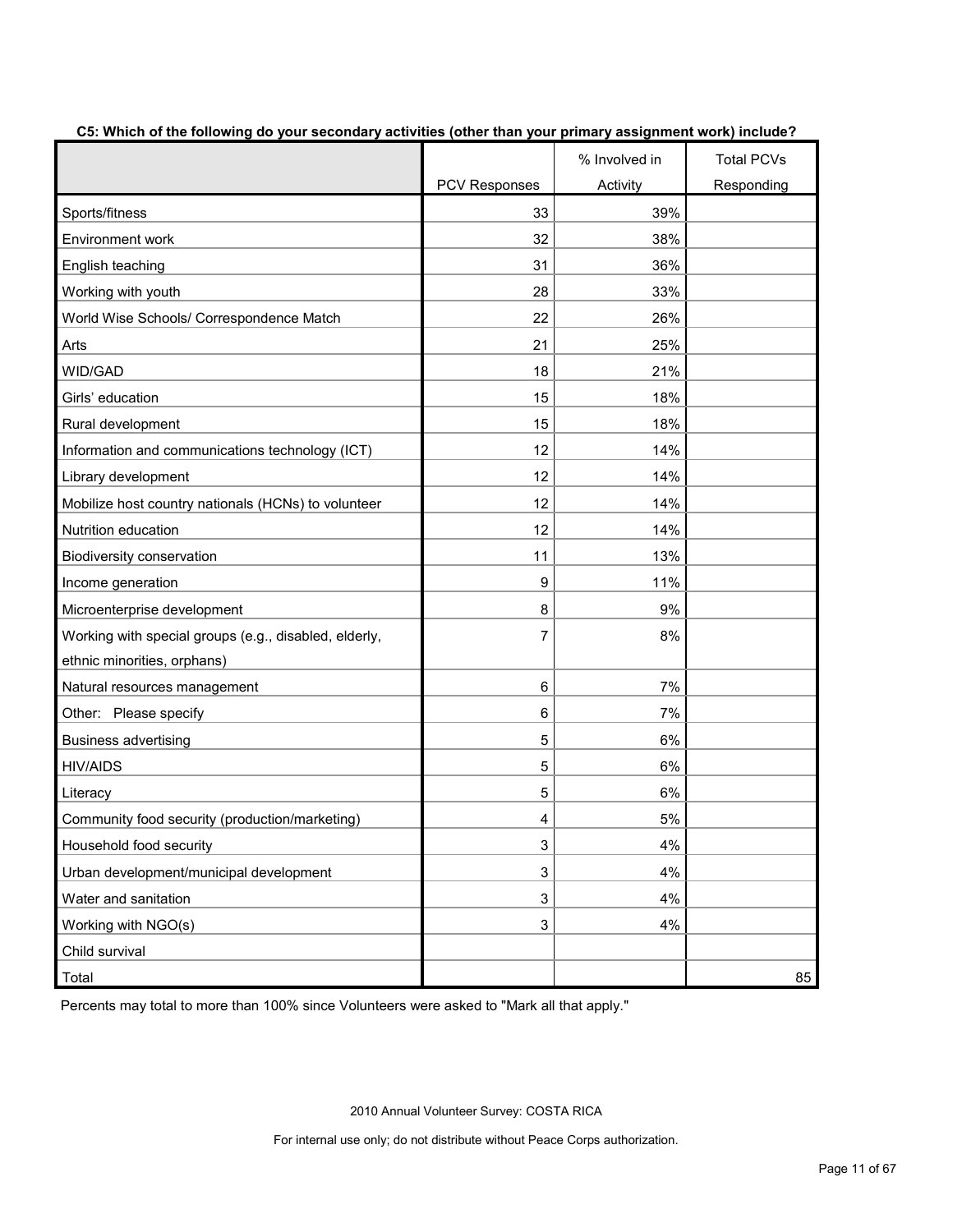| <b>C5.OTHER: Description of other secondary activities</b> |            |       |  |  |  |  |  |
|------------------------------------------------------------|------------|-------|--|--|--|--|--|
|                                                            | Column N % | Count |  |  |  |  |  |
| Open-ended results. Not responsive to request.             |            |       |  |  |  |  |  |
|                                                            |            |       |  |  |  |  |  |
|                                                            |            |       |  |  |  |  |  |
|                                                            |            |       |  |  |  |  |  |
|                                                            |            |       |  |  |  |  |  |
|                                                            |            |       |  |  |  |  |  |
|                                                            |            |       |  |  |  |  |  |
| otal <sup>.</sup>                                          | 100%       | 101   |  |  |  |  |  |
|                                                            |            |       |  |  |  |  |  |

#### **C5: No Secondary Activities**

|                         | Percent | Number |
|-------------------------|---------|--------|
| NA                      | 84%     | 85     |
| No secondary activities | 16%     | 16     |
| Total                   | 100%    | 10     |
|                         |         |        |

#### **C6: Hours Spent on Secondary Activities During Average Work Week** .

|           | None  | I-10 hrs | 11-20 hrs | 21-30 hrs | 31-40 hrs | More than<br>ا 40 hrs | Total |
|-----------|-------|----------|-----------|-----------|-----------|-----------------------|-------|
| C6Hrs6grp | $1\%$ |          | 28%       | $7\%$     | $1\%$     | 2%                    | 90    |

**C6. How many hours do you spend on secondary activities during an average work week?** o

|        | All<br>Volunteers | Average               | Lowest reported | Highest reported | Did not answer |
|--------|-------------------|-----------------------|-----------------|------------------|----------------|
| $\sim$ | 01                | $\overline{A}$<br>. . |                 | 50               |                |

## **C7: How personally satisfying is your--?** o

| <b>Printed Strategies of the Control of the Strategies of the Strategies</b> |            |           |            |              |               |       |  |  |  |
|------------------------------------------------------------------------------|------------|-----------|------------|--------------|---------------|-------|--|--|--|
|                                                                              | Not at all | Minimally | Adeauatelv | Considerably | Exceptionally | Total |  |  |  |
| Primary assignment                                                           | 1%         | 9%        | 27%        | 45%          | $17\%$        | 99    |  |  |  |
| Secondary project activities                                                 | $1\%$      | 8%        | 31%        | 40%          | 21%           | 91    |  |  |  |

NOTE: See the Open-Ended Responses report for Volunteer comments (C8) about their satisfaction with the work they do s t

2010 Annual Volunteer Survey: COSTA RICA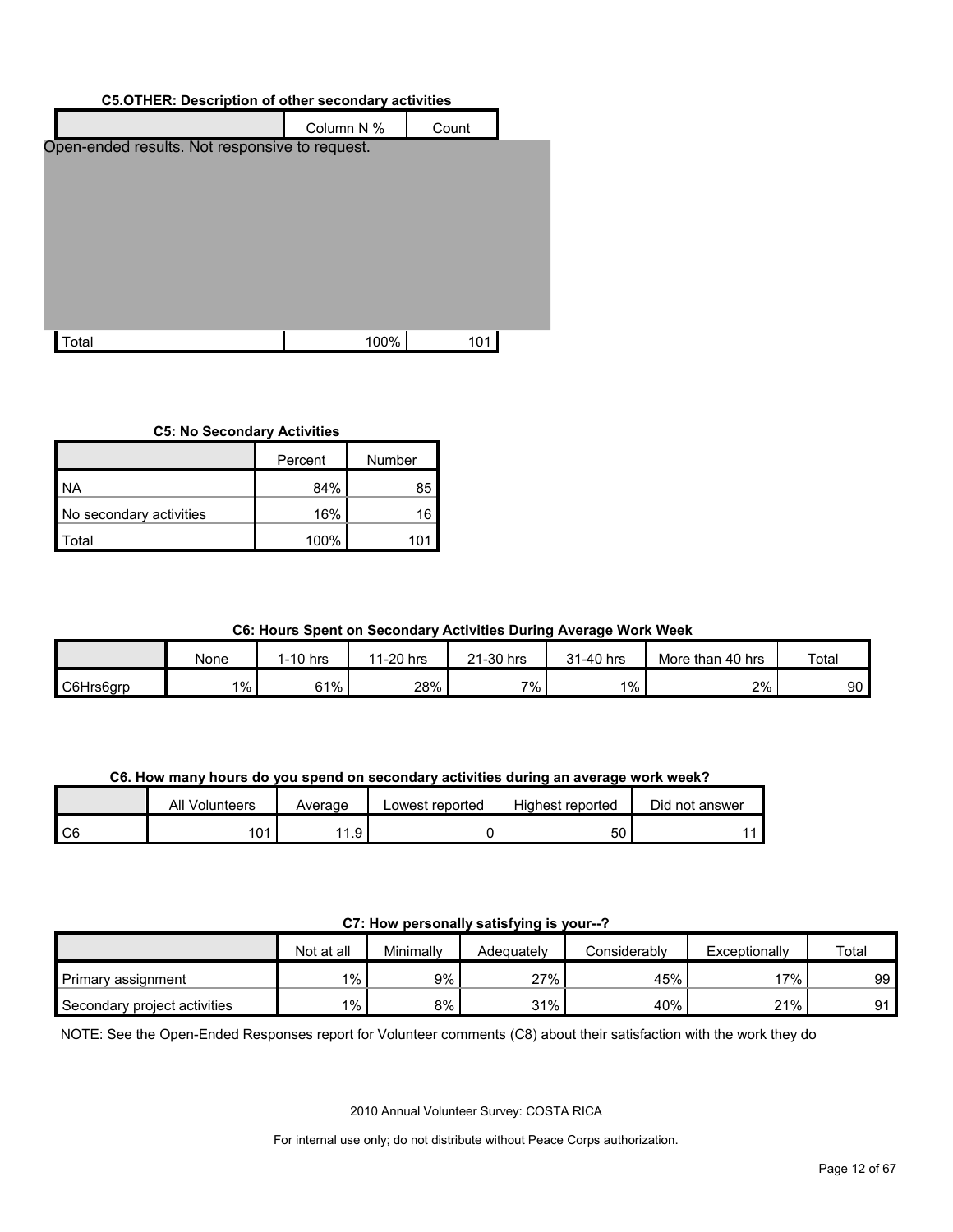## <span id="page-12-0"></span>**D. Training for Your Peace Corps Assignment**

This section reports Volunteers' assessment of the effectiveness of Pre-Service Training (PST) and In-Service Training at post. In-Service Training (IST) includes: Reconnect, Technical IST, Mid-Service and Close of Service Conferences, project management/leadership conferences, and other post-sponsored training sessions.

|                    | ∟ess than 8 |         |         |          |       |          | More than 12 |       |
|--------------------|-------------|---------|---------|----------|-------|----------|--------------|-------|
|                    | weeks       | 8 weeks | 9 weeks | 10 weeks | weeks | 12 weeks | weeks        | Total |
| D <sub>1</sub> GRP |             |         |         | 3%       | 69%   | 25%      | 2%           | 91    |

## **D1: How many weeks of PST did you have before you were sworn in?**

#### **D2: How effective was your Pre-Service Training (PST) in preparing you to--**

|                                                     | Not effective | Poor  | Adequate | Effective | Very effective |
|-----------------------------------------------------|---------------|-------|----------|-----------|----------------|
| Manage cultural differences                         | $1\%$         | 2%    | 22%      | 45%       | 30%            |
| Deal with adjustment issues                         | 1%            | 3%    | 24%      | 45%       | 27%            |
| Work with counterparts/community partners           | 2%            | 12%   | 38%      | 37%       | 11%            |
| Use language needed in work and social interactions | $1\%$         | 2%    | 16%      | 32%       | 47%            |
| Perform technical aspects of your work              | 3%            | 9%    | 31%      | 39%       | 17%            |
| Work on your project goals and objectives           | 3%            | 3%    | 21%      | 50%       | 22%            |
| Conduct a participatory community needs             |               | 1%    | 15%      | 47%       | 37%            |
| assessment (e.g., PACA)                             |               |       |          |           |                |
| Monitor your project goals and outcomes             | 1%            | 4%    | 31%      | 43%       | 20%            |
| Maintain your physical health                       |               | $1\%$ | 23%      | 44%       | 32%            |
| Maintain your mental/emotional health               | 1%            | 4%    | 24%      | 52%       | 19%            |
| Maintain your personal safety and security          | $1\%$         | $1\%$ | 10%      | 40%       | 46%            |

**D2: How effective was your Pre-Service Training (PST) in preparing you to--**

|                                                     | NA/No training | Total |
|-----------------------------------------------------|----------------|-------|
| Manage cultural differences                         |                | 100   |
| Deal with adjustment issues                         |                | 100   |
| Work with counterparts/community partners           |                | 10C   |
| Use language needed in work and social interactions | $1\%$          | 99    |
| Perform technical aspects of your work              |                | 99    |
| Work on your project goals and objectives           | $1\%$          |       |

2010 Annual Volunteer Survey: COSTA RICA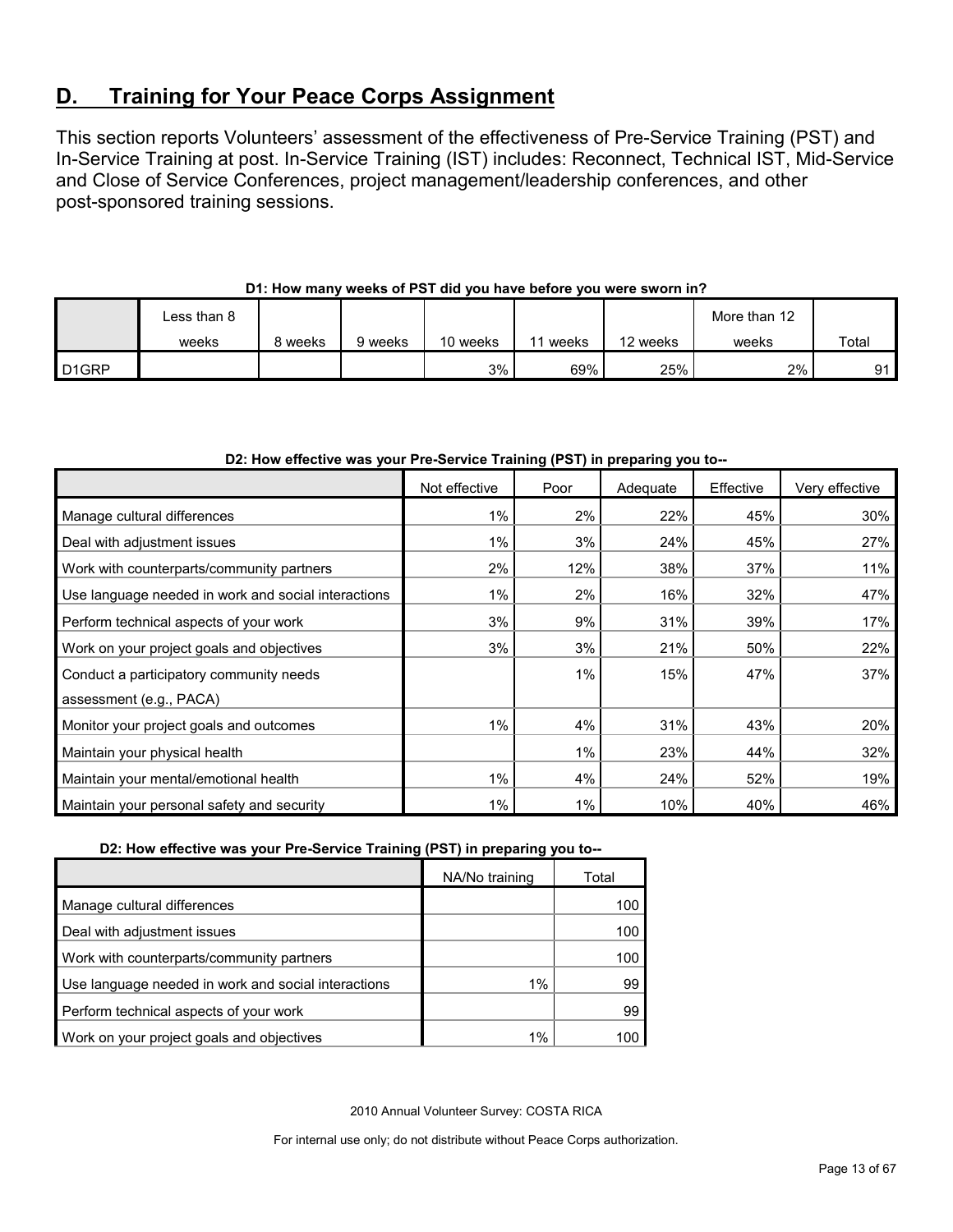| Conduct a participatory community needs assessment |       | 100 |
|----------------------------------------------------|-------|-----|
| (e.g., PACA)                                       |       |     |
| Monitor your project goals and outcomes            | $1\%$ | 100 |
| Maintain your physical health                      |       | 100 |
| Maintain your mental/emotional health              |       | 100 |
| Maintain your personal safety and security         | 2%    | 100 |

## **D2: How effective was your Pre-Service Training (PST) in preparing you to-- (excluding "NA/No training" responses)**

|                                            | Not effective | Poor | Adequate | Effective | Very effective | Total |
|--------------------------------------------|---------------|------|----------|-----------|----------------|-------|
| Manage cultural differences                | 1%            | 2%   | 22%      | 45%       | 30%            | 100   |
| Deal with adjustment issues                | $1\%$         | 3%   | 24%      | 45%       | 27%            | 100   |
| Work with counterparts/community partners  | 2%            | 12%  | 38%      | 37%       | 11%            | 100   |
| Use language needed in work and social     | 1%            | 2%   | 16%      | 33%       | 48%            | 98    |
| interactions                               |               |      |          |           |                |       |
| Perform technical aspects of your work     | 3%            | 9%   | 31%      | 39%       | 17%            | 99    |
| Work on your project goals and objectives  | 3%            | 3%   | 21%      | 51%       | 22%            | 99    |
| Conduct a participatory community needs    |               | 1%   | 15%      | 47%       | 37%            | 100   |
| assessment (e.g., PACA)                    |               |      |          |           |                |       |
| Monitor your project goals and outcomes    | 1%            | 4%   | 31%      | 43%       | 20%            | 99    |
| Maintain your physical health              |               | 1%   | 23%      | 44%       | 32%            | 100   |
| Maintain your mental/emotional health      | 1%            | 4%   | 24%      | 52%       | 19%            | 100   |
| Maintain your personal safety and security | 1%            | 1%   | 10%      | 41%       | 47%            | 98    |

**D3: How many days of PC-sponsored training have you had since you were sworn in?**

|       | None | 1-5 davs | $6-10$ davs | $1-15$ davs | 16-20 days | $21-39$ days | $40+$ davs | Total |
|-------|------|----------|-------------|-------------|------------|--------------|------------|-------|
| D3GRP | 39%  | $6\%$    | 6%          | 26%         | 10%        | 9%           | 3%         | 99    |

## **D4: How effective was your In-Service Training (IST) in preparing you to--**

|                                                 | Not effective | Poor | Adequate | Effective | Verv effective |
|-------------------------------------------------|---------------|------|----------|-----------|----------------|
| Manage cultural differences                     |               | 3%   | 18%      | 22%       | $9\%$          |
| Deal with adjustment issues                     |               | 1%   | 19%      | 24%       | $11\%$         |
| Build and strengthen working relationships with |               | 5%   | 15%      | 25%       | 8%             |
| counterparts/community partners                 |               |      |          |           |                |

2010 Annual Volunteer Survey: COSTA RICA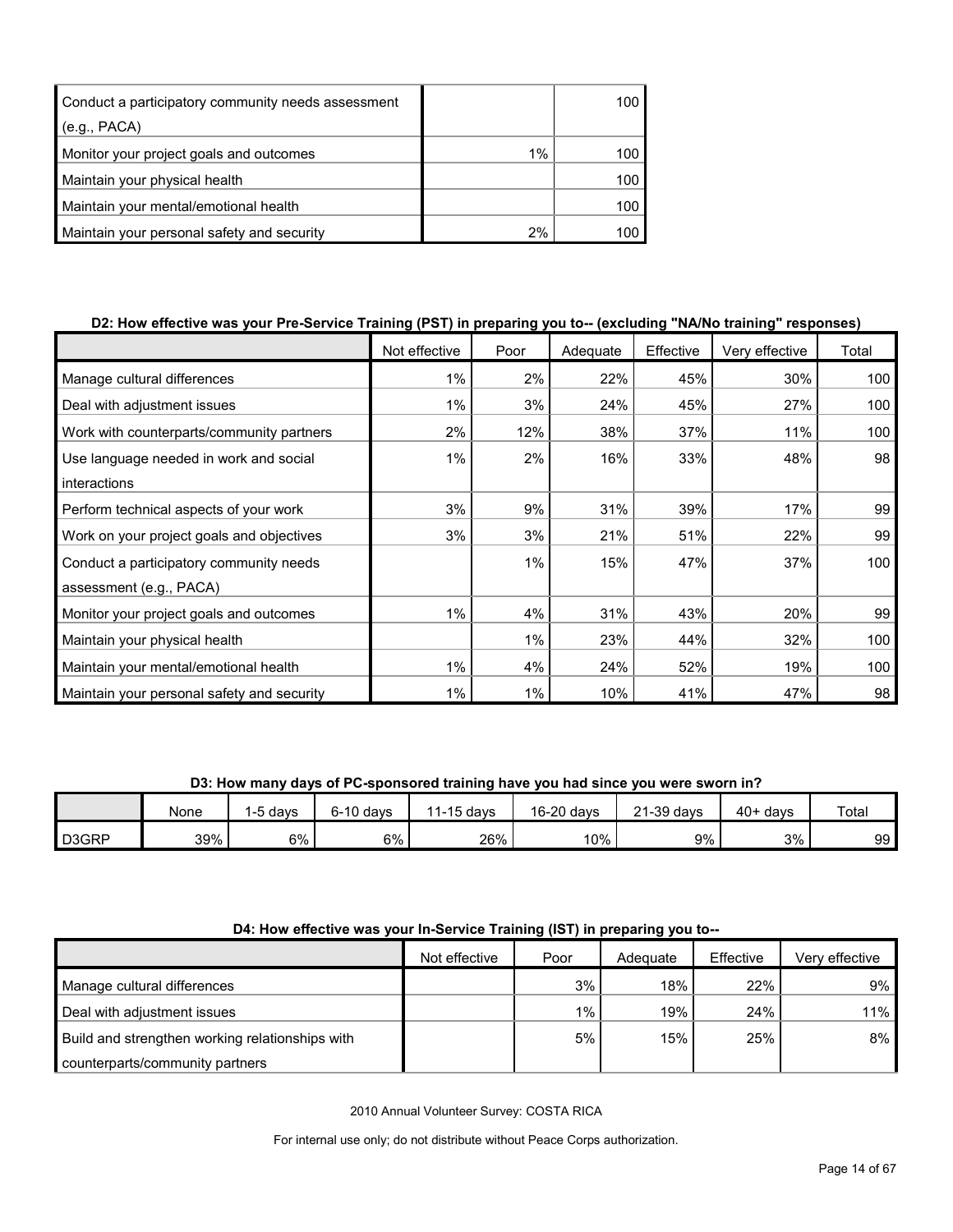| Use language needed in work and social interactions |    | 21% | 22% | 12% |
|-----------------------------------------------------|----|-----|-----|-----|
| Perform technical aspects of your work              |    | 8%  | 31% | 15% |
| Work on your project goals and objectives           |    | 8%  | 32% | 15% |
| Conduct a participatory community needs             | 2% | 14% | 21% | 8%  |
| assessment (e.g., PACA)                             |    |     |     |     |
| Monitor project goals and outcomes                  |    | 13% | 28% | 14% |
| Maintain your physical health                       |    | 17% | 26% | 9%  |
| Maintain your mental/emotional health               |    | 10% | 32% | 14% |
| Maintain your personal safety and security          |    | 6%  | 33% | 16% |

**D4: How effective was your In-Service Training (IST) in preparing you to--**

|                                                     | NA/No training | Total |
|-----------------------------------------------------|----------------|-------|
| Manage cultural differences                         | 47%            | 95    |
| Deal with adjustment issues                         | 45%            | 95    |
| Build and strengthen working relationships with     | 46%            | 95    |
| counterparts/community partners                     |                |       |
| Use language needed in work and social interactions | 45%            | 95    |
| Perform technical aspects of your work              | 46%            | 95    |
| Work on your project goals and objectives           | 45%            | 95    |
| Conduct a participatory community needs assessment  | 55%            | 95    |
| (e.g., PACA)                                        |                |       |
| Monitor project goals and outcomes                  | 45%            | 95    |
| Maintain your physical health                       | 47%            | 95    |
| Maintain your mental/emotional health               | 45%            | 94    |
| Maintain your personal safety and security          | 44%            | 93    |

## **D4: How effective was your In-Service Training (IST) in preparing you to-- (excluding "NA/No training" responses)**

|                                                 | Not effective | Poor | Adequate | Effective | Very effective | Total           |
|-------------------------------------------------|---------------|------|----------|-----------|----------------|-----------------|
| Manage cultural differences                     |               | 6%   | 34%      | 42%       | 18%            | 50 <sub>1</sub> |
| Deal with adjustment issues                     |               | 2%   | 35%      | 44%       | 19%            | 52              |
| Build and strengthen working relationships with |               | 10%  | 27%      | 47%       | 16%            | 51              |
| counterparts/community partners                 |               |      |          |           |                |                 |
| Use language needed in work and social          |               |      | 38%      | 40%       | 21%            | 52              |
| interactions                                    |               |      |          |           |                |                 |
| Perform technical aspects of your work          |               |      | 16%      | 57%       | 27%            | 51              |
| Work on your project goals and objectives       |               |      | 15%      | 58%       | 27%            | 52              |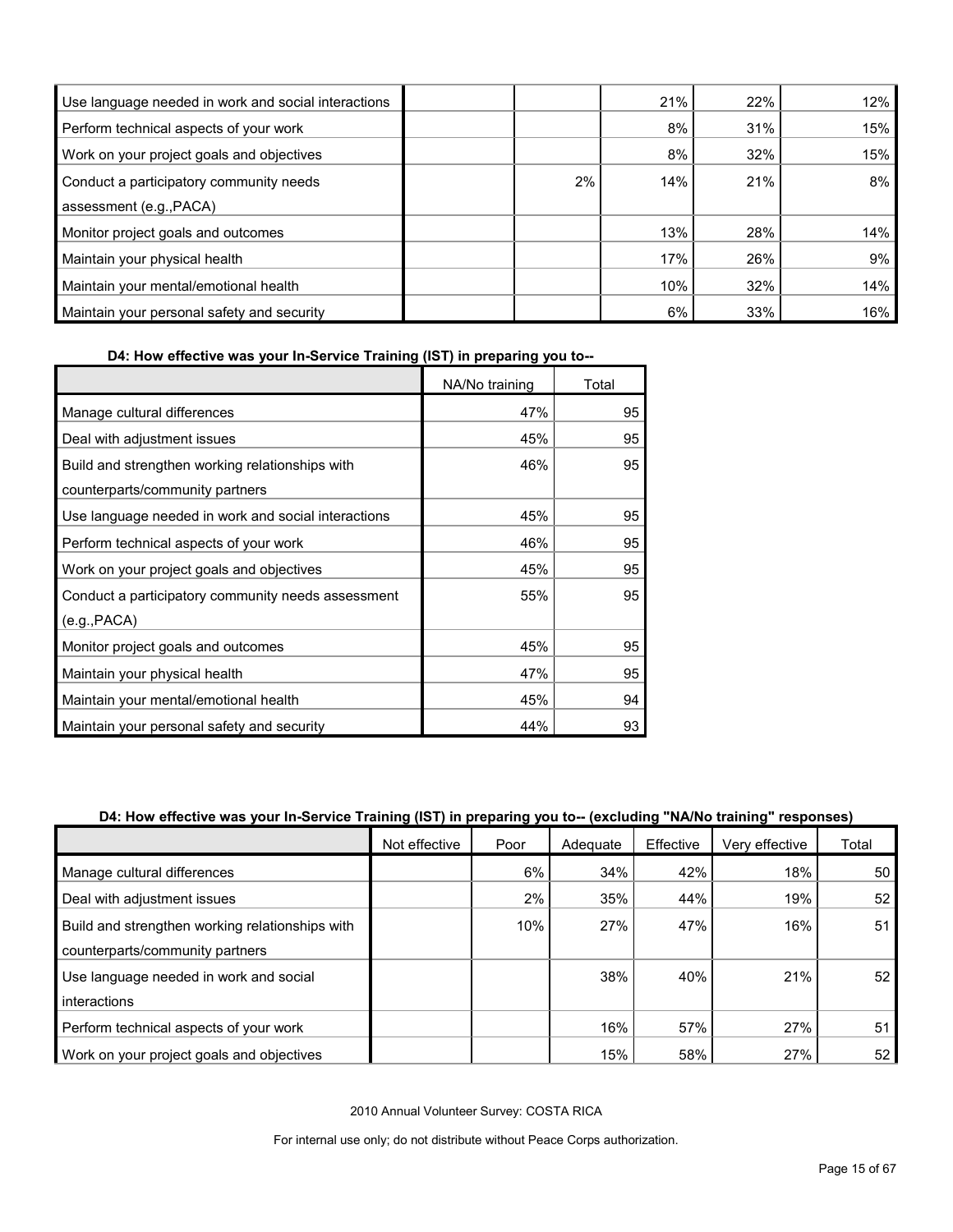| Conduct a participatory community needs    | 5% | 30% | 47% | 19% | 43 <sup>1</sup> |
|--------------------------------------------|----|-----|-----|-----|-----------------|
| assessment (e.g., PACA)                    |    |     |     |     |                 |
| Monitor project goals and outcomes         |    | 23% | 52% | 25% | 52 <sub>1</sub> |
| Maintain your physical health              |    | 32% | 50% | 18% | 50 <sup>°</sup> |
| Maintain your mental/emotional health      |    | 17% | 58% | 25% | 52 <sub>1</sub> |
| Maintain your personal safety and security |    | 12% | 60% | 29% | 52 <sub>l</sub> |

#### **D5: Please list other types of training you have had that were sponsored by someone other than PC**

|     | $\overline{\phantom{a}}$<br>Jarrant<br>-- |        |  |
|-----|-------------------------------------------|--------|--|
|     | ucu<br>.<br>-------                       | Number |  |
| . . |                                           |        |  |

Open-ended results. Not responsive to request.

2010 Annual Volunteer Survey: COSTA RICA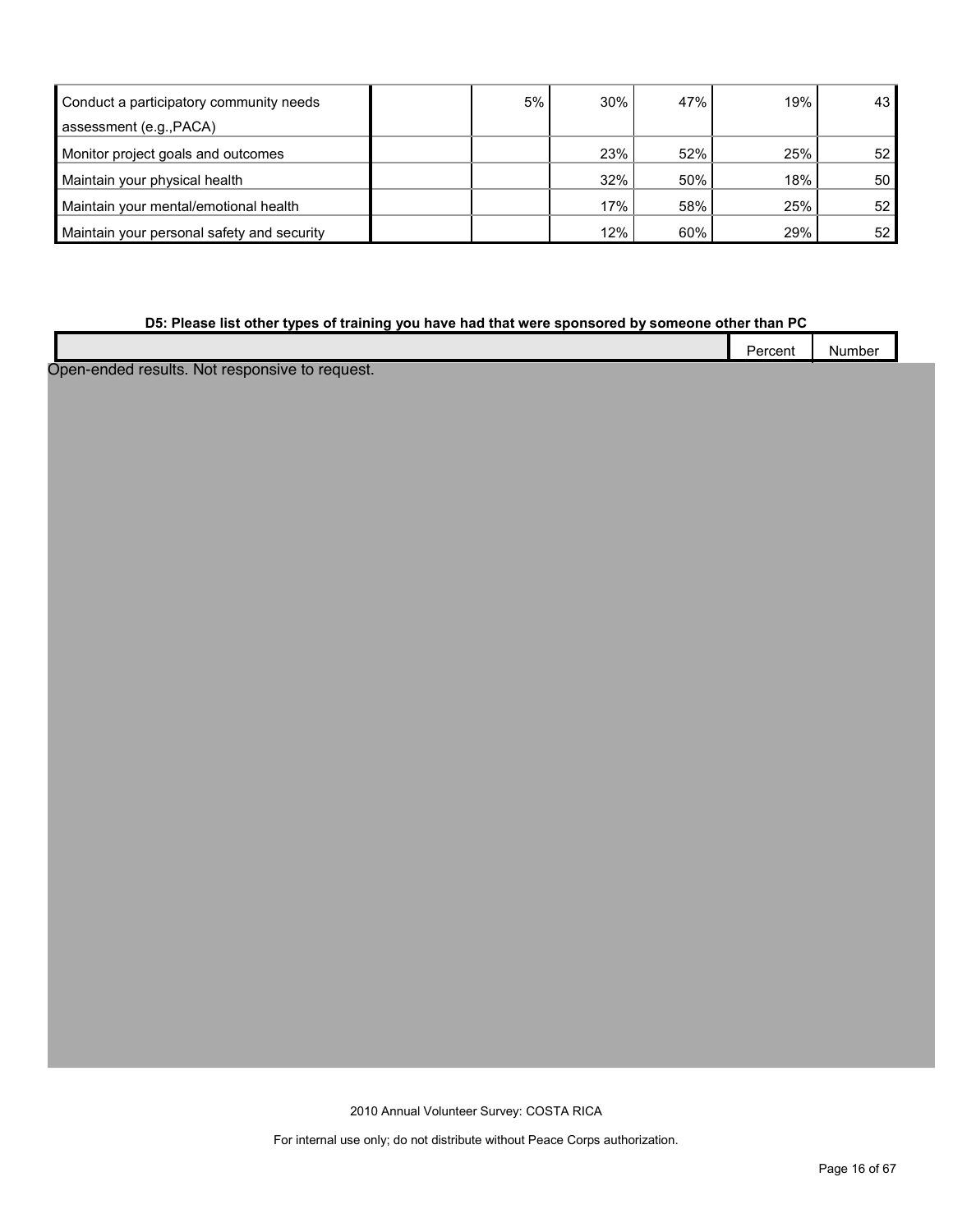| $\sim$ |  |      |                 |
|--------|--|------|-----------------|
| Total  |  | 100% | 10 <sup>4</sup> |

#### **D6: How well can you communicate in the language used by most local people in your**

| community? |
|------------|
|            |

|      | Not at all | Poorly | Adequatelv | Well | Verv well | $\tau$ otai |
|------|------------|--------|------------|------|-----------|-------------|
| I D6 |            | 1%     | 23%        | 32%  | 45%       | 101         |

**Local language proficiency (D6) by Time in Country (A2)**

2010 Annual Volunteer Survey: COSTA RICA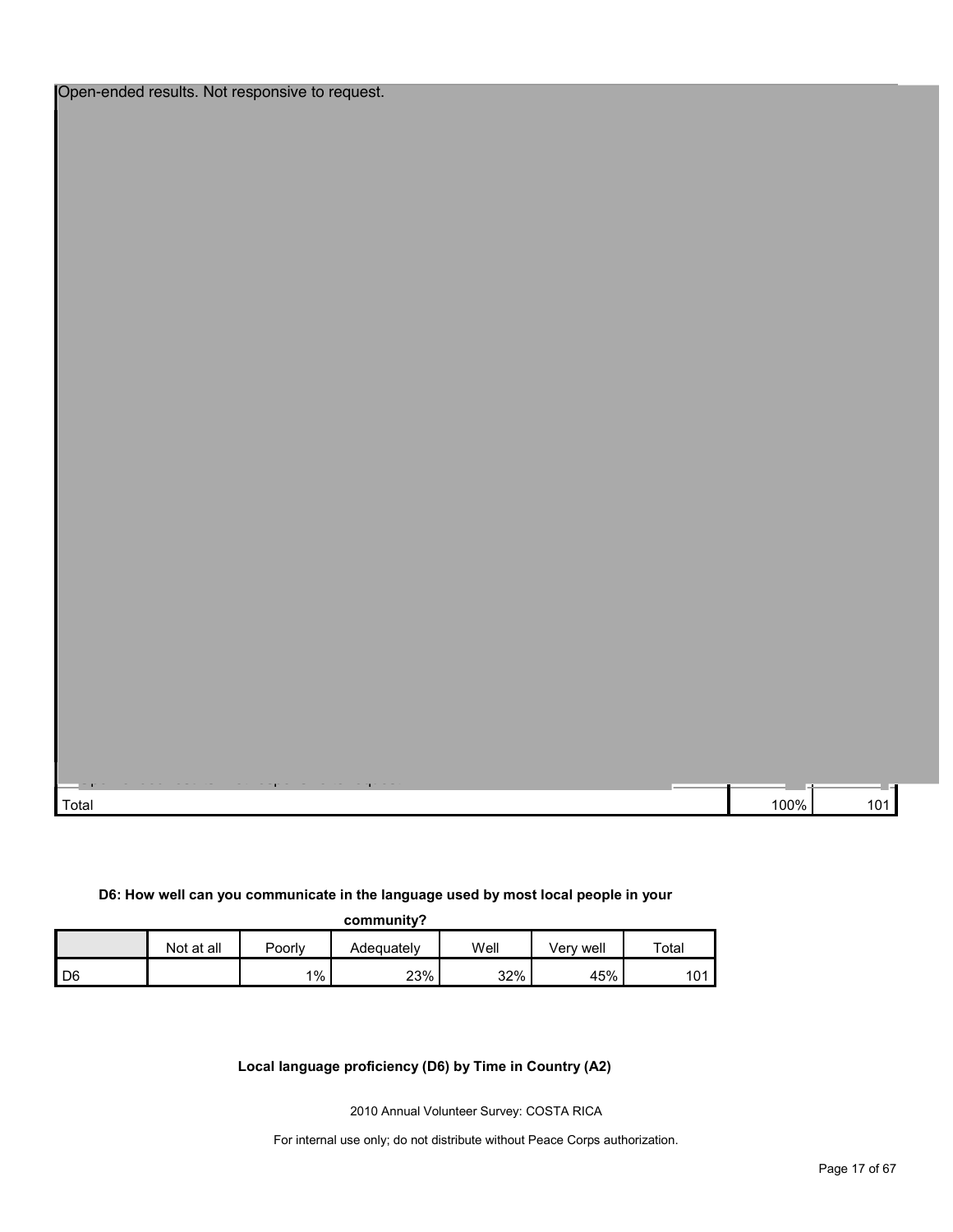|                   | Not at all | Poorly | Adequately | Well | Very well | Total |
|-------------------|------------|--------|------------|------|-----------|-------|
| 6 months or less  |            | 2%     | 39%        | 27%  | 33%       | 49    |
| 7 to 12 months    |            |        |            | 50%  | 50%       | 2     |
| 13 to 20 months   |            |        | 9%         | 36%  | 56%       | 45    |
| 21 to 27 months   |            |        |            |      |           |       |
| 28 months or more |            |        |            | 40%  | 60%       | 5     |
| Total             |            | $1\%$  | 23%        | 32%  | 45%       | 101   |

## <span id="page-17-0"></span>**E. Volunteer Assignment Goals and Impact**

This section reports Volunteers' self-assessments of their impact on the individuals and organizations in the communities in which they serve. The results address the extent to which Volunteers' work and other community interaction have achieved the following three goals:

Goal 1: To help the people of interested countries in meeting their need for trained men and women by transferring skills to, and building capacity of, host country partners

Goal 2: To help promote a better understanding of Americans on the part of the peoples served Goal 3: To help Americans understand the people and cultures of other countries

|                                                    | Not at all | Minimally | Adequately | Considerably | Exceptionally |
|----------------------------------------------------|------------|-----------|------------|--------------|---------------|
| Meets the objectives of the project plan           | 2%         | 2%        | 20%        | 48%          | 22%           |
| Builds local capacity for sustainability (goal 1)  | 2%         | 5%        | 32%        | 40%          | 17%           |
| Involves local people in planning and implementing |            | 5%        | 19%        | 47%          | 24%           |
| activities                                         |            |           |            |              |               |
| Complements other local development activities     | 2%         | 7%        | 16%        | 51%          | 20%           |
| Transfers skills to host country individuals and   | 3%         | 4%        | 29%        | 41%          | 19%           |
| organizations (goal 1)                             |            |           |            |              |               |
| Mobilizes host country individuals to volunteer    | 3%         | 26%       | 24%        | 32%          | 10%           |
| Helps promote a better understanding of Americans  |            | 4%        | 19%        | 36%          | 37%           |
| on the part of the peoples served (goal 2)         |            |           |            |              |               |
| Helps promote a better understanding of other      | 1%         | 4%        | 28%        | 36%          | 27%           |
| peoples on the part of Americans (goal 3)          |            |           |            |              |               |

**E1: To what extent does your Volunteer work assignment address the following?**

### **E1: To what extent does your Volunteer work assignment address the following?**

|                                                   | ΝA | ™otal |
|---------------------------------------------------|----|-------|
| Meets the objectives of the project plan          | 7% |       |
| Builds local capacity for sustainability (goal 1) | 5% |       |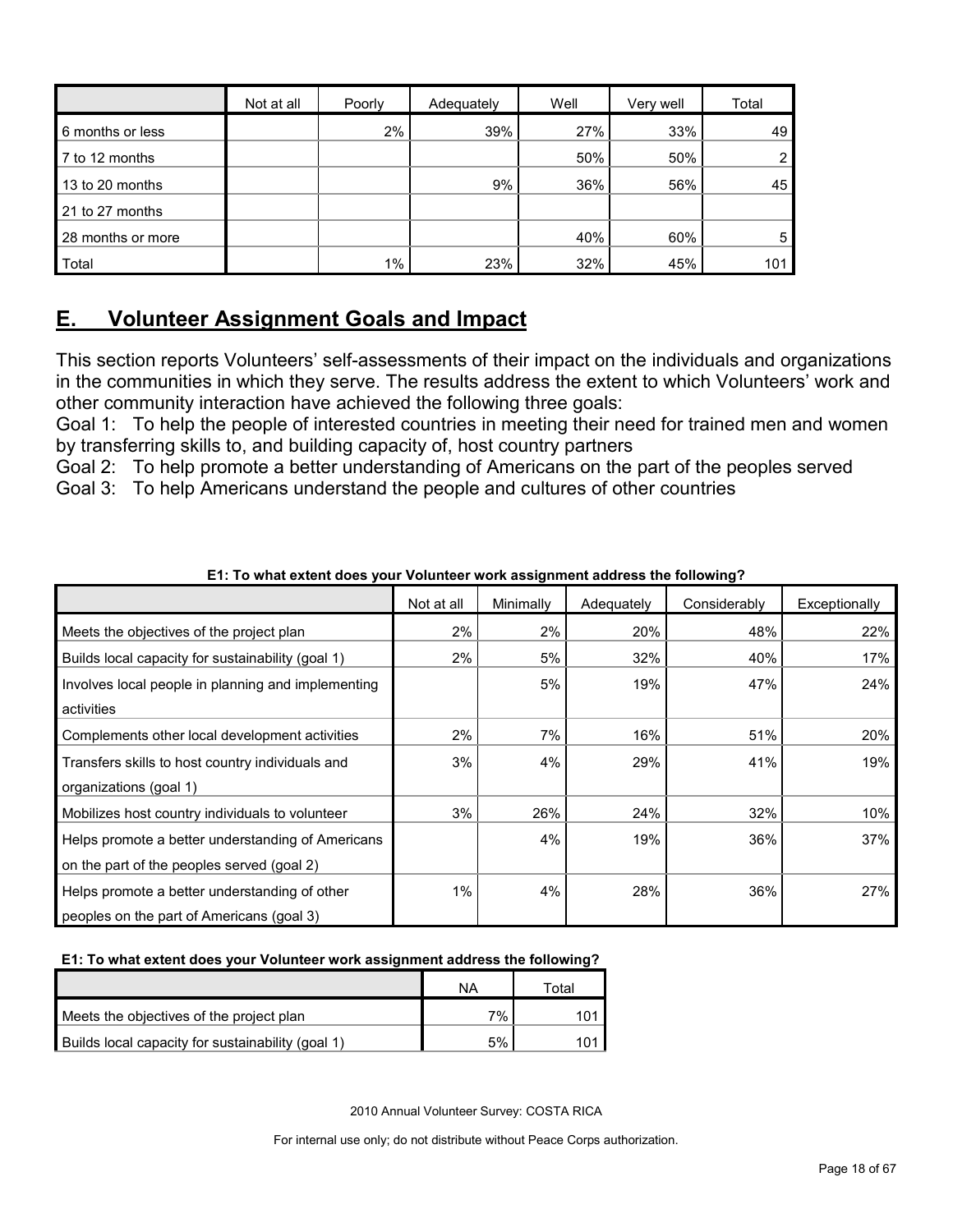| Involves local people in planning and implementing    | 5% | 100 |
|-------------------------------------------------------|----|-----|
| activities                                            |    |     |
| Complements other local development activities        | 4% | 100 |
| Transfers skills to host country individuals and      | 5% | 101 |
| organizations (goal 1)                                |    |     |
| Mobilizes host country individuals to volunteer       | 5% | 100 |
| Helps promote a better understanding of Americans on  | 4% | 100 |
| the part of the peoples served (goal 2)               |    |     |
| Helps promote a better understanding of other peoples | 4% | 100 |
| on the part of Americans (goal 3)                     |    |     |

### **E1: To what extent does your Volunteer work assignment address the following? (excluding "NA" responses)**

|                                                       | Not at all | Minimally | Adequately | Considerably |
|-------------------------------------------------------|------------|-----------|------------|--------------|
| Meets the objectives of the project plan              | 2%         | 2%        | 21%        | 51%          |
| Builds local capacity for sustainability (goal 1)     | 2%         | 5%        | 33%        | 42%          |
| Involves local people in planning and implementing    |            | 5%        | 20%        | 49%          |
| activities                                            |            |           |            |              |
| Complements other local development activities        | 2%         | 7%        | 17%        | 53%          |
| Transfers skills to host country individuals and      | 3%         | 4%        | 30%        | 43%          |
| organizations (goal 1)                                |            |           |            |              |
| Mobilizes host country individuals to volunteer       | 3%         | 27%       | 25%        | 34%          |
| Helps promote a better understanding of Americans on  |            | 4%        | 20%        | 38%          |
| the part of the peoples served (goal 2)               |            |           |            |              |
| Helps promote a better understanding of other peoples | 1%         | 4%        | 29%        | 38%          |
| on the part of Americans (goal 3)                     |            |           |            |              |

#### **E1: To what extent does your Volunteer work assignment address the following?**

**(excluding "NA" responses)**

| Exceptionally | Total |  |  |  |  |  |
|---------------|-------|--|--|--|--|--|
| 23%           | 94    |  |  |  |  |  |
| 18%           | 96    |  |  |  |  |  |
| 25%           | 95    |  |  |  |  |  |
|               |       |  |  |  |  |  |
| 21%           | 96    |  |  |  |  |  |
| <b>20%</b>    | 96    |  |  |  |  |  |
|               |       |  |  |  |  |  |
| 11%           | 95    |  |  |  |  |  |
|               |       |  |  |  |  |  |

2010 Annual Volunteer Survey: COSTA RICA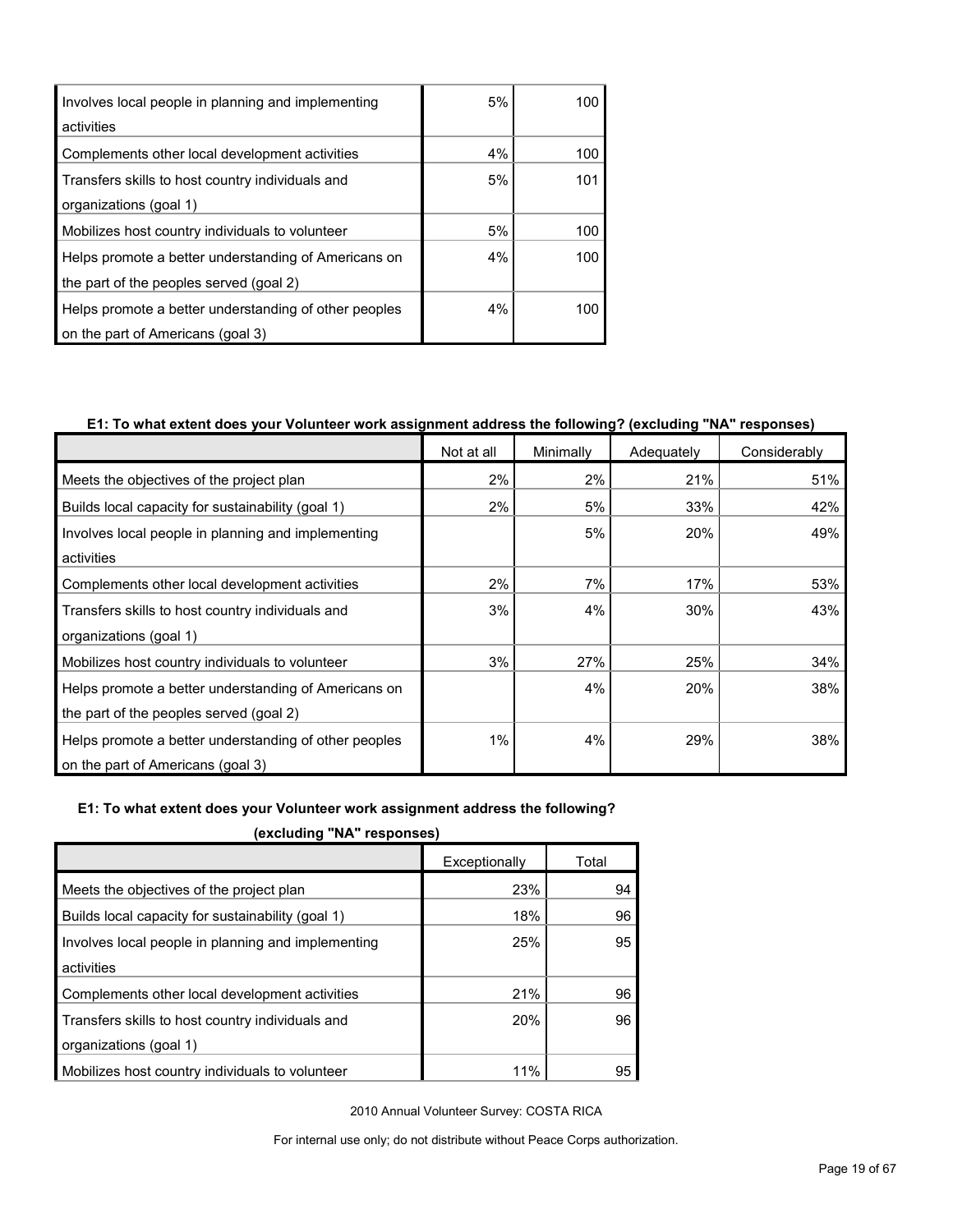| Helps promote a better understanding of Americans on  | 39% | 96 |
|-------------------------------------------------------|-----|----|
| the part of the peoples served (goal 2)               |     |    |
| Helps promote a better understanding of other peoples | 28% | 96 |
| on the part of Americans (goal 3)                     |     |    |

## **E2: How effective have you been in transferring knowledge and skills to help the following persons or groups build their**

| capacities?                                      |            |           |            |              |               |  |  |  |
|--------------------------------------------------|------------|-----------|------------|--------------|---------------|--|--|--|
|                                                  | Not at all | Minimally | Adequately | Considerably | Exceptionally |  |  |  |
| Your counterpart/community partner               | 7%         | 13%       | 35%        | 25%          | $9\%$         |  |  |  |
| An organization other than your host institution | 3%         | 13%       | 28%        | 35%          | 8%            |  |  |  |
| Members of your host community                   | $1\%$      | 6%        | 28%        | 42%          | 14% l         |  |  |  |
| <b>Other Peace Corps Volunteers</b>              | $1\%$ .    | 8%        | 22%        | 42%          | $12\%$        |  |  |  |

#### **E2: How effective have you been in transferring knowledge and skills to help the**

| <b>TOROWING DETSURE OF GLOUPS DUNG THEIR CAPACITIES I</b> |     |       |  |  |  |  |
|-----------------------------------------------------------|-----|-------|--|--|--|--|
|                                                           | ΝA  | Total |  |  |  |  |
| Your counterpart/community partner                        | 12% | 101   |  |  |  |  |
| An organization other than your host institution          | 14% | 101   |  |  |  |  |
| Members of your host community                            | 10% | 101   |  |  |  |  |
| <b>Other Peace Corps Volunteers</b>                       | 16% |       |  |  |  |  |

## **following persons or groups build their capacities?**

## **E2: How effective have you been in transferring knowledge and skills to help the following persons or groups build their capacities? (excluding "NA" responses)**

|                                                  | -          |           |            |              |
|--------------------------------------------------|------------|-----------|------------|--------------|
|                                                  | Not at all | Minimally | Adequately | Considerably |
| Your counterpart/community partner               | 8%         | 15%       | 39%        | 28%          |
| An organization other than your host institution | 3%         | 15%       | 32%        | 40%          |
| Members of your host community                   | 1%         | 7%        | 31%        | 46%          |
| <b>Other Peace Corps Volunteers</b>              | 1%         | 9%        | 26%        | 49%          |

#### **E2: How effective have you been in transferring knowledge and skills to help the**

#### **following persons or groups build their capacities? (excluding "NA" responses)**

|                                                  | Exceptionally | Total |
|--------------------------------------------------|---------------|-------|
| Your counterpart/community partner               | 10%           |       |
| An organization other than your host institution | 9%            |       |
| Members of your host community                   | 15%           | g·    |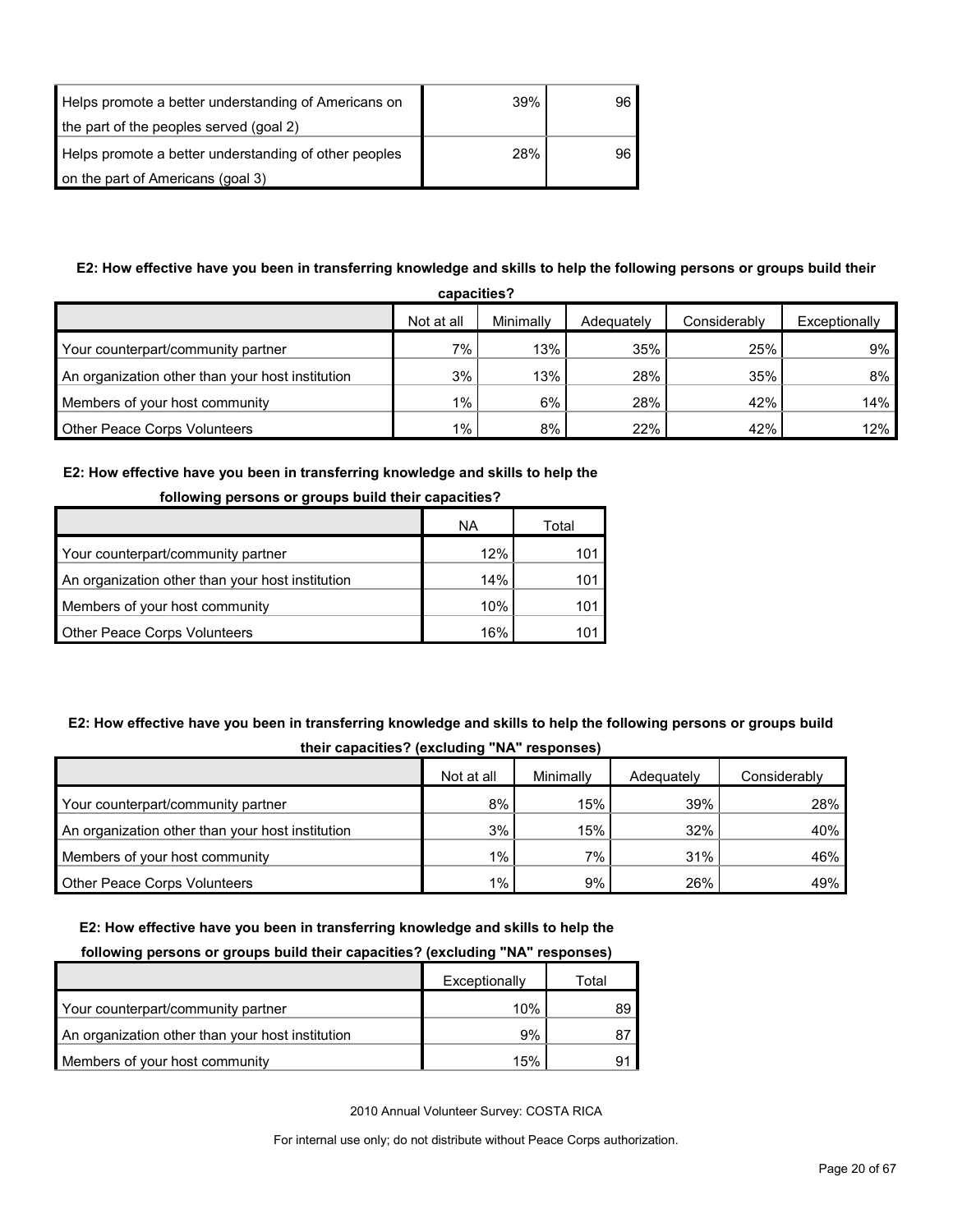#### **E2: How effective have you been in transferring knowledge and skills to help the**

|                                                  | Exceptionally | Total |
|--------------------------------------------------|---------------|-------|
| Your counterpart/community partner               | 10%           | 89    |
| An organization other than your host institution | 9%            | 87    |
| Members of your host community                   | 15%           | 91    |
| Other Peace Corps Volunteers                     | 14%           | 85    |

#### **following persons or groups build their capacities? (excluding "NA" responses)**

#### **E2.TEXT: Description of others to whom you are transferring skills to help build their capacities**

|                                                | Column N % | Count |  |
|------------------------------------------------|------------|-------|--|
| Open-ended results. Not responsive to request. |            |       |  |
|                                                |            |       |  |
|                                                |            |       |  |
|                                                |            |       |  |
|                                                |            |       |  |
|                                                |            |       |  |
|                                                |            |       |  |
| Total                                          | 100%       | 101   |  |

#### **E3: Based on your contact with host country nationals, to what extent have they gained a better understanding of**

| <b>Americans?</b> |            |           |            |              |               |                   |       |  |  |
|-------------------|------------|-----------|------------|--------------|---------------|-------------------|-------|--|--|
|                   | Not at all | Minimally | Adequately | Considerably | Exceptionally | Too early to tell | Total |  |  |
| E <sub>3</sub>    |            | 3%        | 28%        | 42%          | 8%            | 19%               | 100   |  |  |

#### **E3: Based on your contact with host country nationals, to what extent have they gained a better**

**understanding of Americans? (excluding "Too early to tell" responses)**

|                | Not at all | Minimally | Adeauatelv | onsiderablyٽ | Exceptionally | Total   |
|----------------|------------|-----------|------------|--------------|---------------|---------|
| E <sub>3</sub> |            | 4%        | 35%        | 52%          | 10%           | 04<br>ັ |

## **E4: In which of the following third goal activities have you participated during your PC service? Mark all that**

**apply.**

2010 Annual Volunteer Survey: COSTA RICA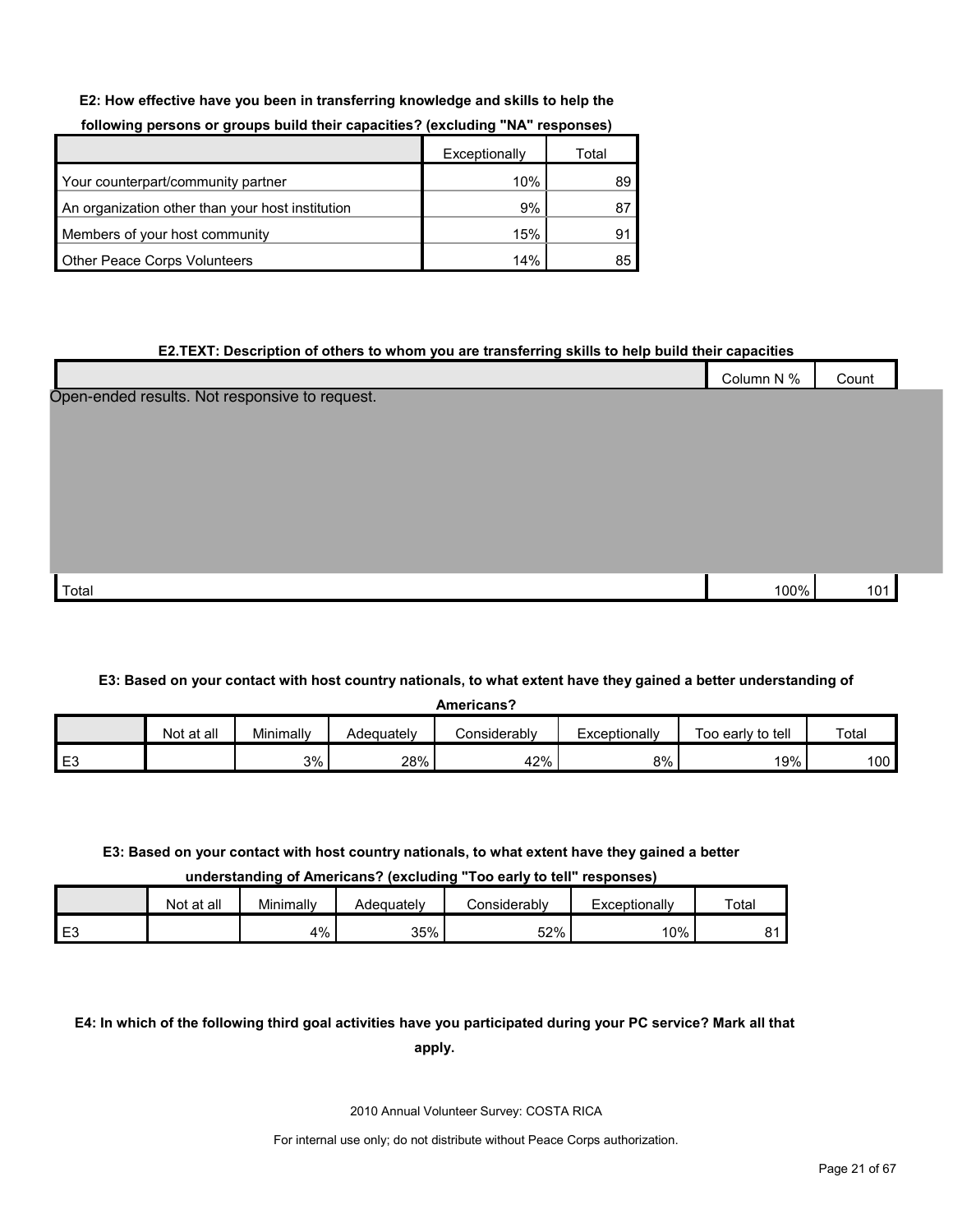|                                                       | <b>PCV Responses</b> | % Doing This | <b>Total PCVs</b><br>Responding |
|-------------------------------------------------------|----------------------|--------------|---------------------------------|
| Electronic updates                                    | 85                   | 87%          |                                 |
| Personal website or blog                              | 55                   | 56%          |                                 |
| Enrollment in the CWWS/CMS program                    | 53                   | 54%          |                                 |
| <b>Hosting American visitors</b>                      | 50                   | 51%          |                                 |
| Hard copy/paper update                                | 35                   | 36%          |                                 |
| While on home leave, spoke at a school or community   | 16                   | 16%          |                                 |
| group                                                 |                      |              |                                 |
| Pen pal program/letter exchange                       | 13                   | 13%          |                                 |
| Podcasted/created a slide show or video posted online | 6                    | 6%           |                                 |
| Other please specify                                  | 5                    | 5%           |                                 |
| Peace Corps Week activities                           |                      | 1%           |                                 |
| Posted to PC Digital Library                          |                      |              |                                 |
| Total                                                 |                      |              | 98                              |

Percents may total to more than 100% since Volunteers were asked to "Mark all that apply."

## **E4.TEXT: Description of "others" third goal activities**

|                                                | Column N % | Count |  |
|------------------------------------------------|------------|-------|--|
| Open-ended results. Not responsive to request. |            |       |  |
|                                                |            |       |  |
|                                                |            |       |  |
|                                                |            |       |  |
|                                                |            |       |  |
|                                                |            |       |  |
|                                                |            |       |  |
|                                                |            |       |  |
|                                                |            |       |  |
|                                                |            |       |  |
| Total                                          | 100%       | 101   |  |

### **E4: When asked about third goal activities, Volunteer answered "No**

#### **involvement in third goal activities."**

|                      | ΝA  | No third goal<br>activities | Total |
|----------------------|-----|-----------------------------|-------|
| No Goal 3 activities | 99% | 1%                          |       |

2010 Annual Volunteer Survey: COSTA RICA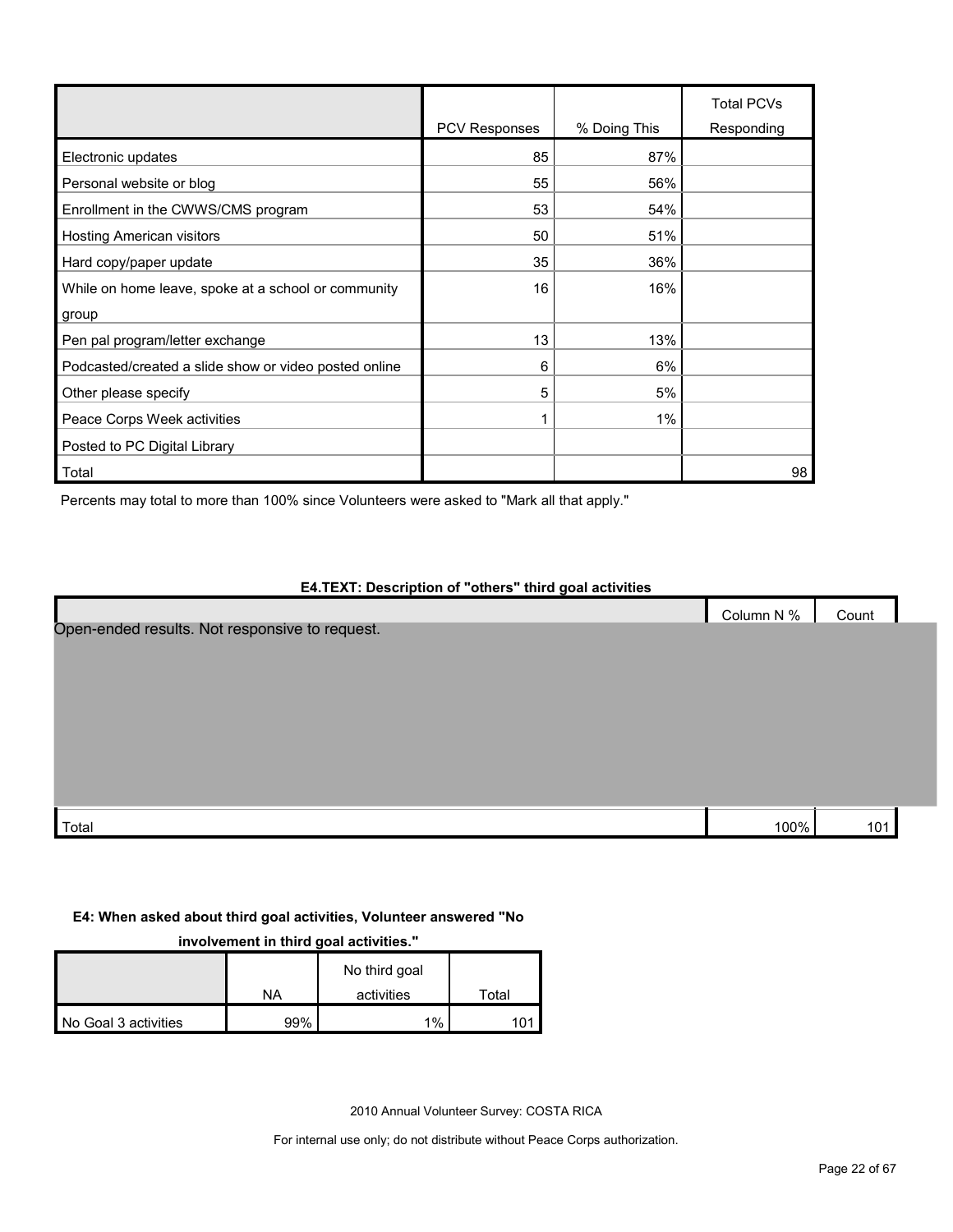**E5: Based on your contact with Americans, to what extent have they gained a better understanding of host country** 

|    | nationals? |           |            |              |               |                   |       |  |  |  |  |  |  |  |
|----|------------|-----------|------------|--------------|---------------|-------------------|-------|--|--|--|--|--|--|--|
|    | Not at all | Minimally | Adequatelv | Considerablv | Exceptionally | Too early to tell | Total |  |  |  |  |  |  |  |
| E5 |            | 6%        | 24%        | 42%          | 14%           | $15\%$            | 101   |  |  |  |  |  |  |  |

**E5: Based on your contact with Americans, to what extent have they gained a better understanding of host country nationals? (excluding "Too early to tell" responses)**

|                | Not at all | Minimally | Adequatelv | `onsiderablv | -xceptionally | $\tau$ otai |
|----------------|------------|-----------|------------|--------------|---------------|-------------|
| E <sub>5</sub> |            | $7\%$ .   | 28%        | 49%          | 6%            | 86          |

## <span id="page-22-0"></span>**F. Peace Corps Support**

This section reports Volunteers' satisfaction with in-country Peace Corps staff support and how the Volunteers communicate with the post.

| F1: How prepared for your arrival were the host people with whom you would be working? |
|----------------------------------------------------------------------------------------|
|----------------------------------------------------------------------------------------|

| Not at all | Minimally | Adequatelv | . .<br>Considerablv | Exceptionally | Total |
|------------|-----------|------------|---------------------|---------------|-------|
| $7\%$      | $7\%$     | 33%        | 31%                 | 13%           | 101   |

|    | Not at all | Minimally | Adequatelv | Considerablv | Exceptionally | Total |
|----|------------|-----------|------------|--------------|---------------|-------|
| ЕS |            | 5%        | 24%        | 38%          | 34%           | 101   |

#### **F3: How satisfied are you with the health care you received from your PCMO(s)?**

|                | Not at all | Minimallv | Adequatelv | onsiderablyٽ | Exceptionally | Used<br>Not | Total    |
|----------------|------------|-----------|------------|--------------|---------------|-------------|----------|
| r <sub>o</sub> | 2%         | 6%        | 15%        | 36%          | 39%           | 3%          | 101<br>U |

## **F3: How satisfied are you with the health care you received from your PCMO(s)?(excluding "Not used" responses)**

2010 Annual Volunteer Survey: COSTA RICA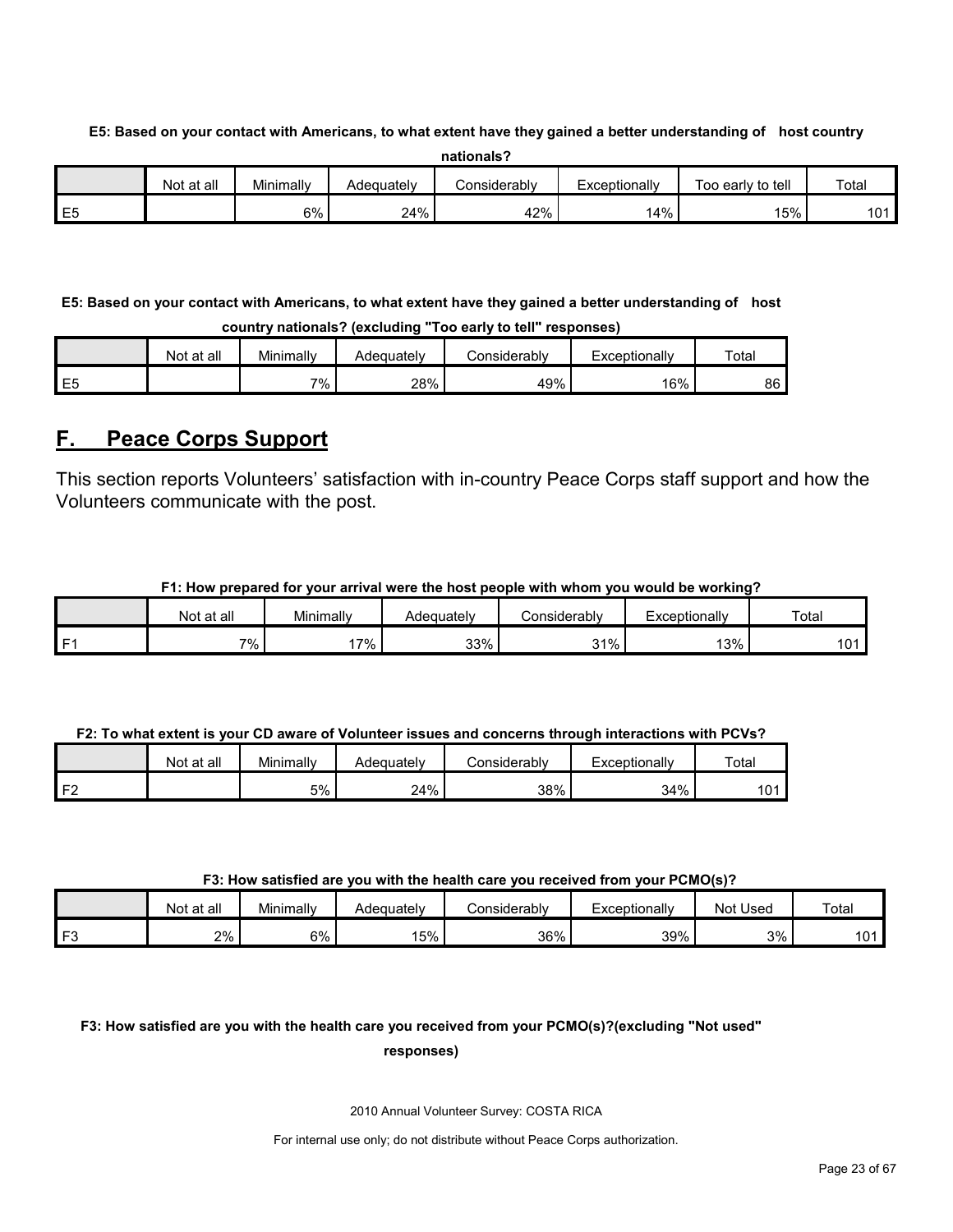|                | all<br>Not at | Minimally | Adequatelv | <b>Considerably</b> | Exceptionally | Total |
|----------------|---------------|-----------|------------|---------------------|---------------|-------|
| F <sub>3</sub> | 2%            | 5%        | 5%         | 37%                 | 40%           | 98    |

#### **F4: How satisfied are you with the following support provided by in-country PC staff?**

|                             | Not at all | Minimally | Adequately | Considerably | Exceptionally | NA  | Total |
|-----------------------------|------------|-----------|------------|--------------|---------------|-----|-------|
| Administrative/logistical   | 2%         | 3%        | 12%        | 40%          | 44%           |     | 101   |
| Cross-cultural              |            | 4%        | 19%        | 33%          | 40%           | 4%  | 100   |
| Emotional                   | 1%         | 5%        | 26%        | 32%          | 29%           | 8%  | 101   |
| Feedback on my work reports | 2%         | 9%        | 27%        | 28%          | 24%           | 11% | 101   |
| Job assignment              | 2%         | 5%        | 13%        | 37%          | 40%           | 3%  | 100   |
| Language learning           | 1%         | 6%        | 11%        | 35%          | 44%           | 3%  | 100   |
| Medical                     | $1\%$      | 5%        | 18%        | 38%          | 38%           |     | 100   |
| Safety and security         | 1%         |           | 10%        | 30%          | 59%           |     | 101   |
| Site selection/preparation  | 5%         | 10%       | 18%        | 24%          | 44%           |     | 101   |
| <b>Technical skills</b>     | 3%         | 4%        | 23%        | 46%          | 25%           |     | 101   |

#### **F4: How satisfied are you with the following support provided by in-country PC staff? (excluding "NA" responses)**

|                             | Not at all | Minimally | Adequately | Considerably | Exceptionally | Total |
|-----------------------------|------------|-----------|------------|--------------|---------------|-------|
| Administrative/logistical   | 2%         | 3%        | 12%        | 40%          | 44%           | 101   |
| Cross-cultural              |            | 4%        | 20%        | 34%          | 42%           | 96    |
| Emotional                   | $1\%$      | 5%        | 28%        | 34%          | 31%           | 93    |
| Feedback on my work reports | 2%         | 10%       | 30%        | 31%          | 27%           | 90    |
| Job assignment              | 2%         | 5%        | 13%        | 38%          | 41%           | 97    |
| Language learning           | 1%         | 6%        | 11%        | 36%          | 45%           | 97    |
| Medical                     | $1\%$      | 5%        | 18%        | 38%          | 38%           | 100   |
| Safety and security         | $1\%$      |           | 10%        | 30%          | 59%           | 101   |
| Site selection/preparation  | 5%         | 10%       | 18%        | 24%          | 44%           | 101   |
| <b>Technical skills</b>     | 3%         | 4%        | 23%        | 46%          | 25%           | 101   |

## **F5: What level of PC support have you received to help cope with stress from issues such as HIV/AIDS, food insecurity,**

| etc. in your community? (Including PCVs w/no need for support) |            |                 |          |              |             |                  |       |  |  |  |  |  |
|----------------------------------------------------------------|------------|-----------------|----------|--------------|-------------|------------------|-------|--|--|--|--|--|
|                                                                |            |                 | Adequate | Considerable | Exceptional | $NA / I$ have no |       |  |  |  |  |  |
|                                                                | No support | Minimal support | support  | support      | support     | need for support | Total |  |  |  |  |  |

2010 Annual Volunteer Survey: COSTA RICA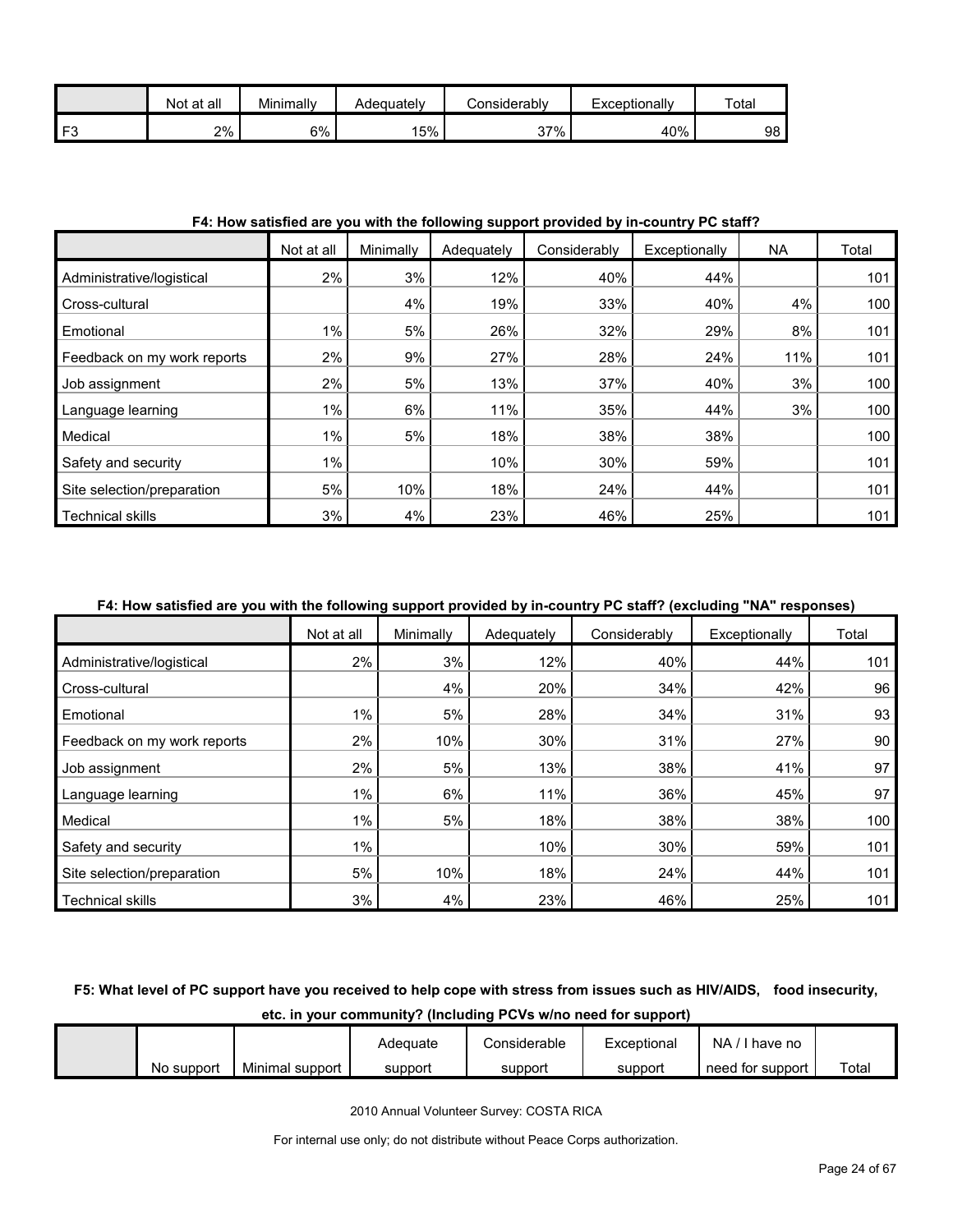#### **F5: What level of PC support have you received to help cope with stress from issues such as HIV/AIDS, food insecurity,**

|                |            |                 | Adeauate | Considerable | Exceptional | $NA / I$ have no |       |
|----------------|------------|-----------------|----------|--------------|-------------|------------------|-------|
|                | No support | Minimal support | support  | support      | support     | need for support | Total |
| F <sub>5</sub> | 4%         | 6%              | 13%      | 23%          | 9%          | 46%              | 101   |

**etc. in your community? (Including PCVs w/no need for support)**

## **F5: What level of PC support have you received to help cope with stress from issues such as HIV/AIDS, food insecurity, etc. in your community? (excluding "NA/No need for support" responses)**

|    |            |                 |                  | Considerable | Exceptional |       |
|----|------------|-----------------|------------------|--------------|-------------|-------|
|    | No support | Minimal support | Adequate support | support      | support     | Total |
| F5 | 7%         | $11\%$          | 24%              | 42%          | 16%         | 55    |

#### **F6a: How would you rate your interaction with the Country Director (CD)**

| in terms of the following? |            |          |       |  |  |
|----------------------------|------------|----------|-------|--|--|
|                            | Inadequate | Adequate | Total |  |  |
| <b>CD Responsiveness</b>   | 2%         | 98%      | 98    |  |  |
| CD Informative content     | 2%         | 98%      | 97    |  |  |
| CD Comfort level           | 6%         | 94%      | 98    |  |  |
| CD Site visits             | 20%        | 80%      | 88    |  |  |

## **F6b: How would you rate your interaction with the PTO in terms of --?**

|                                | Inadequate | Adequate | Total |
|--------------------------------|------------|----------|-------|
| <b>PTO Responsiveness</b>      | 3%         | 97%      | 95    |
| <b>PTO</b> Informative content | 3%         | 97%      | 93    |
| <b>PTO Comfort level</b>       | 3%         | 97%      | 93    |
| <b>PTO Site visits</b>         | 16%        | 84%      |       |

#### **F6c: How would you rate your interaction with the APCD/Program Manager in**

| terms of $-2$                      |            |          |       |  |  |
|------------------------------------|------------|----------|-------|--|--|
|                                    | Inadequate | Adequate | Total |  |  |
| <b>APCD/PM Responsiveness</b>      | 9%         | 91%      | 100.  |  |  |
| <b>APCD/PM Informative content</b> | 6%         | 94%      | 99    |  |  |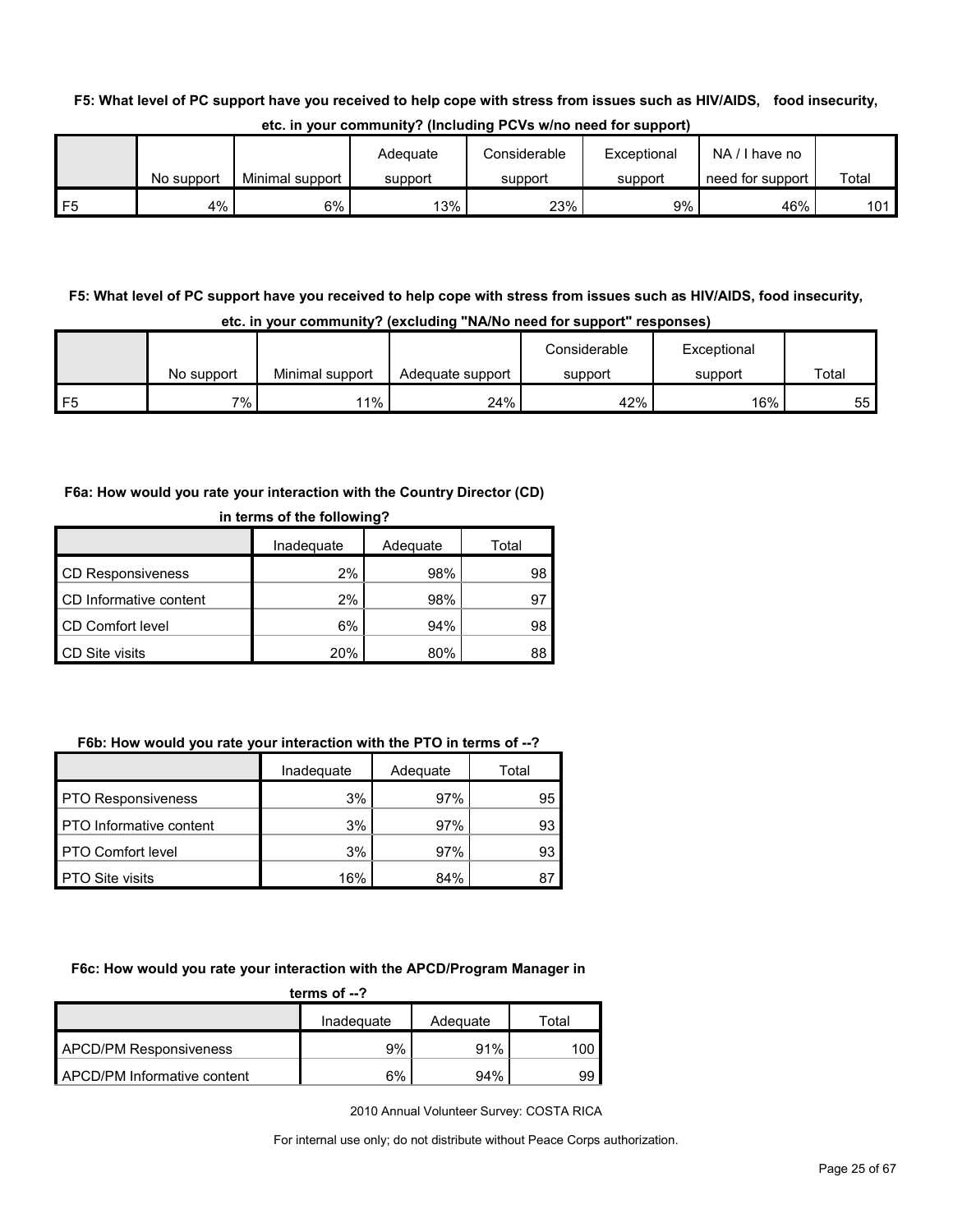| APCD/PM Comfort level | 8% | 92% | 99 |
|-----------------------|----|-----|----|
| APCD/PM Site visits   | 7% | 93% | 95 |

#### **F6d: How would you rate your interaction with the PCMO in terms of --?**

|                                 | Inadeguate | Adequate | Total |
|---------------------------------|------------|----------|-------|
| <b>PCMO Responsiveness</b>      | 9%         | 91%      | 98    |
| <b>PCMO</b> Informative content | 8%         | 92%      | 97    |
| PCMO Comfort level              | 5%         | 95%      | 97    |
| <b>PCMO Site visits</b>         | 16%        | 84%      | 86    |

#### **F6e: How would you rate your interaction with the Safety and Security**

|                           | Inadequate | Adequate | Total |
|---------------------------|------------|----------|-------|
| <b>SSC Responsiveness</b> | 1%         | 99%      | 98    |
| SSC Informative content   | 1%         | 99%      | 96    |
| <b>SSC Comfort level</b>  | 1%         | 99%      | 98    |
| <b>SSC Site visits</b>    | 10%        | 90%      |       |

## **Coordinator (SSC) in terms of --?**

### **F6f: How would you rate your interaction with the Training Manager in terms**

|                              | Inadequate | Adequate | Total |
|------------------------------|------------|----------|-------|
| <b>TrMngr Responsiveness</b> | $2\%$      | 98%      | 97    |
| TrMngr Informative content   | $2\%$      | 98%      | 96    |
| <b>TrMngr Comfort level</b>  | 3%         | 97%      | 97    |
| <b>TrMngr Site visits</b>    | 14%        | 86%      | 86    |

#### **F6g: How would you rate your interaction with administrative staff in terms**

| of $-2$                     |            |          |       |  |  |
|-----------------------------|------------|----------|-------|--|--|
|                             | Inadequate | Adequate | Total |  |  |
| <b>Admin Responsiveness</b> | 7%         | 93%      | 98    |  |  |
| Admin Informative content   | 4%         | 96%      | 96    |  |  |
| Admin Comfort level         | 5%         | 95%      | 97    |  |  |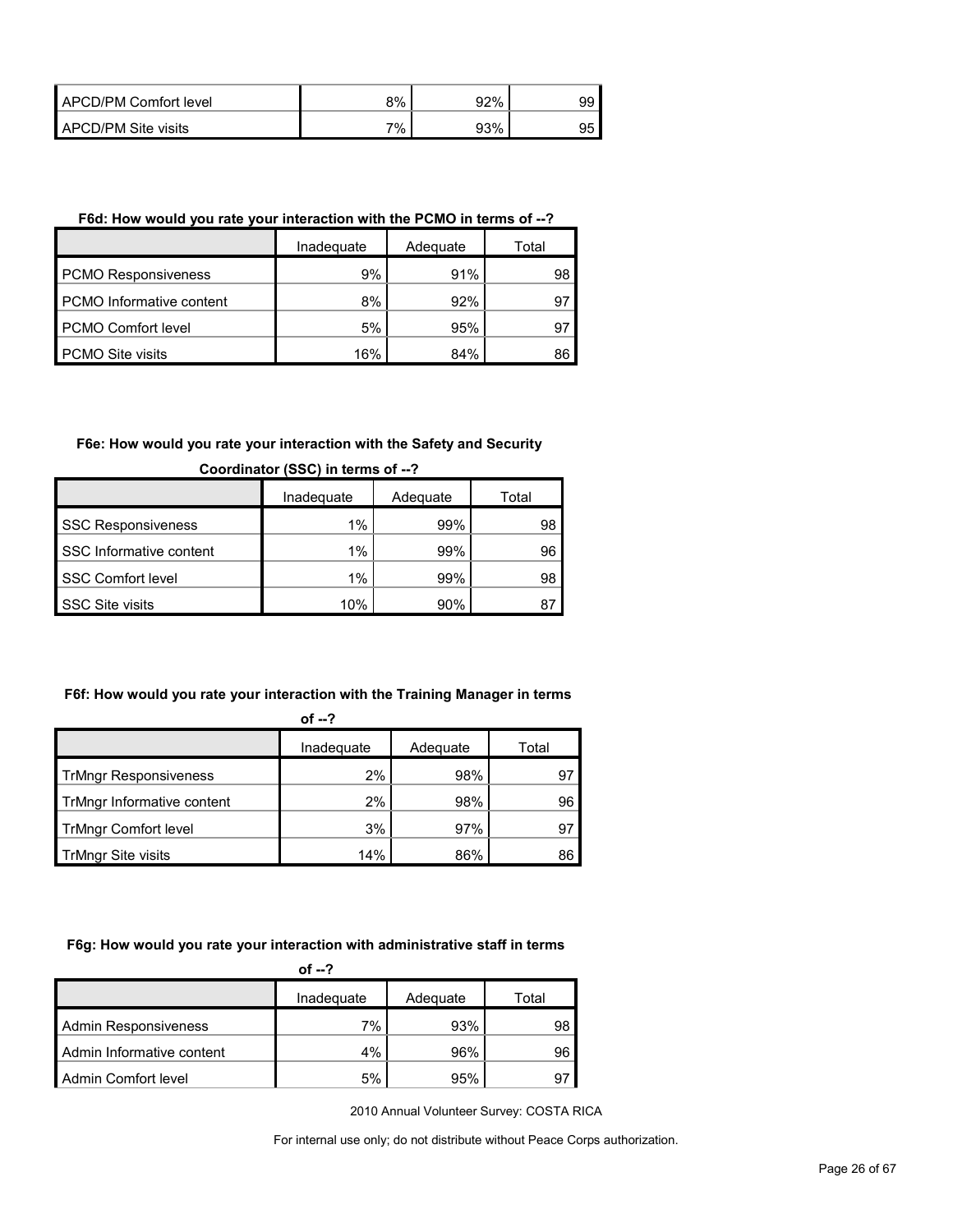#### **F6g: How would you rate your interaction with administrative staff in terms**

| of $-2$                     |            |          |       |  |  |  |
|-----------------------------|------------|----------|-------|--|--|--|
|                             | Inadequate | Adequate | Total |  |  |  |
| <b>Admin Responsiveness</b> | 7%         | 93%      | 98    |  |  |  |
| Admin Informative content   | 4%         | 96%      | 96    |  |  |  |
| Admin Comfort level         | 5%         | 95%      | 97    |  |  |  |
| Admin Site visits           | 16%        | 84%      | 86    |  |  |  |

#### **F7: What is the best method for you to communicate with your Peace**

| <b>Corps office?</b>               |         |                |
|------------------------------------|---------|----------------|
|                                    | Percent | Number         |
| Cell phone                         | 51%     | 52             |
| Email                              | 32%     | 32             |
| Telephone at residence or work     | 10%     | 10             |
| Text messaging (SMS)               | 3%      | 3              |
| Telephone not at residence or work | 2%      | $\overline{2}$ |
| Other: Please specify below        | 1%      |                |
| In-person visits                   | 1%      |                |
| Letters/postal service             |         |                |
| Fax                                |         |                |
| Total                              | 100%    |                |

#### **F7.OTHER: Description of "other" best method to**

| communicate with post                          |                |               |  |  |  |  |  |
|------------------------------------------------|----------------|---------------|--|--|--|--|--|
|                                                | <b>PERCENT</b> | <b>NUMBER</b> |  |  |  |  |  |
| Open-ended results. Not responsive to request. |                |               |  |  |  |  |  |
|                                                |                |               |  |  |  |  |  |
|                                                |                |               |  |  |  |  |  |
|                                                |                |               |  |  |  |  |  |
| Total                                          | 100%           | 101           |  |  |  |  |  |
|                                                |                |               |  |  |  |  |  |

#### **F8: In general, how do you rate the effectiveness of your communication resources for contacting your**

**PC staff in-country?**

| $ -$<br>-<br>`ota.<br>$- - -$<br>effective<br><br>:ttective<br><sup>*</sup> ffective<br>ette<br>N<br>oor<br>iuale<br><b>CIV</b> |  |  |  |  |
|---------------------------------------------------------------------------------------------------------------------------------|--|--|--|--|
|                                                                                                                                 |  |  |  |  |

2010 Annual Volunteer Survey: COSTA RICA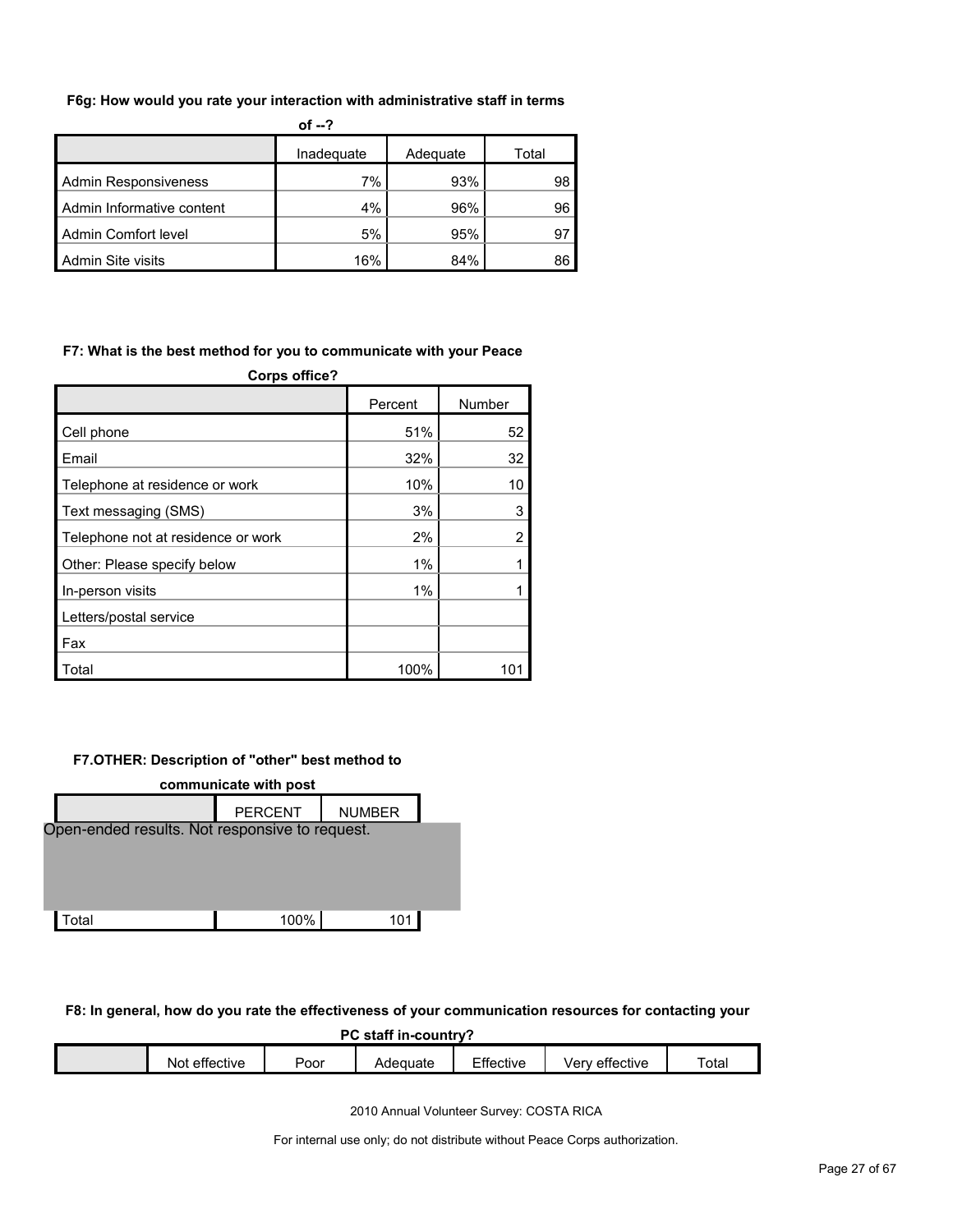**F8: In general, how do you rate the effectiveness of your communication resources for contacting your** 

| PC staff in-country? |  |
|----------------------|--|
|----------------------|--|

|    | effective<br>Not | Poor | Adeɑuate | Effective | Very effective | Total |
|----|------------------|------|----------|-----------|----------------|-------|
| F8 | 1%               | 3%   | 16%      | 32%       | 49%            | 101   |

## <span id="page-27-0"></span>**G. Your Safety and Security**

This section reports on how safe Volunteers feel. Volunteers' experiences with various types of insensitive remarks or behaviors, harassment or discrimination, and crime are summarized, as well as whether harassment and crime events were reported to Peace Corps.

#### **G1: How safe do you feel...?**

|                                    | Not at All Safe | Often Unsafe | <b>Adequately Safe</b> | Usually Safe | Verv Safe | Total |
|------------------------------------|-----------------|--------------|------------------------|--------------|-----------|-------|
| Where you live                     |                 |              | 8%                     | 29%          | 63%       | 101   |
| Where you work                     |                 | $1\%$        | $9\%$                  | 23%          | 67%       | 101   |
| When you travel in-country         | 1%              | $1\%$        | 31%                    | 48%          | 20%       | 101   |
| City where main Peace Corps office | 1%              | 10%          | 31%                    | 47%          | 12%       | 101   |
| is located                         |                 |              |                        |              |           |       |

## **G2: Have you encountered insensitive comments or behavior toward you based on your race, ethnicity, age, gender, or sexual orientation from any of the following sources?**

|                         | Yes | No  | ΝA  | Total |
|-------------------------|-----|-----|-----|-------|
| Host/home stay family   | 11% | 88% | 1%  | 101   |
| Community members       | 36% | 63% | 1%  | 101   |
| <b>Other Volunteers</b> | 7%  | 92% | 1%  | 100   |
| PC in-country staff     | 3%  | 96% | 1%  | 100   |
| Other                   | 4%  | 34% | 62% | 53    |

**G2: Have you encountered insensitive comments or behavior toward you** 

**based on your race, ethnicity, age, gender, or sexual orientation from any of** 

## **the following sources? (excluding "NA" responses)**

|--|--|--|--|--|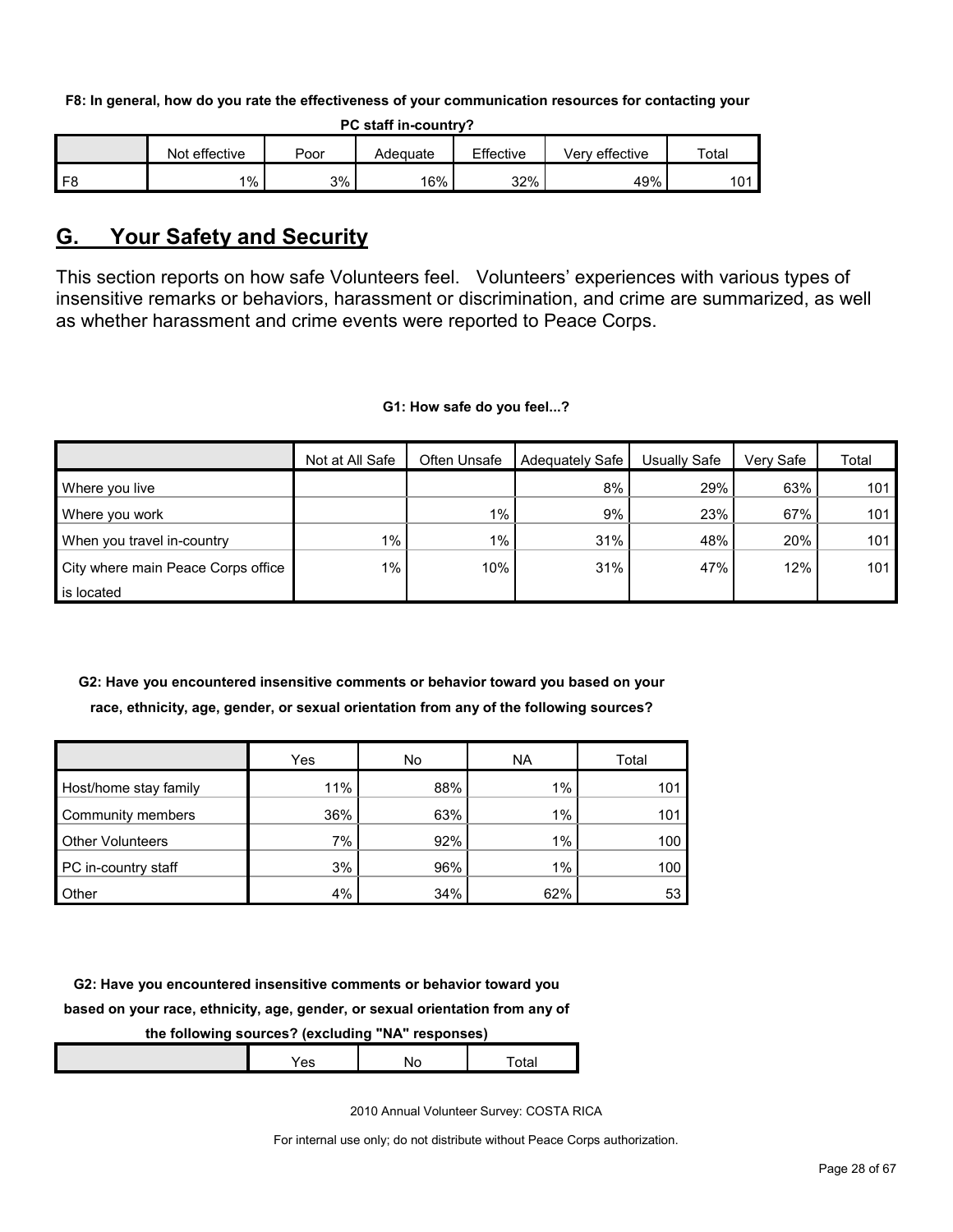| Host/home stay family   | 11% | 89% | 100 |
|-------------------------|-----|-----|-----|
| Community members       | 36% | 64% | 100 |
| <b>Other Volunteers</b> | 7%  | 93% | 99  |
| PC in-country staff     | 3%  | 97% | 99  |
| Other                   | 10% | 90% |     |

#### **G2.OTHER: Description of "other" sources of insensitive comments/behavior**

|                                                | PERCENT | <b>NUMBER</b> |
|------------------------------------------------|---------|---------------|
| Open-ended results. Not responsive to request. |         |               |
|                                                |         |               |
|                                                |         |               |
|                                                |         |               |
|                                                |         |               |
|                                                |         |               |
| Total                                          | 100%    | 101           |

NOTE: See Open-Ended Responses Report for comments Volunteers wrote in response to Question G3 to explain their harassment/discrimination answers.

|                              | None | Once  | 2-5 times | 6-10 times | 11-25 times | $26+$ times | Total |
|------------------------------|------|-------|-----------|------------|-------------|-------------|-------|
| Age H/D                      | 96%  |       | 3%        |            | $1\%$       |             | 77    |
| Anti-American H/D            | 80%  | 8%    | 6%        | 3%         |             | 4%          | 79    |
| Disability H/D               | 100% |       |           |            |             |             | 75    |
| Gender H/D                   | 75%  | 6%    | 5%        | 5%         | $1\%$       | 8%          | 79    |
| Racial/color H/D             | 88%  | 3%    | 5%        |            |             | 4%          | 77    |
| Religious H/D                | 92%  | 3%    | 3%        |            |             | 3%          | 77    |
| Sexual orientation H/D       | 95%  | 1%    |           | 3%         |             | $1\%$       | 76    |
| Sexual harassment (physical) | 92%  | $1\%$ | 3%        |            | 1%          | 3%          | 78    |
| Sexual harassment (verbal)   | 64%  | 4%    | 10%       | 9%         | 9%          | 5%          | 80    |

#### **G3: Please indicate the number of times you experienced the following types of discrimination/harassment: PERCENTAGES**

## **G3: Please indicate the number of times you experienced the following types of discrimination/harassment: NUMBERS**

|                   | None | Once | 2-5 times | 6-10 times | 11-25 times | $26+$ times | Total |
|-------------------|------|------|-----------|------------|-------------|-------------|-------|
| Age H/D           | 74   |      |           |            |             |             | 77    |
| Anti-American H/D | 63   |      |           |            |             | ັ           | 79 I  |

2010 Annual Volunteer Survey: COSTA RICA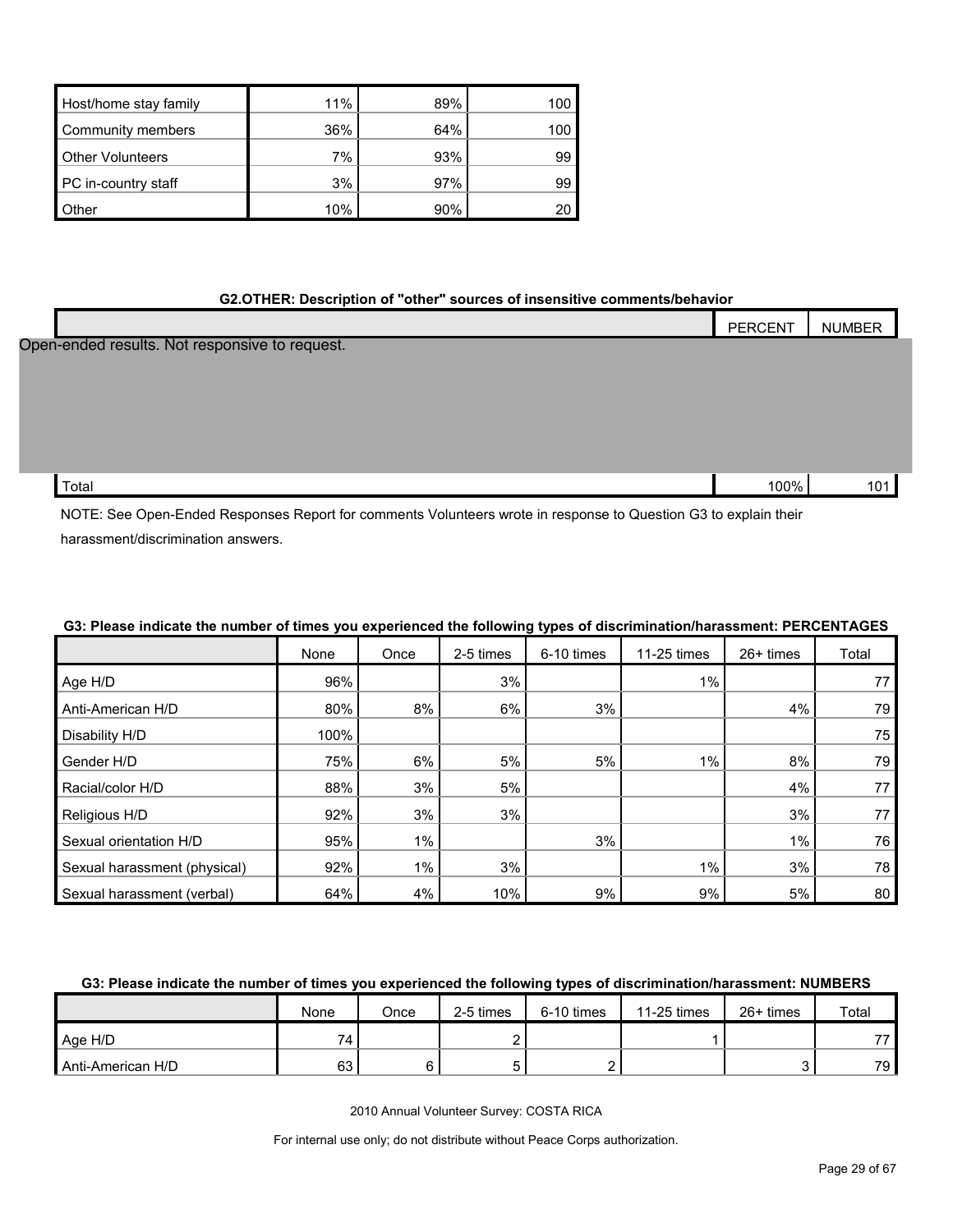| Disability H/D               | 75  |  |  |   | 75  |
|------------------------------|-----|--|--|---|-----|
| Gender H/D                   | 59  |  |  | 6 | 79  |
| Racial/color H/D             | 68  |  |  |   | 77  |
| Religious H/D                |     |  |  |   | 77. |
| Sexual orientation H/D       | 72. |  |  |   | 76  |
| Sexual harassment (physical) | 72  |  |  |   | 78  |
| Sexual harassment (verbal)   | 51  |  |  |   | 80  |

#### **G3: Volunteers experiencing AGE discrimination/harassment: Events by Number of Reports to PC**

|         |             |       |      |           | Reported Age H/D |             |           |       |
|---------|-------------|-------|------|-----------|------------------|-------------|-----------|-------|
|         |             | Never | Once | 2-5 times | 6-10 times       | 11-25 times | 26+ times | Total |
| Age H/D | Once        |       |      |           |                  |             |           |       |
|         | 2-5 times   |       |      |           |                  |             |           |       |
|         | 6-10 times  |       |      |           |                  |             |           |       |
|         | 11-25 times |       |      |           |                  |             |           |       |
|         | 26+ times   |       |      |           |                  |             |           |       |
|         | Total       |       |      |           |                  |             |           | 3     |

NOTE: Some PCVs provided the number of events without answering how many times they reported the event/s.

#### **G3: Volunteers experiencing AGE discrimination/harassment: Events by Person Responsible**

|         |             | Stranger    | Someone you<br>know | Counterpart,<br>supervisor,<br>co-worker | Peace Corps<br>Volunteer | Peace Corps staff |
|---------|-------------|-------------|---------------------|------------------------------------------|--------------------------|-------------------|
|         |             | Responsible | Responsible         | Responsible                              | Responsible              | Responsible       |
| Age H/D | Once        |             |                     |                                          |                          |                   |
|         | 2-5 times   |             |                     |                                          |                          |                   |
|         | 6-10 times  |             |                     |                                          |                          |                   |
|         | 11-25 times |             |                     |                                          |                          |                   |
|         | $26+$ times |             |                     |                                          |                          |                   |
|         | Total PCVs  |             |                     |                                          |                          |                   |

NOTE: Some PCVs provided the number of events without answering who was responsible.

#### **G3: Volunteers experiencing AGE discrimination/harassment:**

#### **Events by Person Responsible**

2010 Annual Volunteer Survey: COSTA RICA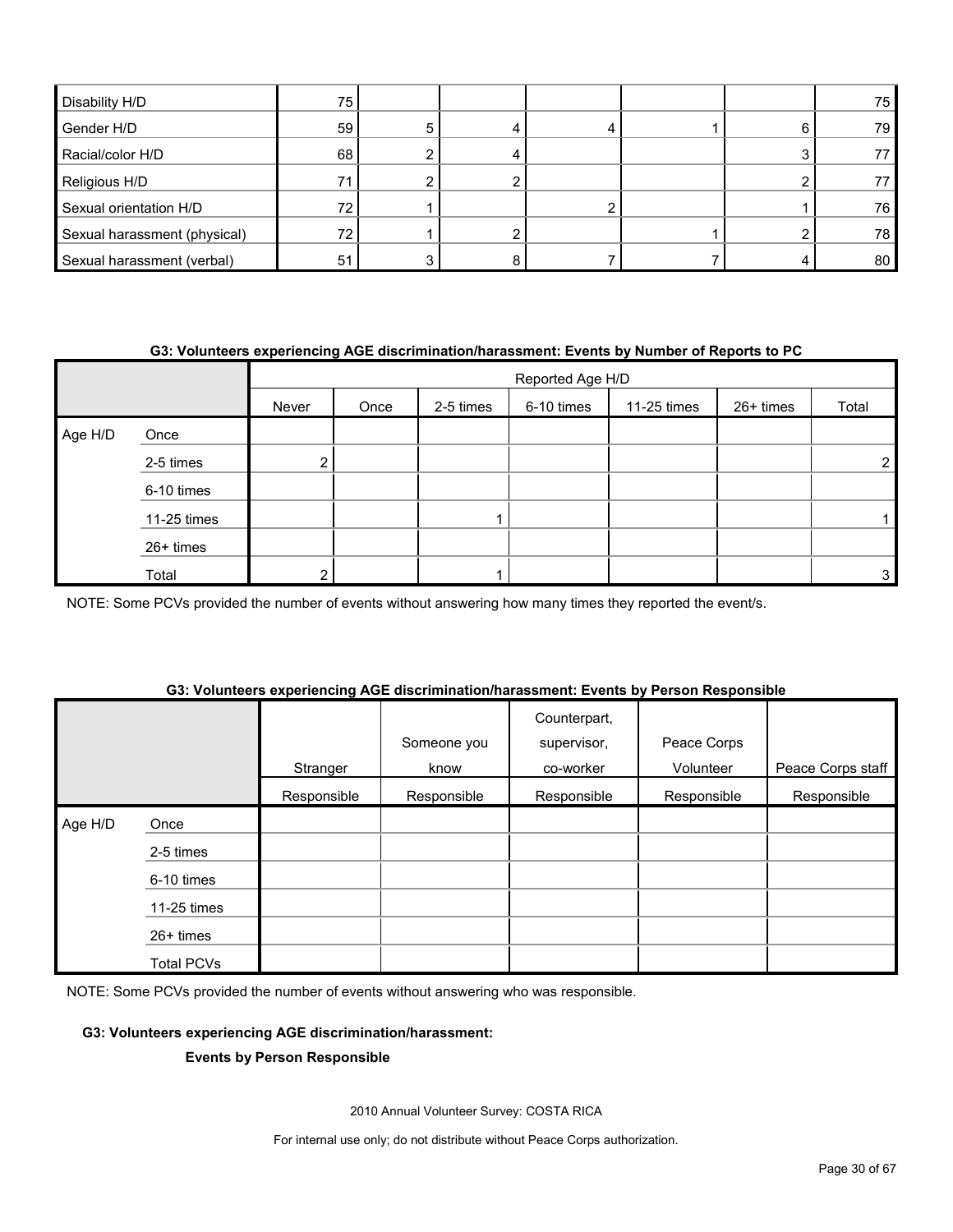|         |                   | Host country family<br>member | Other       |
|---------|-------------------|-------------------------------|-------------|
|         |                   | Responsible                   | Responsible |
| Age H/D | Once              |                               |             |
|         | 2-5 times         |                               |             |
|         | 6-10 times        |                               |             |
|         | 11-25 times       |                               |             |
|         | $26+$ times       |                               |             |
|         | <b>Total PCVs</b> |                               |             |

|                   |             |       | Reported Anti-American H/D |           |            |             |           |                |  |  |
|-------------------|-------------|-------|----------------------------|-----------|------------|-------------|-----------|----------------|--|--|
|                   |             | Never | Once                       | 2-5 times | 6-10 times | 11-25 times | 26+ times | Total          |  |  |
| Anti-American H/D | Once        | 4     |                            |           |            |             |           | 5              |  |  |
|                   | 2-5 times   | 4     |                            |           |            |             |           | 5              |  |  |
|                   | 6-10 times  | ◠     |                            |           |            |             |           | $\overline{2}$ |  |  |
|                   | 11-25 times |       |                            |           |            |             |           |                |  |  |
|                   | 26+ times   | 3     |                            |           |            |             |           | 3              |  |  |
|                   | Total       | 13    |                            |           |            |             |           | 15             |  |  |

#### **G3: Volunteers experiencing ANTI-AMERICAN discrimination/harassment: Events by Number of Reports to PC**

NOTE: Some PCVs provided the number of events without answering how many times they reported the event/s .

#### **G3: Volunteers experiencing ANTI-AMERICAN discrimination/harassment: Events by Person Responsible**

|                   |             |             |             | Counterpart, |             |             |
|-------------------|-------------|-------------|-------------|--------------|-------------|-------------|
|                   |             |             | Someone you | supervisor,  | Peace Corps | Peace Corps |
|                   |             | Stranger    | know        | co-worker    | Volunteer   | staff       |
|                   |             | Responsible | Responsible | Responsible  | Responsible | Responsible |
| Anti-American H/D | Once        |             |             |              |             |             |
|                   | 2-5 times   |             |             |              |             |             |
|                   | 6-10 times  |             |             |              |             |             |
|                   | 11-25 times |             |             |              |             |             |
|                   | $26+$ times |             |             |              |             |             |
|                   | Total PCVs  |             |             |              |             |             |

2010 Annual Volunteer Survey: COSTA RICA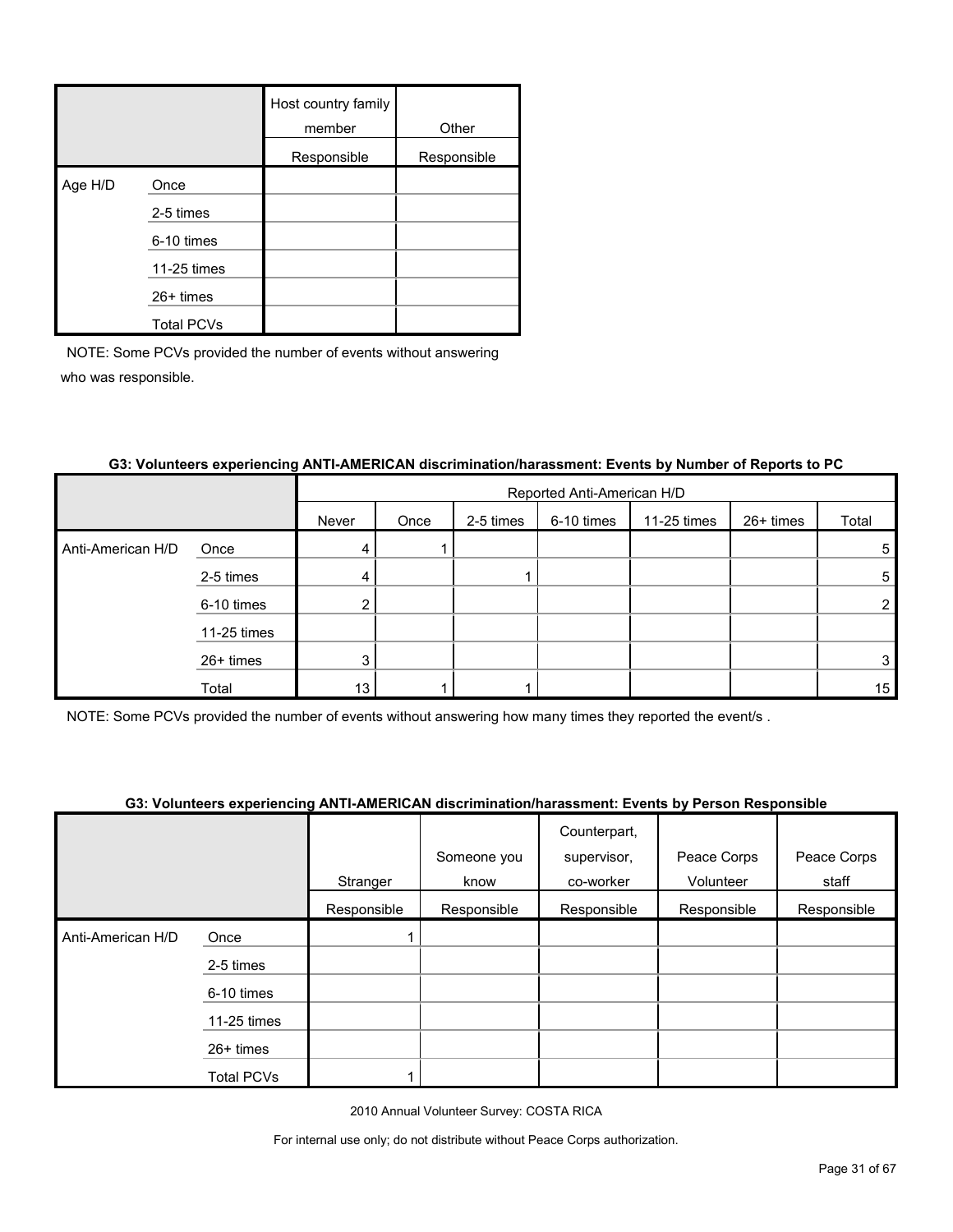#### **G3: Volunteers experiencing ANTI-AMERICAN discrimination/harassment: Events by Person Responsible**

|                   |                   | Stranger    | Someone you<br>know | Counterpart,<br>supervisor,<br>co-worker | Peace Corps<br>Volunteer | Peace Corps<br>staff |
|-------------------|-------------------|-------------|---------------------|------------------------------------------|--------------------------|----------------------|
|                   |                   | Responsible | Responsible         | Responsible                              | Responsible              | Responsible          |
| Anti-American H/D | Once              |             |                     |                                          |                          |                      |
|                   | 2-5 times         |             |                     |                                          |                          |                      |
|                   | 6-10 times        |             |                     |                                          |                          |                      |
|                   | 11-25 times       |             |                     |                                          |                          |                      |
|                   | 26+ times         |             |                     |                                          |                          |                      |
|                   | <b>Total PCVs</b> |             |                     |                                          |                          |                      |

NOTE: Some PCVs provided the number of events without answering who was responsible.

#### **G3: Volunteers experiencing ANTI-AMERICAN discrimination/harassment:**

|                   |                                                                                    | Host country family<br>member<br>Responsible | Other<br>Responsible |
|-------------------|------------------------------------------------------------------------------------|----------------------------------------------|----------------------|
| Anti-American H/D | Once<br>2-5 times<br>6-10 times<br>11-25 times<br>$26+$ times<br><b>Total PCVs</b> |                                              |                      |

#### **Events by Person Responsible**

NOTE: Some PCVs provided the number of events without answering who was responsible.

#### **G3: Volunteers experiencing DISABILITY discrimination/harassment: Events by Number of Reports to PC**

|                |             |       | Reported Disability H/D |           |            |             |           |       |  |
|----------------|-------------|-------|-------------------------|-----------|------------|-------------|-----------|-------|--|
|                |             | Never | Once                    | 2-5 times | 6-10 times | 11-25 times | 26+ times | Total |  |
| Disability H/D | Once        |       |                         |           |            |             |           |       |  |
|                | 2-5 times   |       |                         |           |            |             |           |       |  |
|                | 6-10 times  |       |                         |           |            |             |           |       |  |
|                | 11-25 times |       |                         |           |            |             |           |       |  |
|                | 26+ times   |       |                         |           |            |             |           |       |  |

2010 Annual Volunteer Survey: COSTA RICA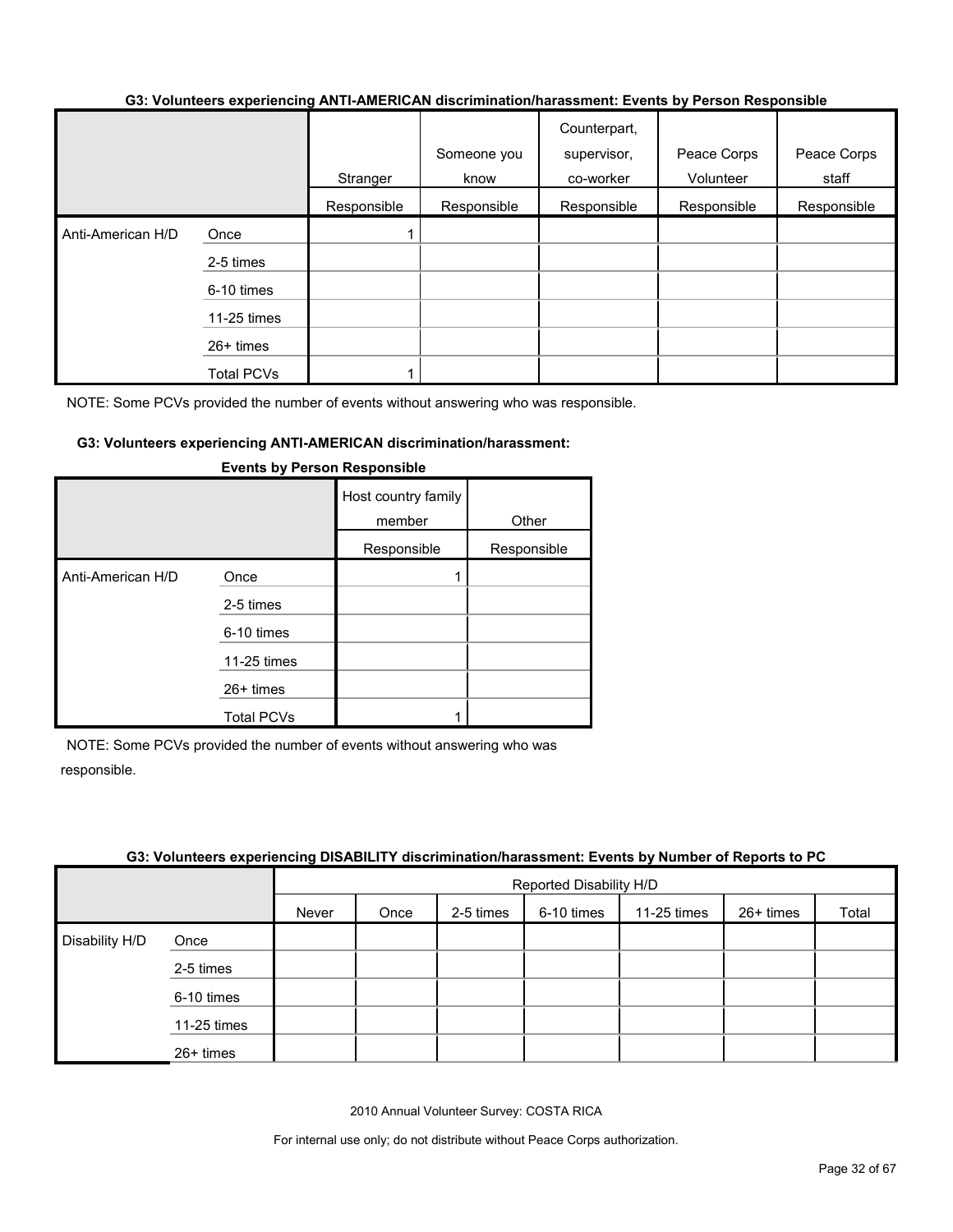| ctal |  |  |  |  |
|------|--|--|--|--|
|      |  |  |  |  |

NOTE: Some PCVs provided the number of events without answering how many times they reported the event/s.

|                |                   |             | G3: VOIUNteers experiencing DISABILITY discrimination/narassment: Events by Person Responsible |                                          |                          |                   |
|----------------|-------------------|-------------|------------------------------------------------------------------------------------------------|------------------------------------------|--------------------------|-------------------|
|                |                   | Stranger    | Someone you<br>know                                                                            | Counterpart,<br>supervisor,<br>co-worker | Peace Corps<br>Volunteer | Peace Corps staff |
|                |                   | Responsible | Responsible                                                                                    | Responsible                              | Responsible              | Responsible       |
| Disability H/D | Once              |             |                                                                                                |                                          |                          |                   |
|                | 2-5 times         |             |                                                                                                |                                          |                          |                   |
|                | 6-10 times        |             |                                                                                                |                                          |                          |                   |
|                | 11-25 times       |             |                                                                                                |                                          |                          |                   |
|                | 26+ times         |             |                                                                                                |                                          |                          |                   |
|                | <b>Total PCVs</b> |             |                                                                                                |                                          |                          |                   |

#### **G3: Volunteers experiencing DISABILITY discrimination/harassment: Events by Person Responsible**

NOTE: Some PCVs provided the number of events without answering who was responsible.

#### **G3: Volunteers experiencing DISABILITY discrimination/harassment:**

## **Events by Person Responsible** Host country family member Other Responsible Responsible Disability H/D Once 2-5 times 6-10 times 11-25 times 26+ times Total PCVs

NOTE: Some PCVs provided the number of events without answering who was responsible.

#### **G3: Volunteers experiencing GENDER discrimination/harassment: Events by Number of Reports to PC**

|            | Reported Gender H/D |       |      |           |            |             |             |       |
|------------|---------------------|-------|------|-----------|------------|-------------|-------------|-------|
|            |                     | Never | Once | 2-5 times | 6-10 times | 11-25 times | $26+$ times | Total |
| Gender H/D | Once                |       |      |           |            |             |             | 5.    |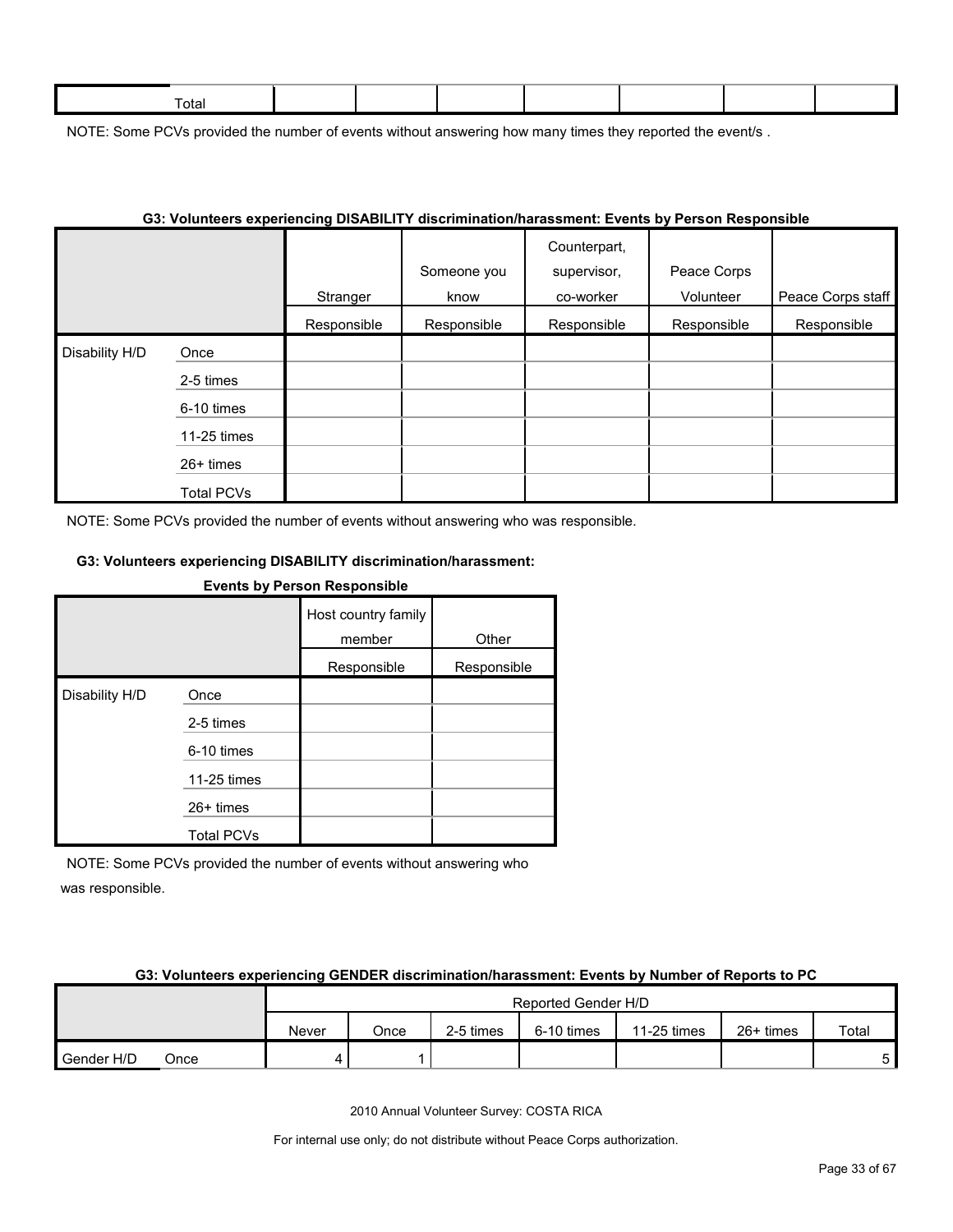| 2-5 times   |  |  |  |    |
|-------------|--|--|--|----|
| 6-10 times  |  |  |  |    |
| 11-25 times |  |  |  |    |
| 26+ times   |  |  |  | 6  |
| Total       |  |  |  | 19 |

NOTE: Some PCVs provided the number of events without answering how many times they reported the event/s.

#### **G3: Volunteers experiencing GENDER discrimination/harassment: Events by Person Responsible**

|            |             |             | Someone you | Counterpart,<br>supervisor, | Peace Corps |                   |
|------------|-------------|-------------|-------------|-----------------------------|-------------|-------------------|
|            |             | Stranger    | know        | co-worker                   | Volunteer   | Peace Corps staff |
|            |             | Responsible | Responsible | Responsible                 | Responsible | Responsible       |
| Gender H/D | Once        |             |             |                             |             |                   |
|            | 2-5 times   |             |             |                             |             |                   |
|            | 6-10 times  |             |             |                             |             |                   |
|            | 11-25 times |             |             |                             |             |                   |
|            | $26+$ times |             |             |                             |             |                   |
|            | Total PCVs  |             | າ           |                             |             |                   |

NOTE: Some PCVs provided the number of events without answering who was responsible.

#### **G3: Volunteers experiencing GENDER discrimination/harassment:**

#### **Events by Person Responsible**

|            |                   | --- <b>-</b> ------           |             |
|------------|-------------------|-------------------------------|-------------|
|            |                   | Host country family<br>member | Other       |
|            |                   | Responsible                   | Responsible |
| Gender H/D | Once              |                               |             |
|            | 2-5 times         |                               |             |
|            | 6-10 times        |                               |             |
|            | 11-25 times       |                               |             |
|            | 26+ times         |                               |             |
|            | <b>Total PCVs</b> |                               |             |

NOTE: Some PCVs provided the number of events without answering who was responsible.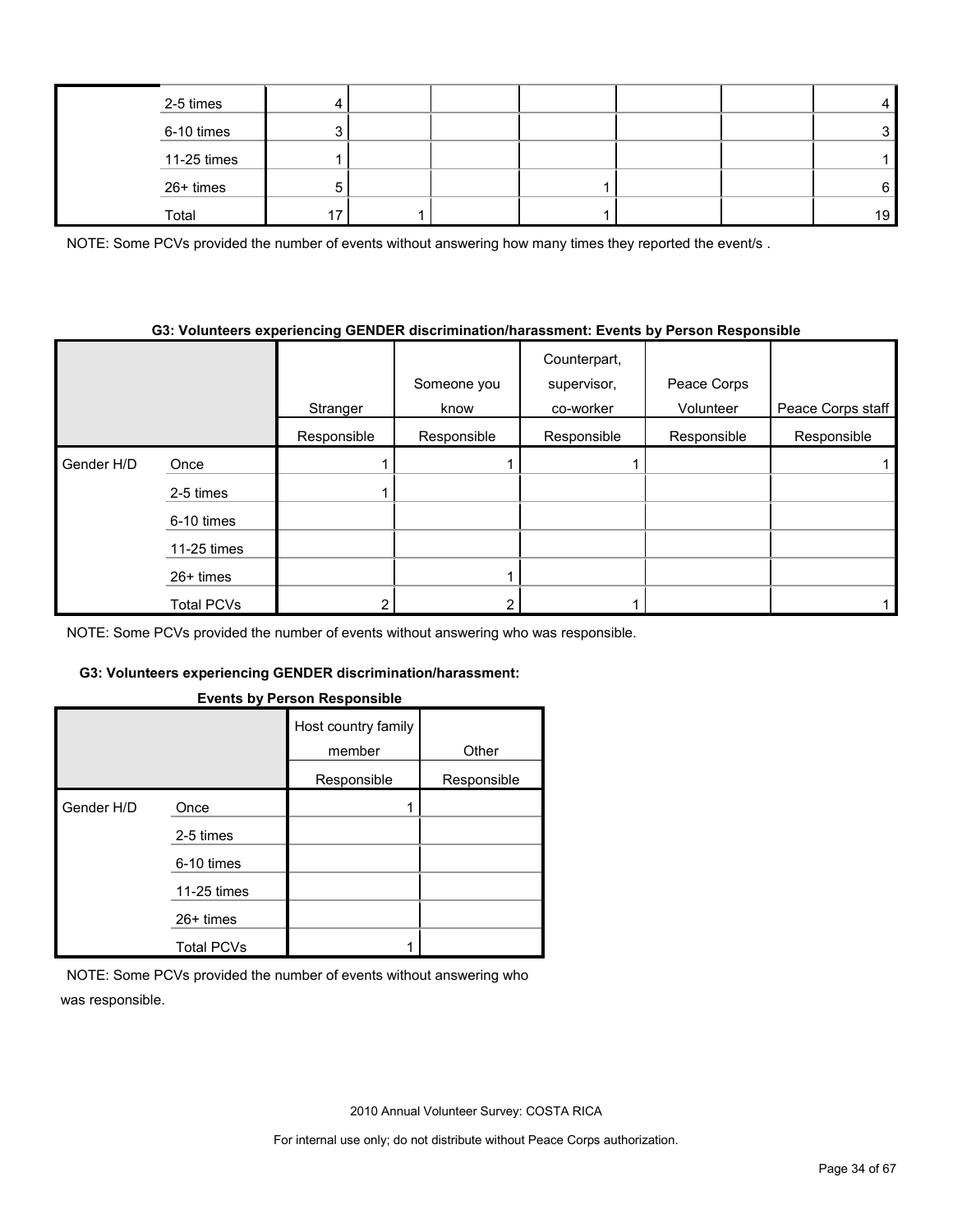#### **G3: Volunteers experiencing RACIAL/COLOR discrimination/harassment: Events by Number of Reports to PC**

|                  |             |       |      |           | Reported Racial/color H/D |               |           |       |  |
|------------------|-------------|-------|------|-----------|---------------------------|---------------|-----------|-------|--|
|                  |             | Never | Once | 2-5 times | 6-10 times                | $11-25$ times | 26+ times | Total |  |
| Racial/color H/D | Once        |       |      |           |                           |               |           | 2     |  |
|                  | 2-5 times   | 4     |      |           |                           |               |           | 4     |  |
|                  | 6-10 times  |       |      |           |                           |               |           |       |  |
|                  | 11-25 times |       |      |           |                           |               |           |       |  |
|                  | 26+ times   | 3     |      |           |                           |               |           | 3     |  |
|                  | Total       | 8     |      |           |                           |               |           | 9     |  |

NOTE: Some PCVs provided the number of events without answering how many times they reported the event/s.

#### **G3: Volunteers experiencing RACIAL/COLOR discrimination/harassment: Events by Person Responsible**

|                  |             | Stranger    | Someone you<br>know | Counterpart,<br>supervisor,<br>co-worker | Peace Corps<br>Volunteer | Peace Corps<br>staff |
|------------------|-------------|-------------|---------------------|------------------------------------------|--------------------------|----------------------|
|                  |             | Responsible | Responsible         | Responsible                              | Responsible              | Responsible          |
| Racial/color H/D | Once        |             |                     |                                          |                          |                      |
|                  | 2-5 times   |             |                     |                                          |                          |                      |
|                  | 6-10 times  |             |                     |                                          |                          |                      |
|                  | 11-25 times |             |                     |                                          |                          |                      |
|                  | $26+$ times |             |                     |                                          |                          |                      |
|                  | Total PCVs  |             |                     |                                          |                          |                      |

NOTE: Some PCVs provided the number of events without answering who was responsible.

#### **G3: Volunteers experiencing RACIAL/COLOR discrimination/harassment:**

#### **Events by Person Responsible**

|                  |                   | Host country family<br>member | Other       |
|------------------|-------------------|-------------------------------|-------------|
|                  |                   | Responsible                   | Responsible |
| Racial/color H/D | Once              |                               |             |
|                  | 2-5 times         |                               |             |
|                  | 6-10 times        |                               |             |
|                  | 11-25 times       |                               |             |
|                  | 26+ times         |                               |             |
|                  | <b>Total PCVs</b> |                               |             |

2010 Annual Volunteer Survey: COSTA RICA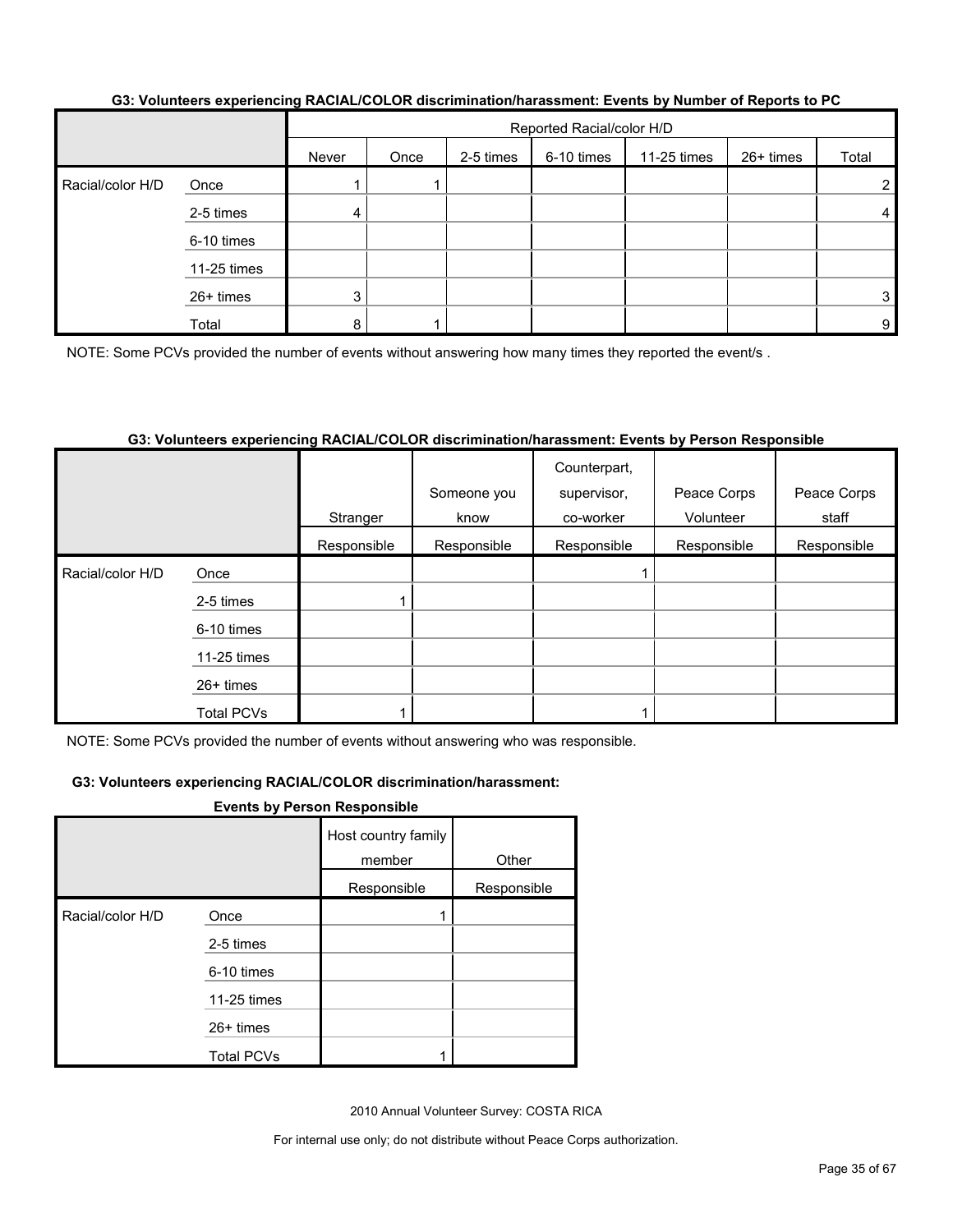#### **G3: Volunteers experiencing RACIAL/COLOR discrimination/harassment:**

|                  |                   | Host country family<br>member | Other       |
|------------------|-------------------|-------------------------------|-------------|
|                  |                   | Responsible                   | Responsible |
| Racial/color H/D | Once              |                               |             |
|                  | 2-5 times         |                               |             |
|                  | 6-10 times        |                               |             |
|                  | 11-25 times       |                               |             |
|                  | 26+ times         |                               |             |
|                  | <b>Total PCVs</b> |                               |             |

#### **Events by Person Responsible**

NOTE: Some PCVs provided the number of events without answering who was responsible.

#### **G3: Volunteers experiencing RELIGIOUS discrimination/harassment: Events by Number of Reports to PC**

|                                                     |       |       | Reported Religious H/D |           |            |             |           |       |  |
|-----------------------------------------------------|-------|-------|------------------------|-----------|------------|-------------|-----------|-------|--|
|                                                     |       | Never | Once                   | 2-5 times | 6-10 times | 11-25 times | 26+ times | Total |  |
| Religious H/D                                       | Once  |       |                        |           |            |             |           | າ     |  |
| 2-5 times<br>6-10 times<br>11-25 times<br>26+ times |       |       |                        |           |            |             |           |       |  |
|                                                     |       |       |                        |           |            |             |           |       |  |
|                                                     |       |       |                        |           |            |             |           |       |  |
|                                                     |       |       |                        |           |            |             |           |       |  |
|                                                     | Total | 3     |                        |           |            |             |           | 3     |  |

NOTE: Some PCVs provided the number of events without answering how many times they reported the event/s .

#### **G3: Volunteers experiencing RELIGIOUS discrimination/harassment: Events by Person Responsible**

|                    |             |             |             | Counterpart, |             |                   |
|--------------------|-------------|-------------|-------------|--------------|-------------|-------------------|
|                    |             |             | Someone you | supervisor,  | Peace Corps |                   |
|                    |             | Stranger    | know        | co-worker    | Volunteer   | Peace Corps staff |
|                    |             | Responsible | Responsible | Responsible  | Responsible | Responsible       |
| Religious H/D<br>I | Once        |             |             |              |             |                   |
|                    | 2-5 times   |             |             |              |             |                   |
|                    | 6-10 times  |             |             |              |             |                   |
|                    | 11-25 times |             |             |              |             |                   |

2010 Annual Volunteer Survey: COSTA RICA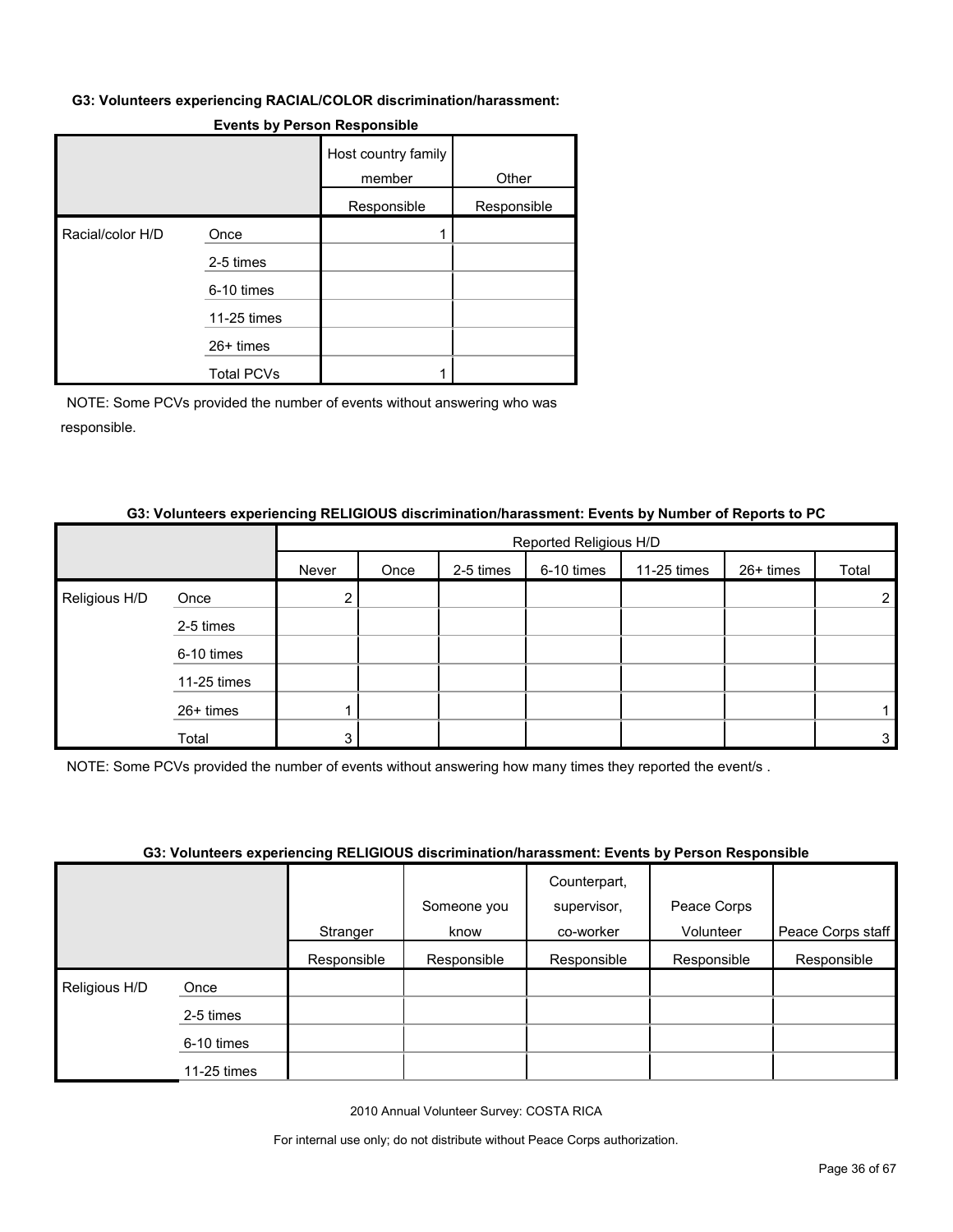| 26+ times  |  |  |  |
|------------|--|--|--|
| Total PCVs |  |  |  |

#### **G3: Volunteers experiencing RELIGIOUS discrimination/harassment:**

| <b>Events by Person Responsible</b> |                   |                               |             |  |  |  |  |
|-------------------------------------|-------------------|-------------------------------|-------------|--|--|--|--|
|                                     |                   | Host country family<br>member | Other       |  |  |  |  |
|                                     |                   | Responsible                   | Responsible |  |  |  |  |
| Religious H/D                       | Once              |                               |             |  |  |  |  |
|                                     | 2-5 times         |                               |             |  |  |  |  |
|                                     | 6-10 times        |                               |             |  |  |  |  |
|                                     | 11-25 times       |                               |             |  |  |  |  |
|                                     | 26+ times         |                               |             |  |  |  |  |
|                                     | <b>Total PCVs</b> |                               |             |  |  |  |  |

NOTE: Some PCVs provided the number of events without answering who was responsible.

#### **G3: Volunteers experiencing SEXUAL ORIENTATION discrimination/harassment: Events by Number of Reports to PC**

|                        |             | Reported Sexual orientation H/D                         |  |  |  |  |  |  |
|------------------------|-------------|---------------------------------------------------------|--|--|--|--|--|--|
|                        |             | 6-10 times<br>2-5 times<br>11-25 times<br>Never<br>Once |  |  |  |  |  |  |
| Sexual orientation H/D | Once        |                                                         |  |  |  |  |  |  |
|                        | 2-5 times   |                                                         |  |  |  |  |  |  |
|                        | 6-10 times  | 2                                                       |  |  |  |  |  |  |
|                        | 11-25 times |                                                         |  |  |  |  |  |  |
|                        | 26+ times   |                                                         |  |  |  |  |  |  |
|                        | Total       |                                                         |  |  |  |  |  |  |

NOTE: Some PCVs provided the number of events without answering how many times they reported the event/s.

#### **G3: Volunteers experiencing SEXUAL ORIENTATION discrimination/harassment:**

#### **Events by Number of Reports to PC**

|                        |            | Reported Sexual orientation H/D |       |
|------------------------|------------|---------------------------------|-------|
|                        |            | 26+ times                       | Total |
| Sexual orientation H/D | Once       |                                 |       |
|                        | 2-5 times  |                                 |       |
|                        | 6-10 times |                                 |       |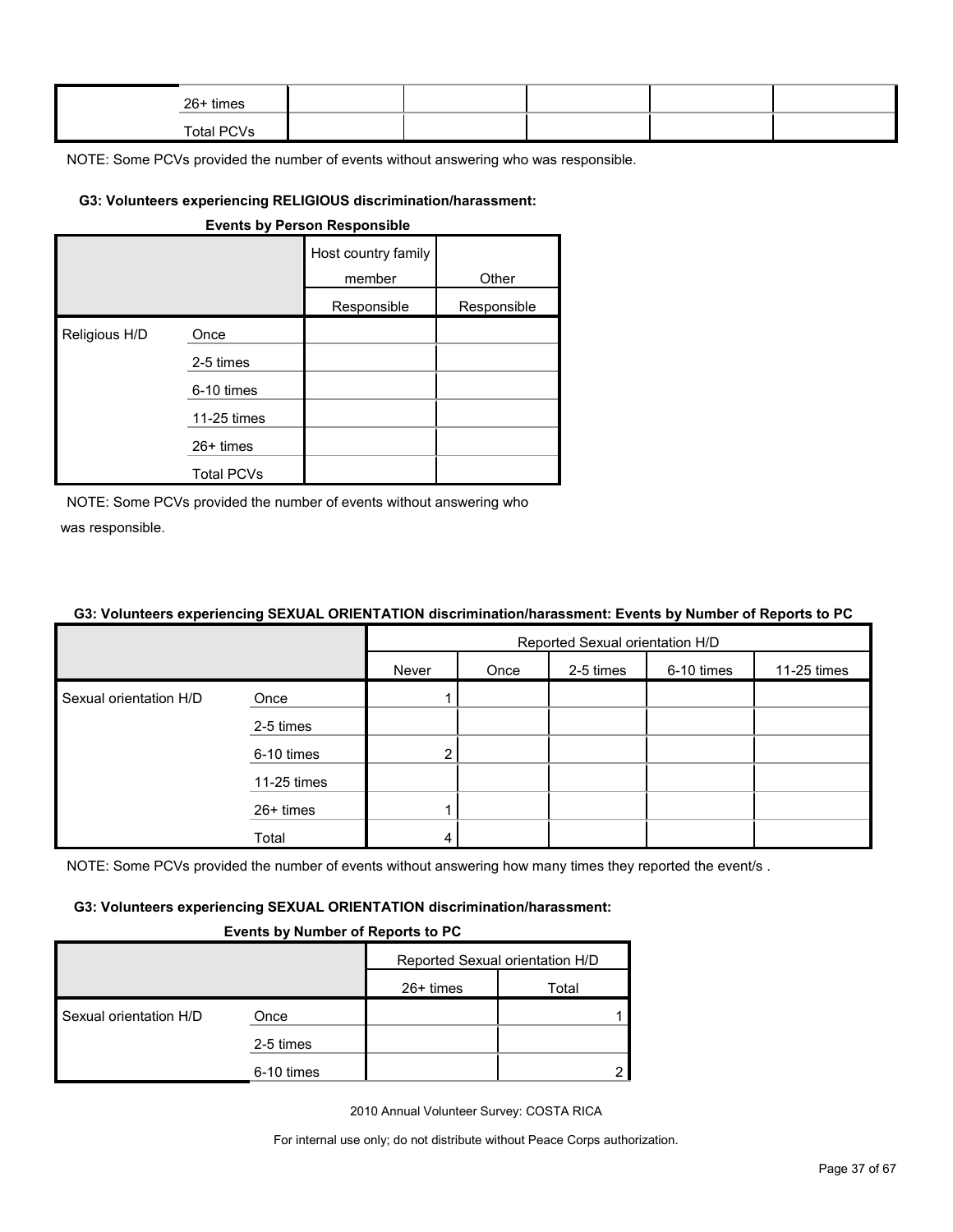|  | 11-25 times |  |
|--|-------------|--|
|  | 26+ times   |  |
|  | Total       |  |

NOTE: Some PCVs provided the number of events without answering how many times they reported the event/s .

#### **G3: Volunteers experiencing SEXUAL ORIENTATION discrimination/harassment: Events by Person Responsible**

|                        |                   |             |             | Counterpart, |             |             |
|------------------------|-------------------|-------------|-------------|--------------|-------------|-------------|
|                        |                   |             | Someone you | supervisor,  | Peace Corps | Peace Corps |
|                        |                   | Stranger    | know        | co-worker    | Volunteer   | staff       |
|                        |                   | Responsible | Responsible | Responsible  | Responsible | Responsible |
| Sexual orientation H/D | Once              |             |             |              |             |             |
|                        | 2-5 times         |             |             |              |             |             |
|                        | 6-10 times        |             |             |              |             |             |
|                        | 11-25 times       |             |             |              |             |             |
|                        | $26+$ times       |             |             |              |             |             |
|                        | <b>Total PCVs</b> |             |             |              |             |             |

NOTE: Some PCVs provided the number of events without answering who was responsible.

#### **G3: Volunteers experiencing SEXUAL ORIENTATION discrimination/harassment:**

#### **Events by Person Responsible**

|                        |                   | Host country family<br>member | Other       |
|------------------------|-------------------|-------------------------------|-------------|
|                        |                   | Responsible                   | Responsible |
| Sexual orientation H/D | Once              |                               |             |
|                        | 2-5 times         |                               |             |
|                        | 6-10 times        |                               |             |
|                        | 11-25 times       |                               |             |
|                        | 26+ times         |                               |             |
|                        | <b>Total PCVs</b> |                               |             |

NOTE: Some PCVs provided the number of events without answering who was responsible.

#### **G3: Volunteers experiencing PHYSICAL SEXUAL harassment: Events by Number of Reports to PC**

2010 Annual Volunteer Survey: COSTA RICA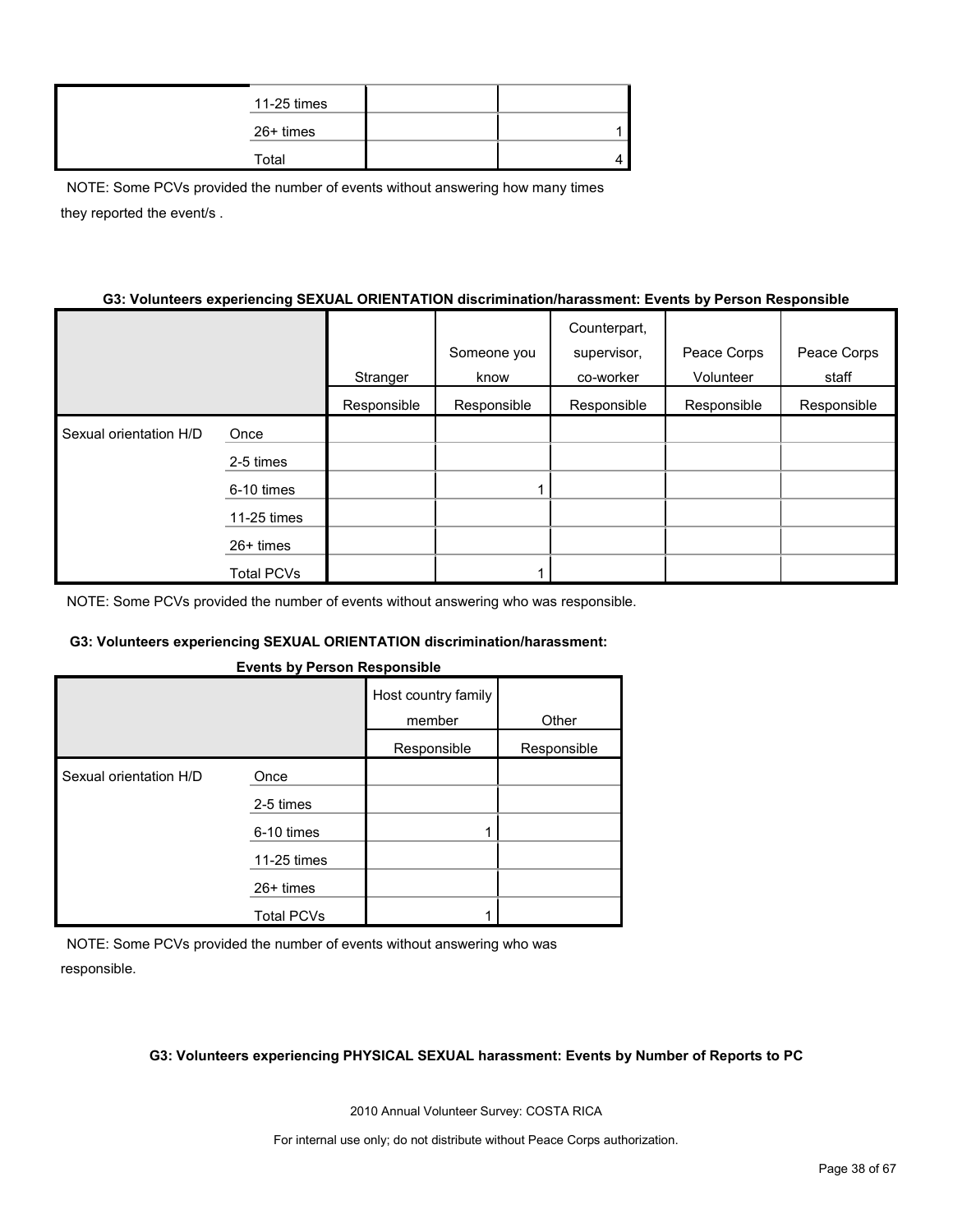|                              |             | Reported Sexual harassment (physical) |      |           |            |             |
|------------------------------|-------------|---------------------------------------|------|-----------|------------|-------------|
|                              |             | Never                                 | Once | 2-5 times | 6-10 times | 11-25 times |
| Sexual harassment (physical) | Once        |                                       |      |           |            |             |
|                              | 2-5 times   |                                       |      |           |            |             |
|                              | 6-10 times  |                                       |      |           |            |             |
|                              | 11-25 times |                                       |      |           |            |             |
|                              | 26+ times   |                                       |      |           |            |             |
|                              | Total       |                                       |      |           |            |             |

NOTE: Some PCVs provided the number of events without answering how many times they reported the event/s.

#### **G3: Volunteers experiencing PHYSICAL SEXUAL harassment: Events by Number of Reports**

|                              | to PC       |             |                                       |
|------------------------------|-------------|-------------|---------------------------------------|
|                              |             |             | Reported Sexual harassment (physical) |
|                              |             | $26+$ times | Total                                 |
| Sexual harassment (physical) | Once        |             |                                       |
|                              | 2-5 times   |             |                                       |
|                              | 6-10 times  |             |                                       |
|                              | 11-25 times |             |                                       |
|                              | 26+ times   |             |                                       |
|                              | Total       |             | 5                                     |

NOTE: Some PCVs provided the number of events without answering how many times they reported the event/s .

#### **G3: Volunteers experiencing PHYSICAL SEXUAL harassment: Events by Person Responsible**

|                              |                   | Stranger    | Someone you<br>know | Counterpart,<br>supervisor,<br>co-worker | Peace Corps<br>Volunteer |
|------------------------------|-------------------|-------------|---------------------|------------------------------------------|--------------------------|
|                              |                   | Responsible | Responsible         | Responsible                              | Responsible              |
| Sexual harassment (physical) | Once              |             |                     |                                          |                          |
|                              | 2-5 times         |             |                     |                                          |                          |
|                              | 6-10 times        |             |                     |                                          |                          |
|                              | 11-25 times       |             |                     |                                          |                          |
|                              | 26+ times         |             |                     |                                          |                          |
|                              | <b>Total PCVs</b> |             |                     |                                          |                          |

NOTE: Some PCVs provided the number of events without answering who was responsible.

2010 Annual Volunteer Survey: COSTA RICA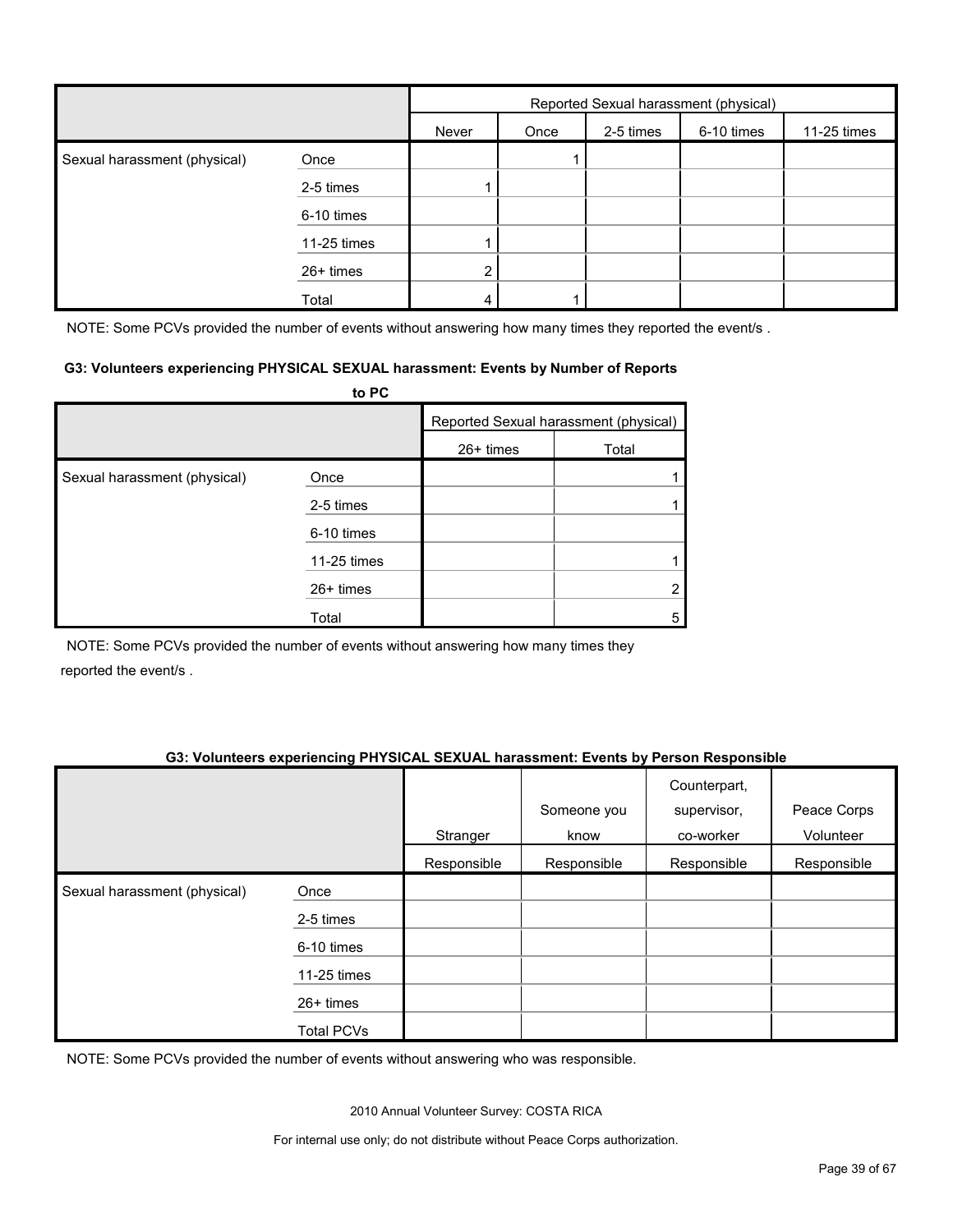#### **G3: Volunteers experiencing PHYSICAL SEXUAL harassment: Events by Person Responsible**

|                              |                   | Peace Corps staff | Host country family<br>member | Other       |
|------------------------------|-------------------|-------------------|-------------------------------|-------------|
|                              |                   | Responsible       | Responsible                   | Responsible |
| Sexual harassment (physical) | Once              |                   |                               |             |
|                              | 2-5 times         |                   |                               |             |
|                              | 6-10 times        |                   |                               |             |
|                              | 11-25 times       |                   |                               |             |
|                              | 26+ times         |                   |                               |             |
|                              | <b>Total PCVs</b> |                   |                               |             |

NOTE: Some PCVs provided the number of events without answering who was responsible.

#### **G3: Volunteers experiencing VERBAL SEXUAL harassment: Events by Number of Reports to PC**

|                            |             | Reported Sexual harassment (verbal) |      |           |            |             |
|----------------------------|-------------|-------------------------------------|------|-----------|------------|-------------|
|                            |             | Never                               | Once | 2-5 times | 6-10 times | 11-25 times |
| Sexual harassment (verbal) | Once        | 3                                   |      |           |            |             |
|                            | 2-5 times   | $6^{\circ}$                         |      |           |            |             |
|                            | 6-10 times  |                                     |      |           |            |             |
|                            | 11-25 times | 4                                   |      |           |            |             |
|                            | 26+ times   | 4                                   |      |           |            |             |
|                            | Total       | 24                                  |      |           |            |             |

NOTE: Some PCVs provided the number of events without answering how many times they reported the event/s.

#### **G3: Volunteers experiencing VERBAL SEXUAL harassment: Events by Number of Reports**

|                            | to PC       |           |                                     |
|----------------------------|-------------|-----------|-------------------------------------|
|                            |             |           | Reported Sexual harassment (verbal) |
|                            |             | 26+ times | Total                               |
| Sexual harassment (verbal) | Once        |           |                                     |
|                            | 2-5 times   |           |                                     |
|                            | 6-10 times  |           |                                     |
|                            | 11-25 times |           | 5                                   |
|                            | $26+$ times |           |                                     |
|                            | Total       |           | 26                                  |

NOTE: Some PCVs provided the number of events without answering how many times they reported the event/s .

2010 Annual Volunteer Survey: COSTA RICA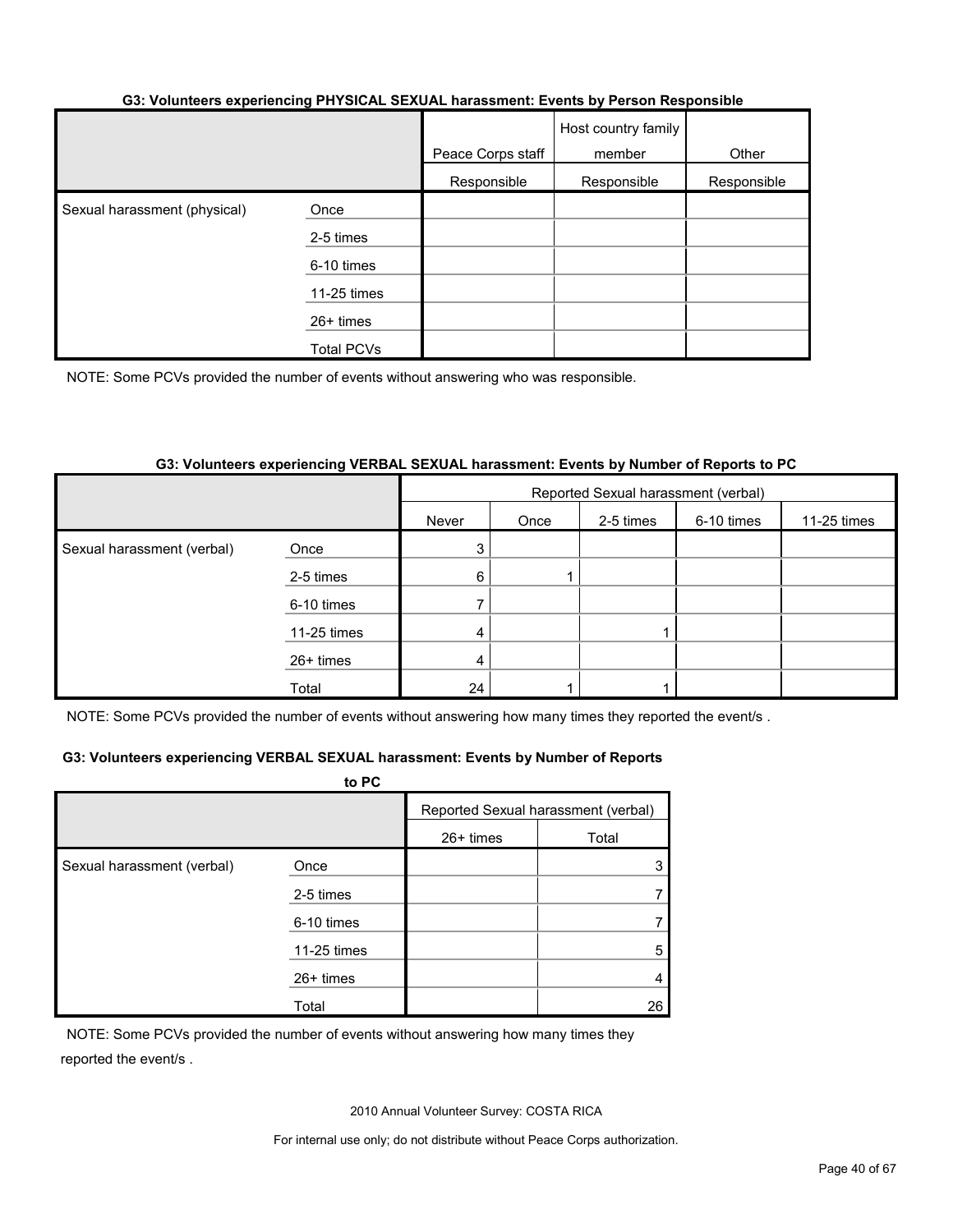|                            |                   | Stranger<br>Responsible | Someone you<br>know<br>Responsible | Counterpart,<br>supervisor,<br>co-worker<br>Responsible | Peace Corps<br>Volunteer<br>Responsible |
|----------------------------|-------------------|-------------------------|------------------------------------|---------------------------------------------------------|-----------------------------------------|
| Sexual harassment (verbal) | Once              |                         |                                    |                                                         |                                         |
|                            | 2-5 times         |                         |                                    |                                                         |                                         |
|                            | 6-10 times        | $\overline{2}$          |                                    |                                                         |                                         |
|                            | 11-25 times       |                         |                                    |                                                         |                                         |
|                            | 26+ times         |                         |                                    |                                                         |                                         |
|                            | <b>Total PCVs</b> | 3                       |                                    |                                                         |                                         |

## **G3: Volunteers experiencing VERBAL SEXUAL harassment: Events by Person Responsible**

NOTE: Some PCVs provided the number of events without answering who was responsible.

#### **G3: Volunteers experiencing VERBAL SEXUAL harassment: Events by Person Responsible**

|                            |                   | Peace Corps staff | Host country family<br>member | Other       |
|----------------------------|-------------------|-------------------|-------------------------------|-------------|
|                            |                   | Responsible       | Responsible                   | Responsible |
| Sexual harassment (verbal) | Once              |                   |                               |             |
|                            | 2-5 times         |                   |                               |             |
|                            | 6-10 times        |                   |                               |             |
|                            | 11-25 times       |                   |                               |             |
|                            | 26+ times         |                   |                               |             |
|                            | <b>Total PCVs</b> |                   |                               |             |

NOTE: Some PCVs provided the number of events without answering who was responsible.

| <u>our randomand monumer or mnod fou experienced monuming typed or enmoder methods</u> |      |       |           |            |             |           |       |
|----------------------------------------------------------------------------------------|------|-------|-----------|------------|-------------|-----------|-------|
|                                                                                        | None | Once  | 2-5 times | 6-10 times | 11-25 times | 26+ times | Total |
| <b>Buglary</b>                                                                         | 90%  | 10%   |           |            |             |           | 79    |
| Theft                                                                                  | 71%  | 21%   | 8%        |            |             |           | 80    |
| Robbery                                                                                | 96%  | 4%    |           |            |             |           | 77    |
| Physical assault                                                                       | 100% |       |           |            |             |           | 75    |
| Aggravated assault                                                                     | 99%  | $1\%$ |           |            |             |           | 75    |
| Sexual assault                                                                         | 97%  | 3%    |           |            |             |           | 75    |

#### **G4: Please indicate the number of times you experienced the following types of crimes: PERCENTAGES**

2010 Annual Volunteer Survey: COSTA RICA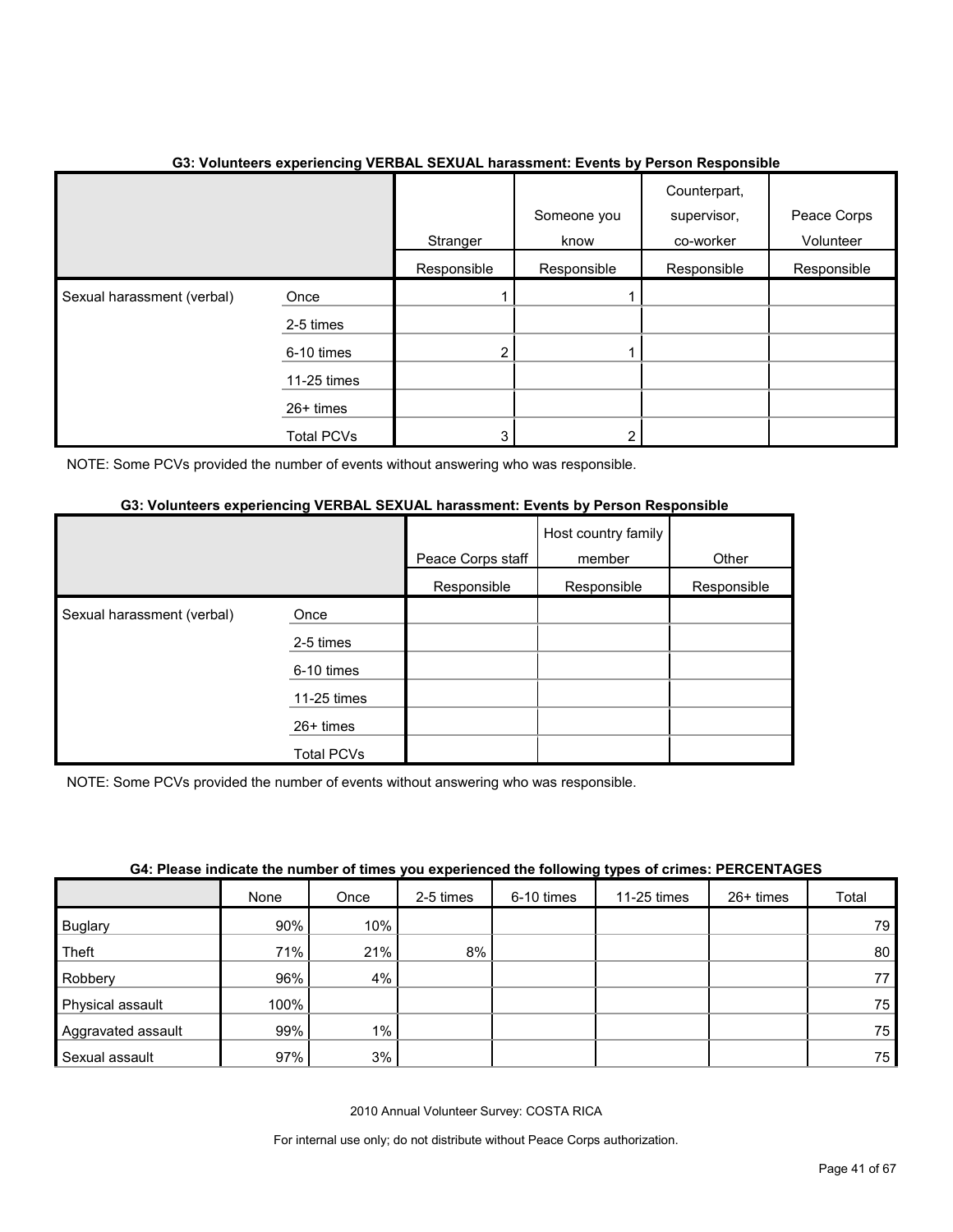|                    | None | Once  | 2-5 times | 6-10 times | 11-25 times | $26+$ times | Total |
|--------------------|------|-------|-----------|------------|-------------|-------------|-------|
| <b>Buglary</b>     | 90%  | 10%   |           |            |             |             | 79    |
| Theft              | 71%  | 21%   | 8%        |            |             |             | 80    |
| Robbery            | 96%  | 4%    |           |            |             |             | 77    |
| Physical assault   | 100% |       |           |            |             |             | 75    |
| Aggravated assault | 99%  | $1\%$ |           |            |             |             | 75    |
| Sexual assault     | 97%  | 3%    |           |            |             |             | 75    |
| Rape               | 100% |       |           |            |             |             | 75    |

#### **G4: Please indicate the number of times you experienced the following types of crimes: PERCENTAGES**

## **G4: Please indicate the number of times you experienced the following types of crimes: NUMBERS**

|                    | None | Once | 2-5 times | 6-10 times | 11-25 times | 26+ times | Total |
|--------------------|------|------|-----------|------------|-------------|-----------|-------|
| <b>Buglary</b>     | 71   | 8    |           |            |             |           | 79    |
| Theft              | 57   | 17   | $6 \,$    |            |             |           | 80    |
| Robbery            | 74   | 3    |           |            |             |           | 77    |
| Physical assault   | 75   |      |           |            |             |           | 75    |
| Aggravated assault | 74   |      |           |            |             |           | 75    |
| Sexual assault     | 73   | ົ    |           |            |             |           | 75    |
| Rape               | 75   |      |           |            |             |           | 75    |
| Attempted rape     | 75   |      |           |            |             |           | 75    |

#### **G4: Volunteers experiencing BURGLARY: Events by Number of Reports to PC**

|                |             |                | <b>Buglary Reported</b> |           |            |             |           |       |
|----------------|-------------|----------------|-------------------------|-----------|------------|-------------|-----------|-------|
|                |             | Never          | Once                    | 2-5 times | 6-10 times | 11-25 times | 26+ times | Total |
| <b>Buglary</b> | Once        | 2 <sub>1</sub> | 6                       |           |            |             |           | 8     |
|                | 2-5 times   |                |                         |           |            |             |           |       |
|                | 6-10 times  |                |                         |           |            |             |           |       |
|                | 11-25 times |                |                         |           |            |             |           |       |
|                | 26+ times   |                |                         |           |            |             |           |       |
|                | Total       | ◠              | 6                       |           |            |             |           | 8     |

NOTE: Some PCVs provided the number of events without answering how many times they reported the event/s.

#### **G4: Volunteers experiencing BURGLARY: Events by Person Responsible**

2010 Annual Volunteer Survey: COSTA RICA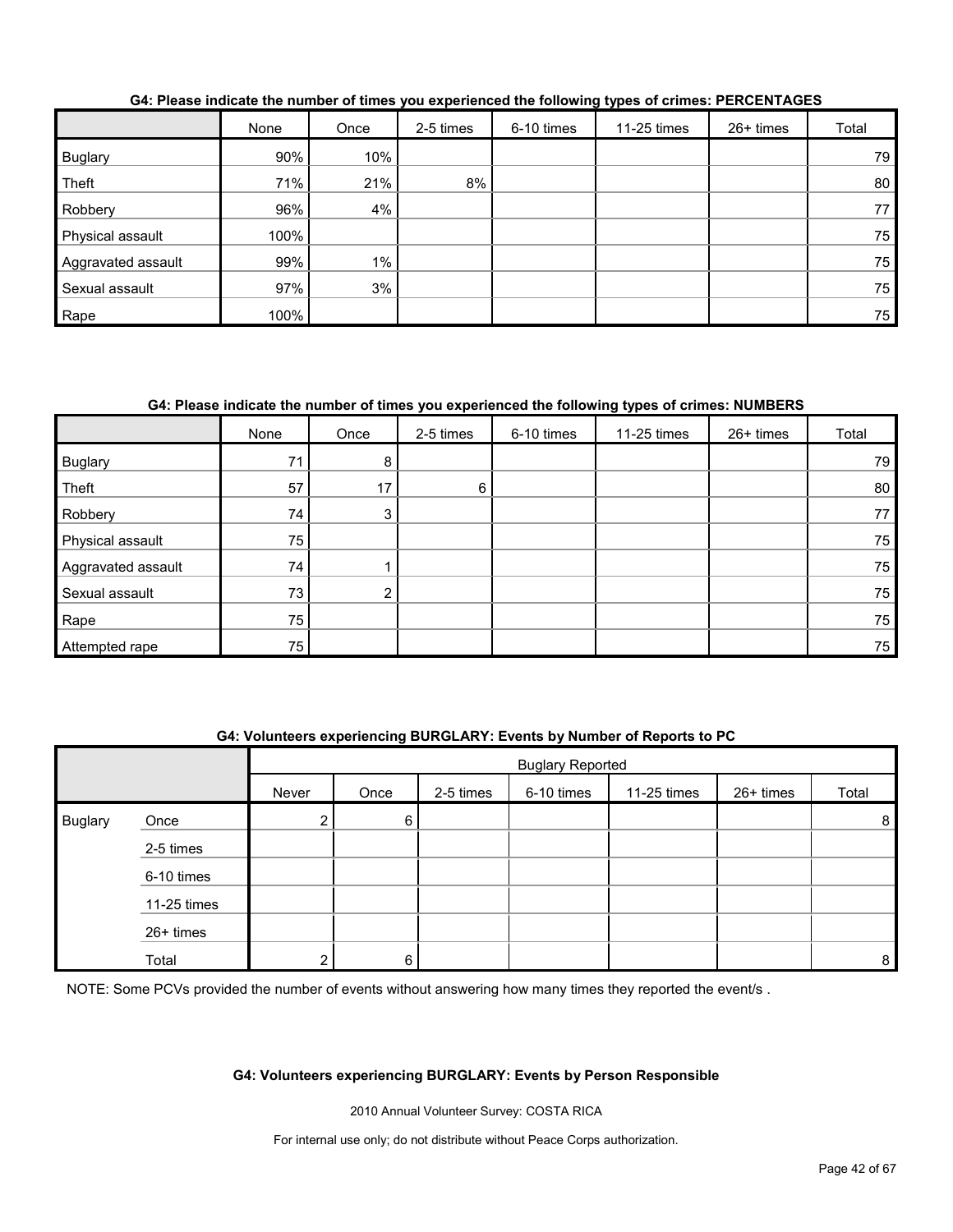|                |                   | Stranger       | Someone you<br>know | Counterpart,<br>supervisor,<br>co-worker | Peace Corps<br>Volunteer | Peace Corps staff |
|----------------|-------------------|----------------|---------------------|------------------------------------------|--------------------------|-------------------|
|                |                   | Responsible    | Responsible         | Responsible                              | Responsible              | Responsible       |
| <b>Buglary</b> | Once              | $\overline{2}$ |                     |                                          |                          |                   |
|                | 2-5 times         |                |                     |                                          |                          |                   |
|                | 6-10 times        |                |                     |                                          |                          |                   |
|                | 11-25 times       |                |                     |                                          |                          |                   |
|                | 26+ times         |                |                     |                                          |                          |                   |
|                | <b>Total PCVs</b> | 2              |                     |                                          |                          |                   |

#### **G4: Volunteers experiencing BURGLARY: Events by Person**

|                |                   | Responsible                   |             |
|----------------|-------------------|-------------------------------|-------------|
|                |                   | Host country family<br>member | Other       |
|                |                   | Responsible                   | Responsible |
| <b>Buglary</b> | Once              |                               |             |
|                | 2-5 times         |                               |             |
|                | 6-10 times        |                               |             |
|                | 11-25 times       |                               |             |
|                | $26+$ times       |                               |             |
|                | <b>Total PCVs</b> |                               |             |

NOTE: Some PCVs provided the number of events without answering

who was responsible.

|       | G4: Volunteers experiencing THEFT: Events by Number of Reports to PC |       |      |           |                |             |           |       |
|-------|----------------------------------------------------------------------|-------|------|-----------|----------------|-------------|-----------|-------|
|       |                                                                      |       |      |           | Theft Reported |             |           |       |
|       |                                                                      | Never | Once | 2-5 times | 6-10 times     | 11-25 times | 26+ times | Total |
| Theft | Once                                                                 | 4     | 12   |           |                |             |           | 16    |
|       | 2-5 times                                                            | 3     | റ    |           |                |             |           | 6     |
|       | 6-10 times                                                           |       |      |           |                |             |           |       |
|       | 11-25 times                                                          |       |      |           |                |             |           |       |
|       | $26+$ times                                                          |       |      |           |                |             |           |       |
|       | Total                                                                |       | 14   |           |                |             |           | 22    |

2010 Annual Volunteer Survey: COSTA RICA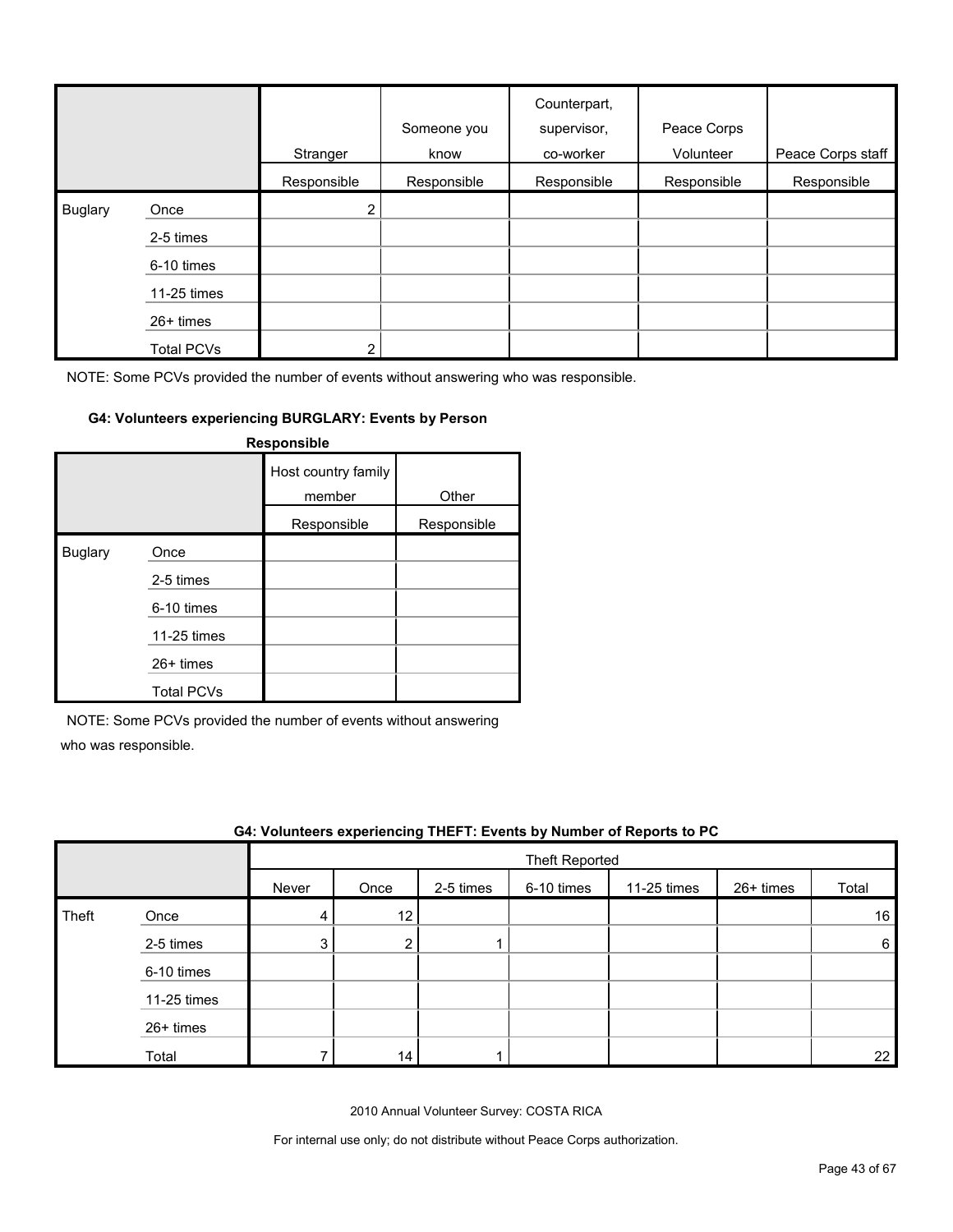|  | G4: Volunteers experiencing THEFT: Events by Number of Reports to PC |
|--|----------------------------------------------------------------------|
|  |                                                                      |

|       |             |       | Theft Reported |           |            |             |           |       |
|-------|-------------|-------|----------------|-----------|------------|-------------|-----------|-------|
|       |             | Never | Once           | 2-5 times | 6-10 times | 11-25 times | 26+ times | Total |
| Theft | Once        | 4     | 12             |           |            |             |           | 16    |
|       | 2-5 times   | 3     |                |           |            |             |           | 6     |
|       | 6-10 times  |       |                |           |            |             |           |       |
|       | 11-25 times |       |                |           |            |             |           |       |
|       | 26+ times   |       |                |           |            |             |           |       |
|       | Total       |       | 14             |           |            |             |           | 22    |

NOTE: Some PCVs provided the number of events without answering how many times they reported the event/s.

## **G4: Volunteers experiencing THEFT: Events by Person Responsible**

|       |                   |             | Someone you | Counterpart,<br>supervisor, | Peace Corps |                   |
|-------|-------------------|-------------|-------------|-----------------------------|-------------|-------------------|
|       |                   | Stranger    | know        | co-worker                   | Volunteer   | Peace Corps staff |
|       |                   | Responsible | Responsible | Responsible                 | Responsible | Responsible       |
| Theft | Once              |             |             |                             |             |                   |
|       | 2-5 times         |             |             |                             |             |                   |
|       | 6-10 times        |             |             |                             |             |                   |
|       | 11-25 times       |             |             |                             |             |                   |
|       | 26+ times         |             |             |                             |             |                   |
|       | <b>Total PCVs</b> | っ           |             |                             |             |                   |

NOTE: Some PCVs provided the number of events without answering who was responsible.

#### **G4: Volunteers experiencing THEFT: Events by Person Responsible**

|       |                   | Host country family<br>member | Other       |
|-------|-------------------|-------------------------------|-------------|
|       |                   | Responsible                   | Responsible |
| Theft | Once              |                               |             |
|       | 2-5 times         |                               |             |
|       | 6-10 times        |                               |             |
|       | 11-25 times       |                               |             |
|       | 26+ times         |                               |             |
|       | <b>Total PCVs</b> |                               |             |

2010 Annual Volunteer Survey: COSTA RICA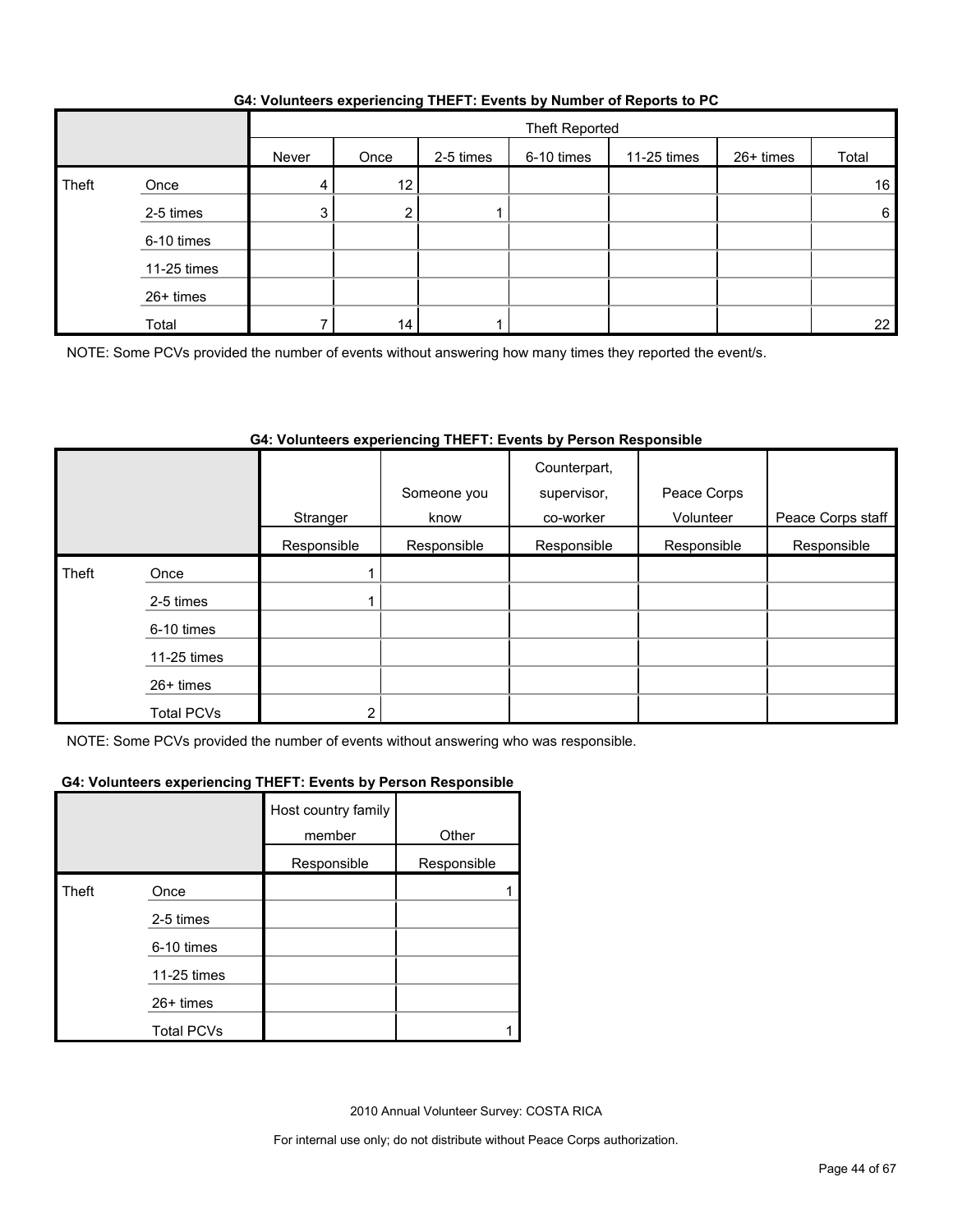#### **G4: Volunteers experiencing THEFT: Events by Person Responsible**

|       |                   | Host country family<br>member | Other       |
|-------|-------------------|-------------------------------|-------------|
|       |                   | Responsible                   | Responsible |
| Theft | Once              |                               |             |
|       | 2-5 times         |                               |             |
|       | 6-10 times        |                               |             |
|       | 11-25 times       |                               |             |
|       | 26+ times         |                               |             |
|       | <b>Total PCVs</b> |                               |             |

NOTE: Some PCVs provided the number of events without answering who was responsible.

|         |             |       | Robbery Reported |           |            |             |           |       |  |  |
|---------|-------------|-------|------------------|-----------|------------|-------------|-----------|-------|--|--|
|         |             | Never | Once             | 2-5 times | 6-10 times | 11-25 times | 26+ times | Total |  |  |
| Robbery | Once        | ◠     |                  |           |            |             |           | 3     |  |  |
|         | 2-5 times   |       |                  |           |            |             |           |       |  |  |
|         | 6-10 times  |       |                  |           |            |             |           |       |  |  |
|         | 11-25 times |       |                  |           |            |             |           |       |  |  |
|         | 26+ times   |       |                  |           |            |             |           |       |  |  |
|         | Total       | ◠     |                  |           |            |             |           | 3     |  |  |

#### **G4: Volunteers experiencing ROBBERY: Events by Number of Reports to PC**

NOTE: Some PCVs provided the number of events without answering how many times they reported the event/s.

#### **G4: Volunteers experiencing ROBBERY: Events by Person Responsible**

|         |             | Stranger    | Someone you<br>know | Counterpart,<br>supervisor,<br>co-worker | Peace Corps<br>Volunteer | Peace Corps staff |
|---------|-------------|-------------|---------------------|------------------------------------------|--------------------------|-------------------|
|         |             | Responsible | Responsible         | Responsible                              | Responsible              | Responsible       |
| Robbery | Once        |             |                     |                                          |                          |                   |
|         | 2-5 times   |             |                     |                                          |                          |                   |
|         | 6-10 times  |             |                     |                                          |                          |                   |
|         | 11-25 times |             |                     |                                          |                          |                   |
|         | 26+ times   |             |                     |                                          |                          |                   |

2010 Annual Volunteer Survey: COSTA RICA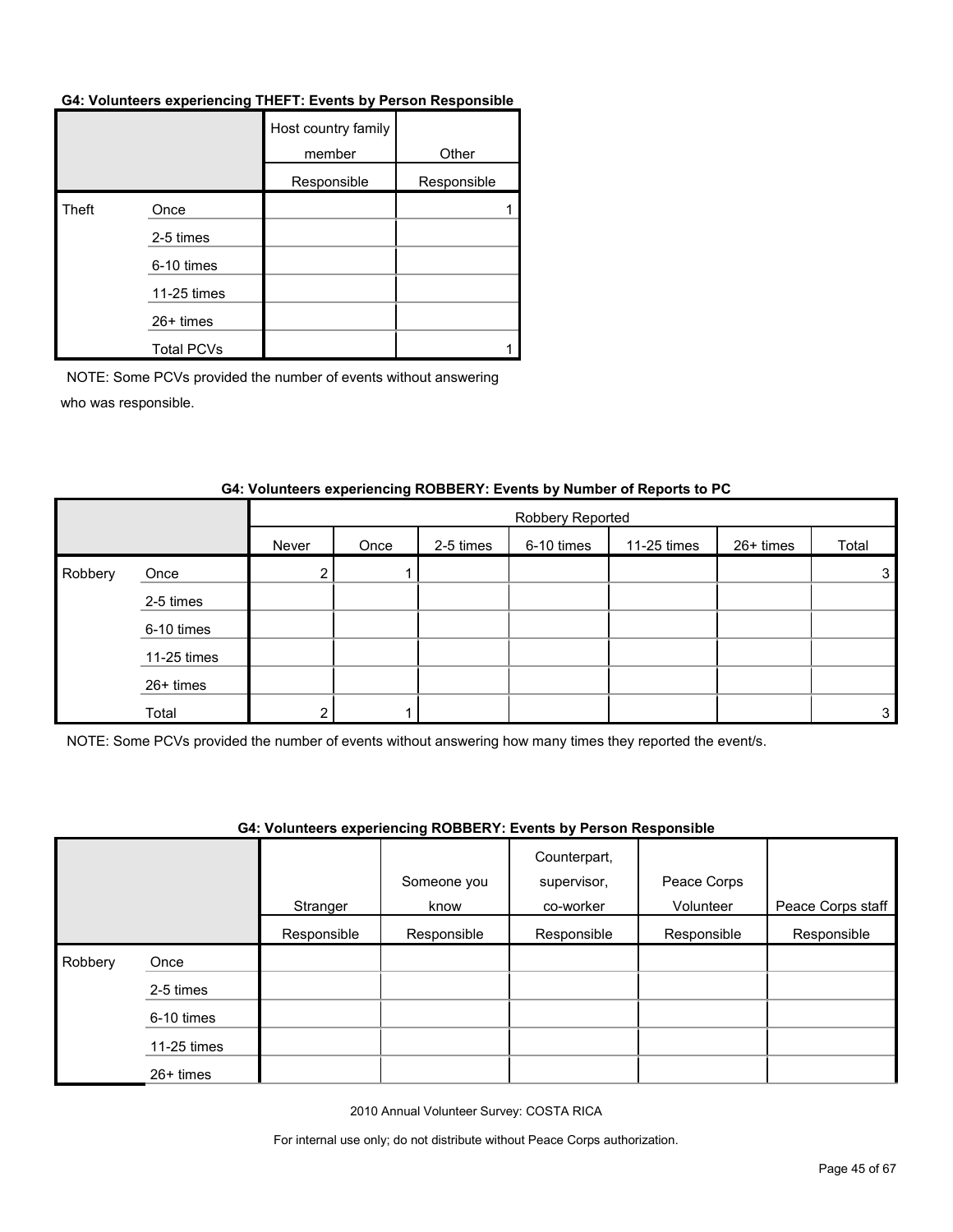| $ -$<br><b>Total PL</b><br>$\mathbf{v}$ |  |  |  |
|-----------------------------------------|--|--|--|
|                                         |  |  |  |

### **G4: Volunteers experiencing ROBBERY: Events by Person**

|         |                   | <b>Responsible</b>            |             |
|---------|-------------------|-------------------------------|-------------|
|         |                   | Host country family<br>member | Other       |
|         |                   | Responsible                   | Responsible |
| Robbery | Once              |                               |             |
|         | 2-5 times         |                               |             |
|         | 6-10 times        |                               |             |
|         | 11-25 times       |                               |             |
|         | 26+ times         |                               |             |
|         | <b>Total PCVs</b> |                               |             |

NOTE: Some PCVs provided the number of events without answering who was responsible.

|                  |             | <u>on relatively experiencing</u> in related to the relative symmetry in the period of the |                           |           |            |             |           |       |  |  |
|------------------|-------------|--------------------------------------------------------------------------------------------|---------------------------|-----------|------------|-------------|-----------|-------|--|--|
|                  |             |                                                                                            | Physical assault Reported |           |            |             |           |       |  |  |
|                  |             | Never                                                                                      | Once                      | 2-5 times | 6-10 times | 11-25 times | 26+ times | Total |  |  |
| Physical assault | Once        |                                                                                            |                           |           |            |             |           |       |  |  |
|                  | 2-5 times   |                                                                                            |                           |           |            |             |           |       |  |  |
|                  | 6-10 times  |                                                                                            |                           |           |            |             |           |       |  |  |
|                  | 11-25 times |                                                                                            |                           |           |            |             |           |       |  |  |
|                  | 26+ times   |                                                                                            |                           |           |            |             |           |       |  |  |
|                  | Total       |                                                                                            |                           |           |            |             |           |       |  |  |

#### **G4: Volunteers experiencing PHYSICAL ASSAULT: Events by Number of Reports to PC**

NOTE: Some PCVs provided the number of events without answering how many times they reported the event/s.

#### **G4: Volunteers experiencing PHYSICAL ASSAULT: Events by Person Responsible**

|                  |      |             |             | Counterpart, |             |             |
|------------------|------|-------------|-------------|--------------|-------------|-------------|
|                  |      |             | Someone you | supervisor,  | Peace Corps | Peace Corps |
|                  |      | Stranger    | know        | co-worker    | Volunteer   | staff       |
|                  |      | Responsible | Responsible | Responsible  | Responsible | Responsible |
| Physical assault | Once |             |             |              |             |             |

2010 Annual Volunteer Survey: COSTA RICA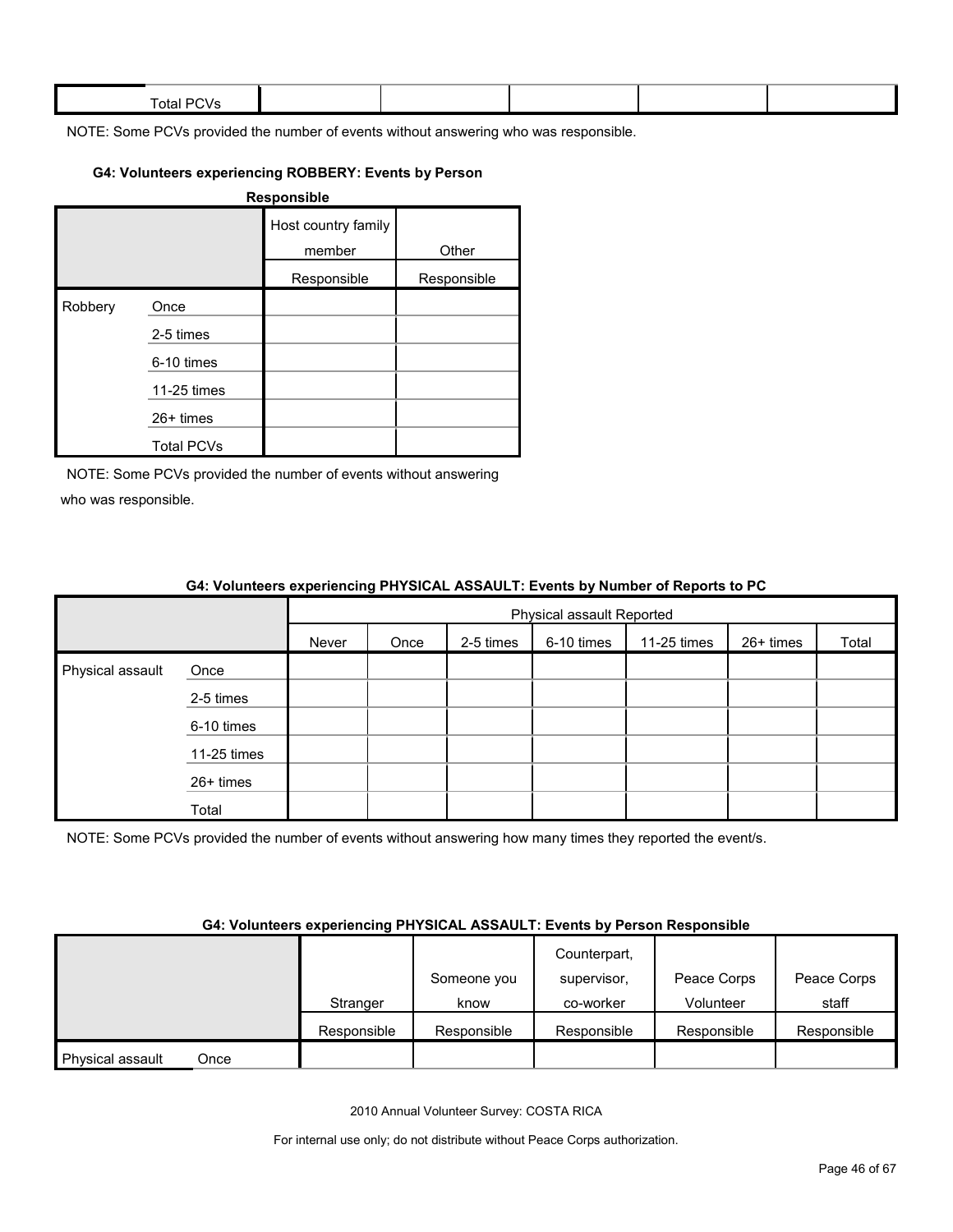| 2-5 times         |  |  |  |
|-------------------|--|--|--|
| 6-10 times        |  |  |  |
| 11-25 times       |  |  |  |
| 26+ times         |  |  |  |
| <b>Total PCVs</b> |  |  |  |

#### **G4: Volunteers experiencing PHYSICAL ASSAULT: Events by Person**

|                  | Responsible                                                                        |                                              |                      |
|------------------|------------------------------------------------------------------------------------|----------------------------------------------|----------------------|
|                  |                                                                                    | Host country family<br>member<br>Responsible | Other<br>Responsible |
| Physical assault | Once<br>2-5 times<br>6-10 times<br>11-25 times<br>$26+$ times<br><b>Total PCVs</b> |                                              |                      |

NOTE: Some PCVs provided the number of events without answering who was responsible.

#### **G4: Volunteers experiencing AGGRAVATED ASSAULT: Events by Number of Reports to PC**

|                    |             |       | Aggravated assault Reported |           |            |             |  |  |  |
|--------------------|-------------|-------|-----------------------------|-----------|------------|-------------|--|--|--|
|                    |             | Never | Once                        | 2-5 times | 6-10 times | 11-25 times |  |  |  |
| Aggravated assault | Once        |       |                             |           |            |             |  |  |  |
|                    | 2-5 times   |       |                             |           |            |             |  |  |  |
|                    | 6-10 times  |       |                             |           |            |             |  |  |  |
|                    | 11-25 times |       |                             |           |            |             |  |  |  |
|                    | 26+ times   |       |                             |           |            |             |  |  |  |
|                    | Total       |       |                             |           |            |             |  |  |  |

NOTE: Some PCVs provided the number of events without answering how many times they reported the event/s.

### **G4: Volunteers experiencing AGGRAVATED ASSAULT: Events by Number of**

| <b>Reports to PC</b> |             |                             |
|----------------------|-------------|-----------------------------|
|                      |             | Aggravated assault Reported |
|                      | $26+$ times | otal                        |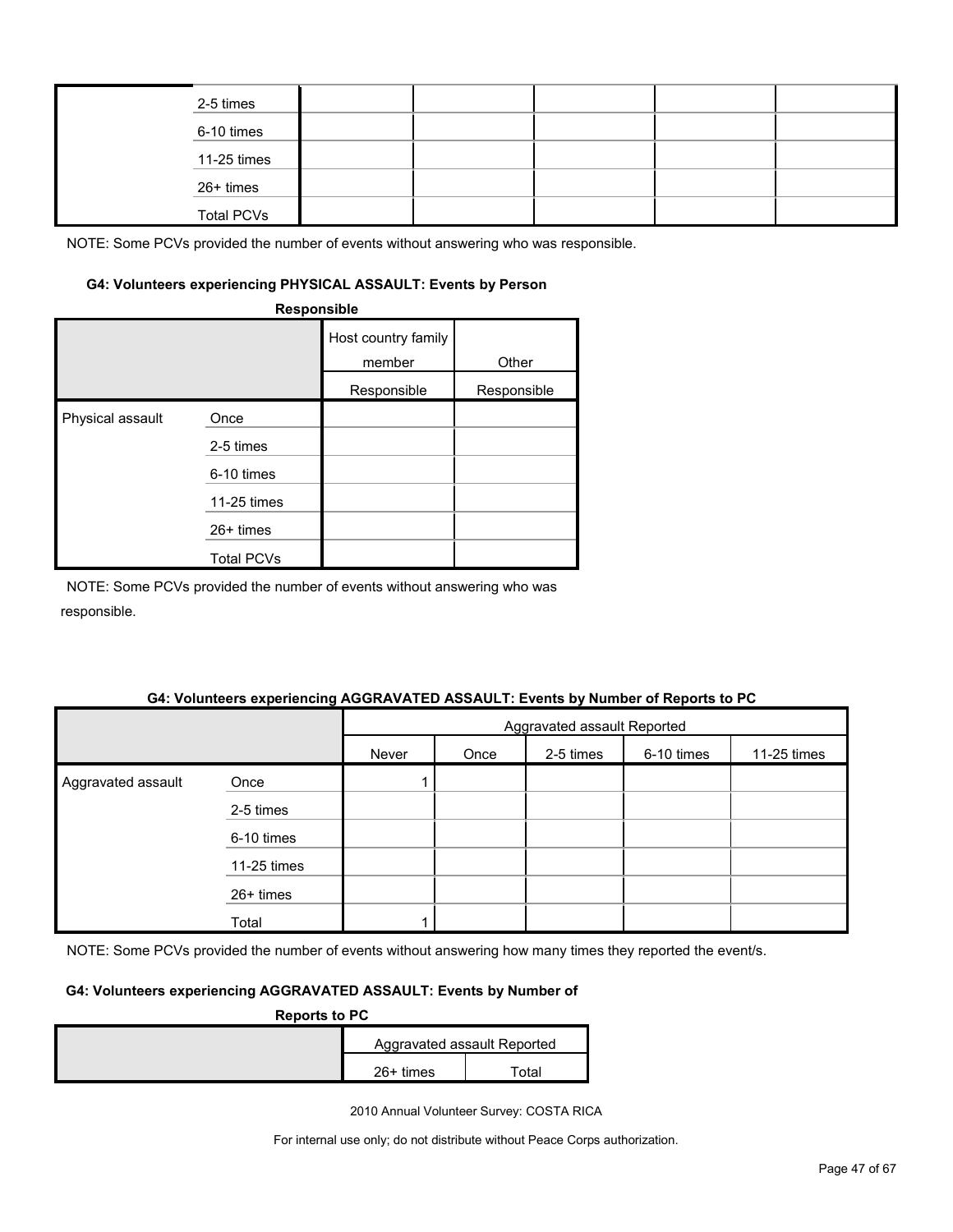| Aggravated assault | Once        |  |
|--------------------|-------------|--|
|                    | 2-5 times   |  |
|                    | 6-10 times  |  |
|                    | 11-25 times |  |
|                    | $26+$ times |  |
|                    | Total       |  |

NOTE: Some PCVs provided the number of events without answering how many times they reported the event/s.

#### **G4: Volunteers experiencing AGGRAVATED ASSAULT: Events by Person Responsible**

|                    |             | Stranger    | Someone you<br>know | Counterpart,<br>supervisor,<br>co-worker | Peace Corps<br>Volunteer | Peace Corps<br>staff |
|--------------------|-------------|-------------|---------------------|------------------------------------------|--------------------------|----------------------|
|                    |             | Responsible | Responsible         | Responsible                              | Responsible              | Responsible          |
| Aggravated assault | Once        |             |                     |                                          |                          |                      |
|                    | 2-5 times   |             |                     |                                          |                          |                      |
|                    | 6-10 times  |             |                     |                                          |                          |                      |
|                    | 11-25 times |             |                     |                                          |                          |                      |
|                    | $26+$ times |             |                     |                                          |                          |                      |
|                    | Total PCVs  |             |                     |                                          |                          |                      |

NOTE: Some PCVs provided the number of events without answering who was responsible.

#### **G4: Volunteers experiencing AGGRAVATED ASSAULT: Events by Person**

| Responsible        |                   |                               |             |  |  |  |  |  |
|--------------------|-------------------|-------------------------------|-------------|--|--|--|--|--|
|                    |                   | Host country family<br>member | Other       |  |  |  |  |  |
|                    |                   | Responsible                   | Responsible |  |  |  |  |  |
| Aggravated assault | Once<br>2-5 times |                               |             |  |  |  |  |  |
|                    | 6-10 times        |                               |             |  |  |  |  |  |
|                    | 11-25 times       |                               |             |  |  |  |  |  |
|                    | $26+$ times       |                               |             |  |  |  |  |  |
|                    | <b>Total PCVs</b> |                               |             |  |  |  |  |  |

NOTE: Some PCVs provided the number of events without answering who was responsible.

2010 Annual Volunteer Survey: COSTA RICA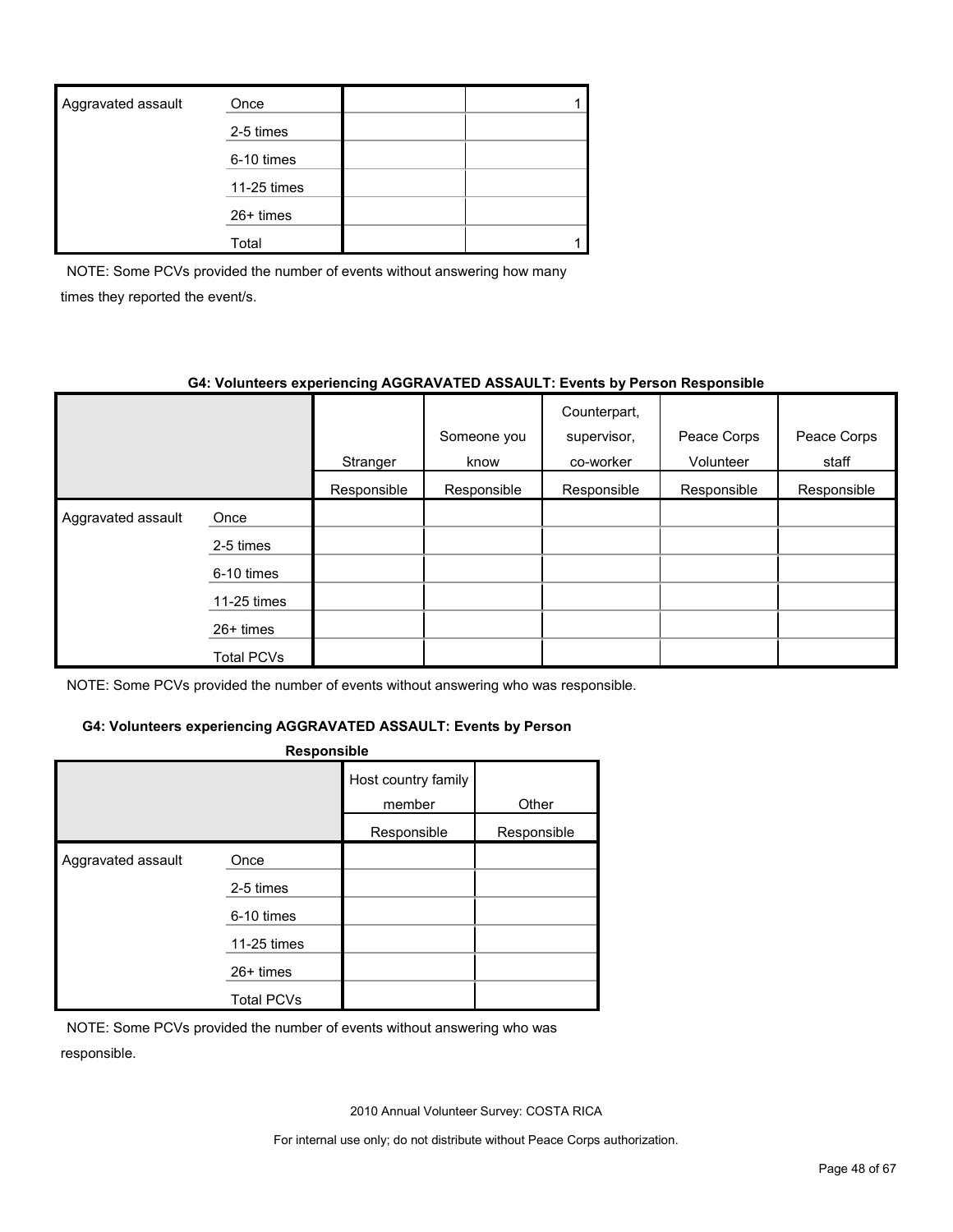|                |             |       | Sexual assault Reported |           |            |             |           |       |
|----------------|-------------|-------|-------------------------|-----------|------------|-------------|-----------|-------|
|                |             | Never | Once                    | 2-5 times | 6-10 times | 11-25 times | 26+ times | Total |
| Sexual assault | Once        |       |                         |           |            |             |           | 2     |
|                | 2-5 times   |       |                         |           |            |             |           |       |
|                | 6-10 times  |       |                         |           |            |             |           |       |
|                | 11-25 times |       |                         |           |            |             |           |       |
|                | 26+ times   |       |                         |           |            |             |           |       |
|                | Total       |       |                         |           |            |             |           | 2     |

#### **G4: Volunteers experiencing SEXUAL ASSAULT: Events by Number of Reports to PC**

NOTE: Some PCVs provided the number of events without answering how many times they reported the event/s.

#### **G4: Volunteers experiencing SEXUAL ASSAULT: Events by Person Responsible**

|                |                   | Stranger    | Someone you<br>know | Counterpart,<br>supervisor,<br>co-worker | Peace Corps<br>Volunteer | Peace Corps<br>staff |
|----------------|-------------------|-------------|---------------------|------------------------------------------|--------------------------|----------------------|
|                |                   | Responsible | Responsible         | Responsible                              | Responsible              | Responsible          |
| Sexual assault | Once              |             |                     |                                          |                          |                      |
|                | 2-5 times         |             |                     |                                          |                          |                      |
|                | 6-10 times        |             |                     |                                          |                          |                      |
|                | 11-25 times       |             |                     |                                          |                          |                      |
|                | $26+$ times       |             |                     |                                          |                          |                      |
|                | <b>Total PCVs</b> |             |                     |                                          |                          |                      |

NOTE: Some PCVs provided the number of events without answering who was responsible.

### **G4: Volunteers experiencing SEXUAL ASSAULT: Events by Person**

**Responsible**

|                |             | Host country family |             |
|----------------|-------------|---------------------|-------------|
|                |             | member              | Other       |
|                |             | Responsible         | Responsible |
| Sexual assault | Once        |                     |             |
|                | 2-5 times   |                     |             |
|                | 6-10 times  |                     |             |
|                | 11-25 times |                     |             |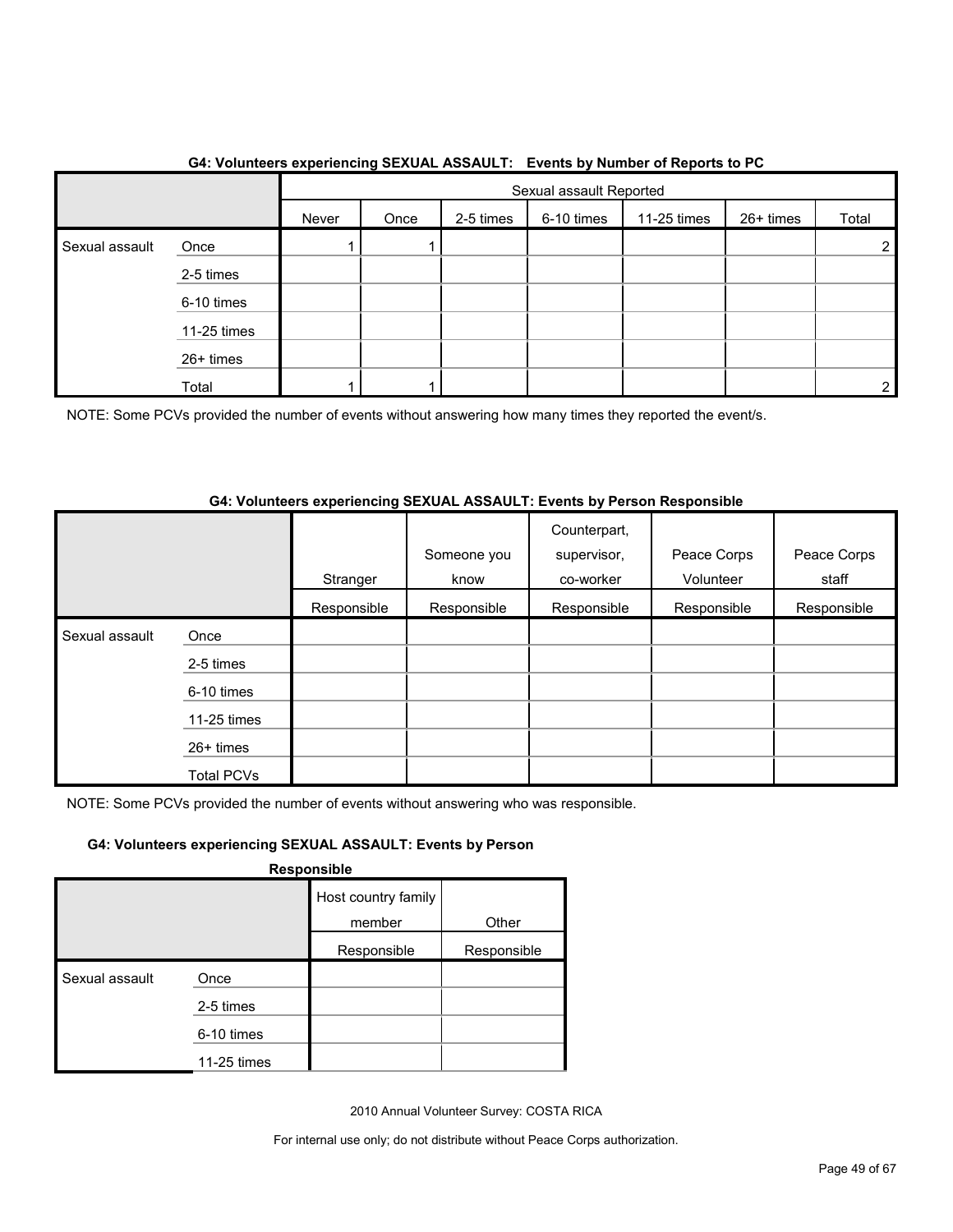| 26+ times  |  |
|------------|--|
| Total PCVs |  |

|      |             | G4: VOIUNTERS EXPERIENCING RAPE: EVENTS by NUMBER OF REPORTS TO PU |               |           |            |             |           |       |
|------|-------------|--------------------------------------------------------------------|---------------|-----------|------------|-------------|-----------|-------|
|      |             |                                                                    | Rape Reported |           |            |             |           |       |
|      |             | Never                                                              | Once          | 2-5 times | 6-10 times | 11-25 times | 26+ times | Total |
| Rape | Once        |                                                                    |               |           |            |             |           |       |
|      | 2-5 times   |                                                                    |               |           |            |             |           |       |
|      | 6-10 times  |                                                                    |               |           |            |             |           |       |
|      | 11-25 times |                                                                    |               |           |            |             |           |       |
|      | 26+ times   |                                                                    |               |           |            |             |           |       |
|      | Total       |                                                                    |               |           |            |             |           |       |

## **Gynorionoing BABE: Events by Number of Benerts to**

NOTE: Some PCVs provided the number of events without answering how many times they reported the event/s .

|      |             |             |             | Counterpart, |             |                   |
|------|-------------|-------------|-------------|--------------|-------------|-------------------|
|      |             |             | Someone you | supervisor,  | Peace Corps |                   |
|      |             | Stranger    | know        | co-worker    | Volunteer   | Peace Corps staff |
|      |             | Responsible | Responsible | Responsible  | Responsible | Responsible       |
| Rape | Once        |             |             |              |             |                   |
|      | 2-5 times   |             |             |              |             |                   |
|      | 6-10 times  |             |             |              |             |                   |
|      | 11-25 times |             |             |              |             |                   |
|      | $26+$ times |             |             |              |             |                   |
|      | Total PCVs  |             |             |              |             |                   |

#### **G4: Volunteers experiencing RAPE: Events by Person Responsible**

NOTE: Some PCVs provided the number of events without answering who was responsible.

#### **G4: Volunteers experiencing RAPE: Events by Person Responsible**

|      |      | Host country family |             |
|------|------|---------------------|-------------|
|      |      | member              | Other       |
|      |      | Responsible         | Responsible |
| Rape | Once |                     |             |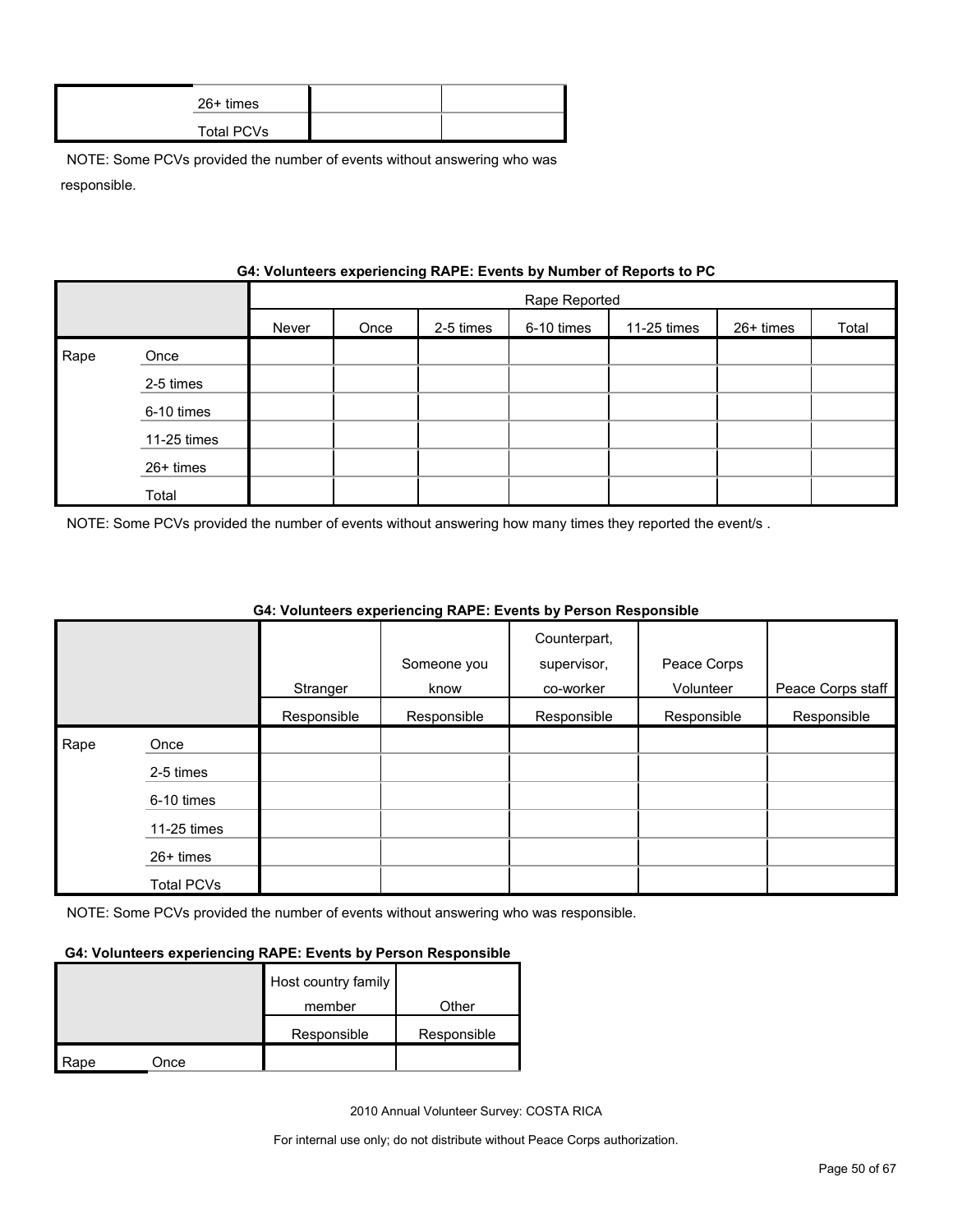| 2-5 times         |  |
|-------------------|--|
| 6-10 times        |  |
| 11-25 times       |  |
| 26+ times         |  |
| <b>Total PCVs</b> |  |

### **G4: Volunteers experiencing ATTEMPTED RAPE: Events by Number of Reports to PC**

|                | Attempted rape Reported |       |      |           |            |             |           |       |
|----------------|-------------------------|-------|------|-----------|------------|-------------|-----------|-------|
|                |                         | Never | Once | 2-5 times | 6-10 times | 11-25 times | 26+ times | Total |
| Attempted rape | Once                    |       |      |           |            |             |           |       |
|                | 2-5 times               |       |      |           |            |             |           |       |
|                | 6-10 times              |       |      |           |            |             |           |       |
|                | 11-25 times             |       |      |           |            |             |           |       |
|                | 26+ times               |       |      |           |            |             |           |       |
|                | Total                   |       |      |           |            |             |           |       |

NOTE: Some PCVs provided the number of events without answering how many times they reported the event/s.

#### **G4: Volunteers experiencing ATTEMPTED RAPE: Events by Person Responsible**

|                |             | Stranger    | Someone you<br>know | Counterpart,<br>supervisor,<br>co-worker | Peace Corps<br>Volunteer | Peace Corps<br>staff |
|----------------|-------------|-------------|---------------------|------------------------------------------|--------------------------|----------------------|
|                |             | Responsible | Responsible         | Responsible                              | Responsible              | Responsible          |
| Attempted rape | Once        |             |                     |                                          |                          |                      |
|                | 2-5 times   |             |                     |                                          |                          |                      |
|                | 6-10 times  |             |                     |                                          |                          |                      |
|                | 11-25 times |             |                     |                                          |                          |                      |
|                | 26+ times   |             |                     |                                          |                          |                      |
|                | Total PCVs  |             |                     |                                          |                          |                      |

NOTE: Some PCVs provided the number of events without answering who was responsible.

#### **G4: Volunteers experiencing ATTEMPTED RAPE: Events by Person**

#### **Responsible**

2010 Annual Volunteer Survey: COSTA RICA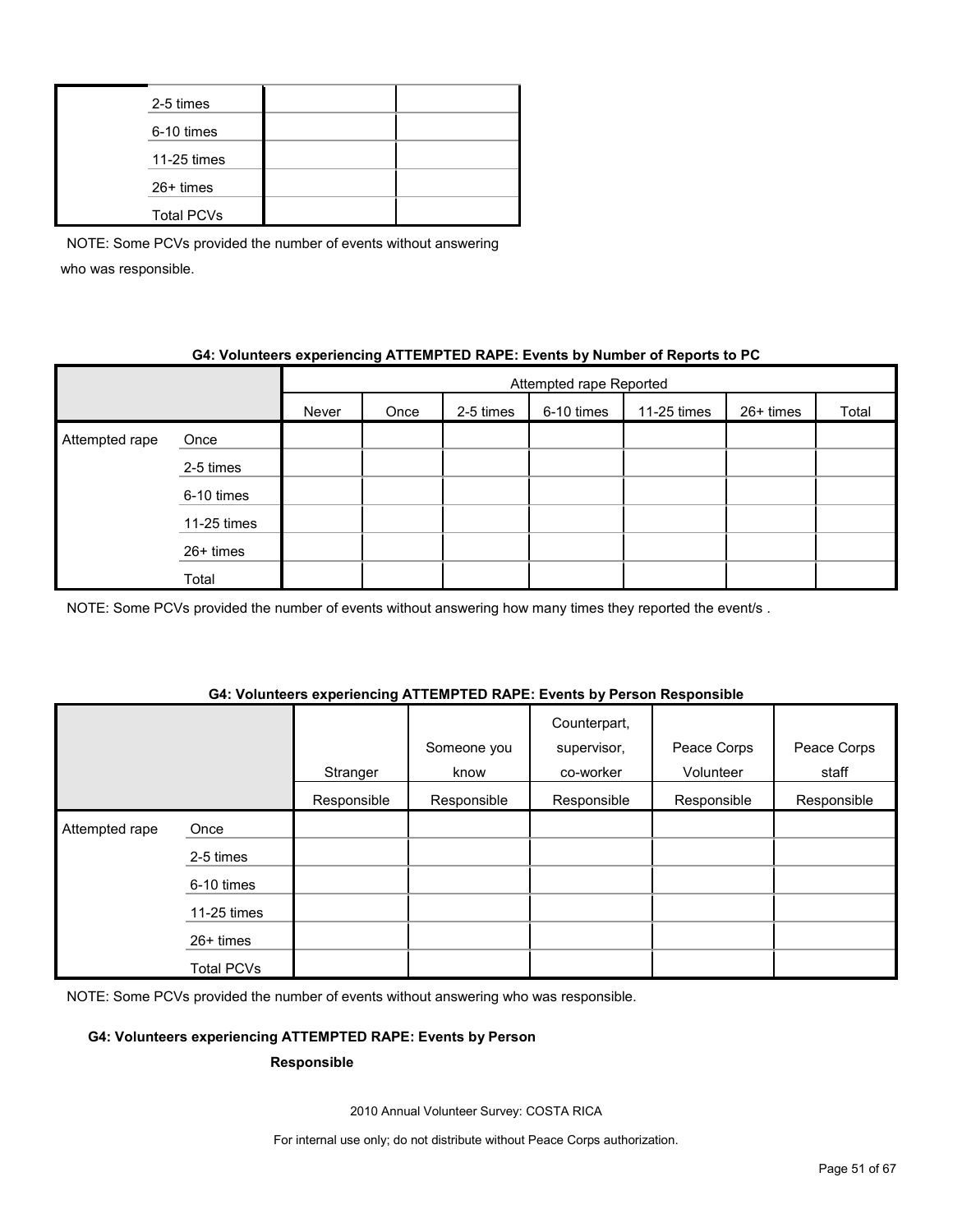|                |                   | Host country family<br>member | Other       |
|----------------|-------------------|-------------------------------|-------------|
|                |                   | Responsible                   | Responsible |
| Attempted rape | Once              |                               |             |
|                | 2-5 times         |                               |             |
|                | 6-10 times        |                               |             |
|                | 11-25 times       |                               |             |
|                | 26+ times         |                               |             |
|                | <b>Total PCVs</b> |                               |             |

## <span id="page-51-0"></span>**H. Volunteers Working in HIV/AIDS**

This section reports Volunteers' level of involvement in HIV/AIDS work. It also reports Volunteers' assessment of their Peace Corps HIV/AIDS training and the perceived effectiveness of their HIV/AIDS work with host country individuals or groups.

### **H1: Which of the following best describes your involvement in HIV/AIDS**

| activities?                                           |         |        |
|-------------------------------------------------------|---------|--------|
|                                                       | Percent | Number |
| HIV/AIDS work is my primary assignment.               | 1%      |        |
| HIV/AIDS work is part of my secondary activities.     | 7%      |        |
| My HIV/AIDS efforts are not part of primary/secondary | 8%      |        |
| actvities.                                            |         |        |
| I have not been involved in any HIV/AIDS activities.  | 84%     | 84     |
| Total                                                 | 100%    | 100    |

**H2: How effective was the PC training you received in preparing you to undertake your HIV/AIDS activities?**

|    | Not effective | Poor | Adequate | Effective | Very effective | <b>NA</b> | Total |
|----|---------------|------|----------|-----------|----------------|-----------|-------|
| Н2 | $2\%$         | 8%   | 18%      | 24%       | 8%             | 40%       | 50    |

## **H2: How effective was the PC training you received in preparing you to undertake your HIV/AIDS**

#### **activities? (excluding the "NA" responses)**

2010 Annual Volunteer Survey: COSTA RICA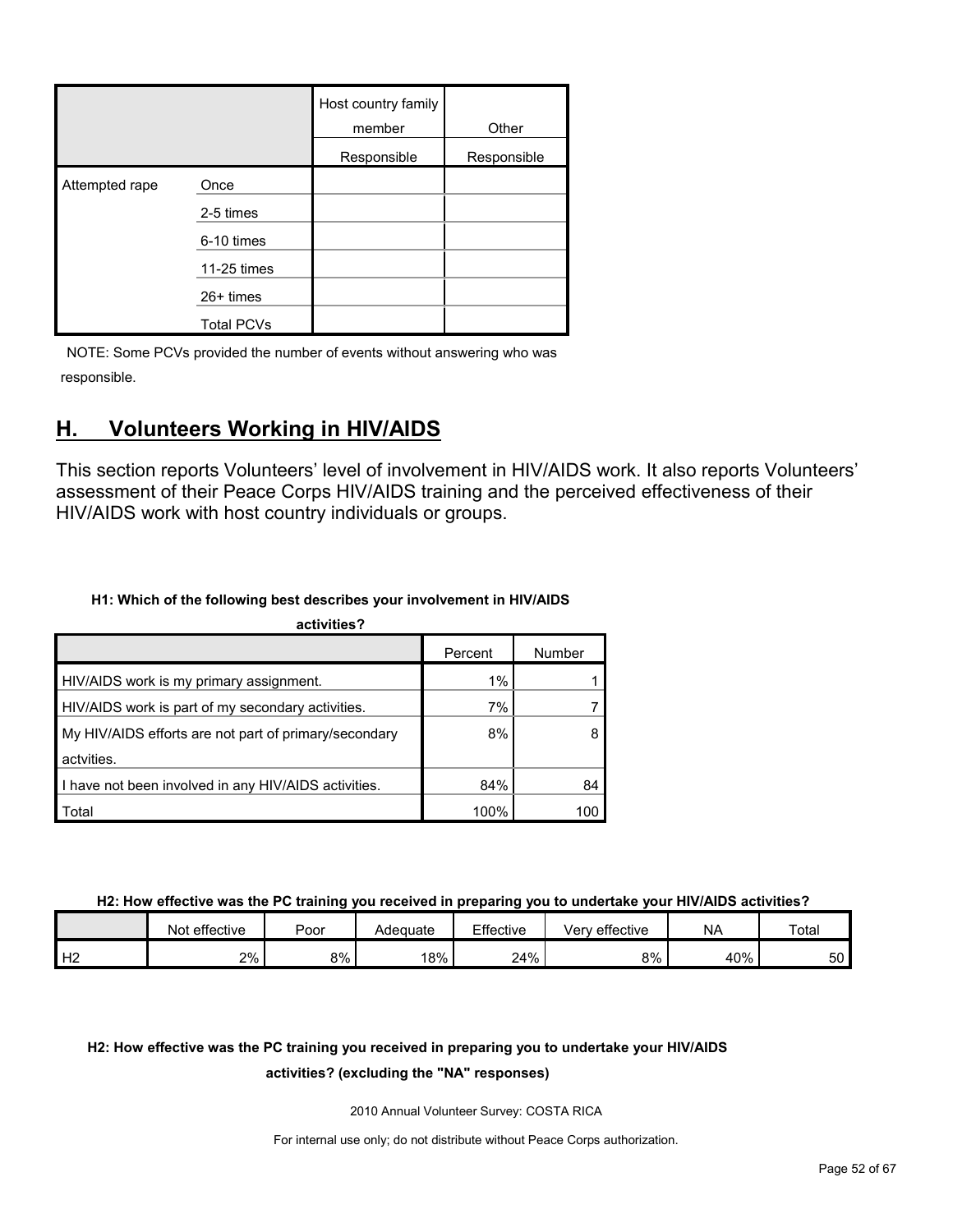|                | effective<br>Not | Poor | Adequate | Effective | Very effective | $\tau$ otar |
|----------------|------------------|------|----------|-----------|----------------|-------------|
| H <sub>2</sub> | 3%               | 13%  | 30%      | 40%       | 13%            | 30          |

#### **H3: In working with HC individuals or groups, how would you rate the effectiveness of your specific HIV/AIDS activities?**

|               |                  | Sometimes |                 | Almost always |            |       |
|---------------|------------------|-----------|-----------------|---------------|------------|-------|
|               | Seldom effective | effective | Often effective | effective     | Don't know | Total |
| $\mathsf{H}3$ | 3%               | 8%        | 18%             | 5%            | 68%        | 40 I  |

**H3: In working with HC individuals or groups, how would you rate the effectiveness of your specific HIV/AIDS activities? (excluding both the "NA" and the H1="No involvement in HIV/AIDS activities"** 

|                |                  | responses) |                 |               |                 |
|----------------|------------------|------------|-----------------|---------------|-----------------|
|                |                  | Sometimes  |                 | Almost always |                 |
|                | Seldom effective | effective  | Often effective | effective     | Total           |
| H <sub>3</sub> | 10%              |            | 70%             | 20%           | 10 <sub>1</sub> |

NOTE: See Open-Ended Responses Report for PCV explanations and examples of their H3 answers)

## <span id="page-52-0"></span>**I. Your Life in the Peace Corps**

This section reports Volunteers' descriptions of and adjustments to their living conditions, including stress factors and how Volunteers cope with stress.

#### **I1: Have you lived with a host country individual or family?**

|                                                         | Percent | Number |
|---------------------------------------------------------|---------|--------|
| No, I have never lived with a HC individual or family.  | 1%      |        |
| Yes, I lived with a HC individual or family only during | 1%      |        |
| PST.                                                    |         |        |
| Yes, in my community (not during PST).                  | 7%      |        |
| Yes, both during PST and later in my community.         | 91%     | 92     |
| Total                                                   | 100%    | 101    |

**I1: How long (in months) have you lived with a host country individual or family?**

2010 Annual Volunteer Survey: COSTA RICA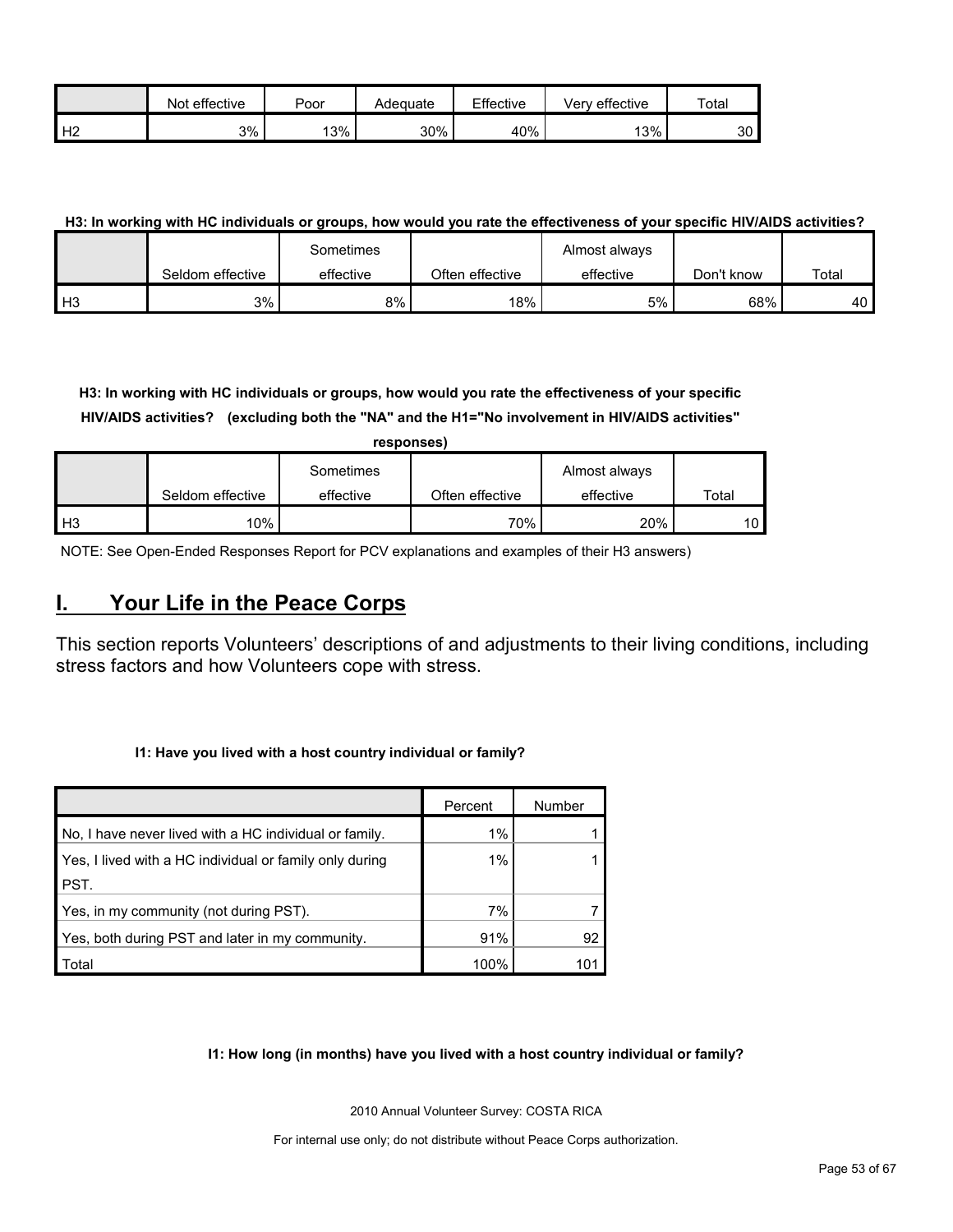|                        | month |    |     | 4   | b  |      | $7 - 11$ | $12 - 16$ | 17-26 |
|------------------------|-------|----|-----|-----|----|------|----------|-----------|-------|
| <b>PST Only</b>        |       |    |     |     |    | 100% |          |           |       |
| Post-PST               | 29%   |    | 29% |     |    | 29%  |          | 14%       |       |
| <b>PST &amp; Later</b> | 4%    | 4% |     | 25% | 9% | 5%   | 15%      | 27%       | 5%    |

**I1: How long (in months) have you lived** 

**with a host country individual or family?**

|                        | $27+$ mos | Total |
|------------------------|-----------|-------|
| PST Only               |           |       |
| Post-PST               |           |       |
| <b>PST &amp; Later</b> | 3%        | q     |

#### **I2: How often do you interact with HCNs in community/family social events?**

|                   |       | Several times a |        | Several times a |         | ∟ess than once a |       |
|-------------------|-------|-----------------|--------|-----------------|---------|------------------|-------|
|                   | Dailv | week            | Weekly | month           | Monthly | month            | Total |
| $\overline{1}$ 12 | 54%   | 18%             | 12%    | 10%             | 4%      | 2%               | 101   |

#### **I3: How integrated into your community do you feel now?**

|    | Not at all | Minimally | Adeauatelv | Considerabl∨ | Exceptionally | Total |
|----|------------|-----------|------------|--------------|---------------|-------|
| 13 | 2%         | 14%       | 24%        | 34%          | 27%           | 101   |

**I4a: Do you have the following at your worksite?**

|               | Never | Sometimes | Usuallv | Always | $\tau$ otal |
|---------------|-------|-----------|---------|--------|-------------|
| Electricity   | $1\%$ | 24%       | 20%     | 55%    | 99          |
| Running water | $1\%$ | 25%       | 24%     | 49%    | 99          |

|  |  | 14b: Do you have the following at your residence? |
|--|--|---------------------------------------------------|
|--|--|---------------------------------------------------|

|               | Never | Sometimes | Usuallv | Always | ⊤otal |
|---------------|-------|-----------|---------|--------|-------|
| Electricity   |       | 23%       | 28%     | 49%    | 100   |
| Running water | $1\%$ | 24%       | 26%     | 49%    | 100   |

2010 Annual Volunteer Survey: COSTA RICA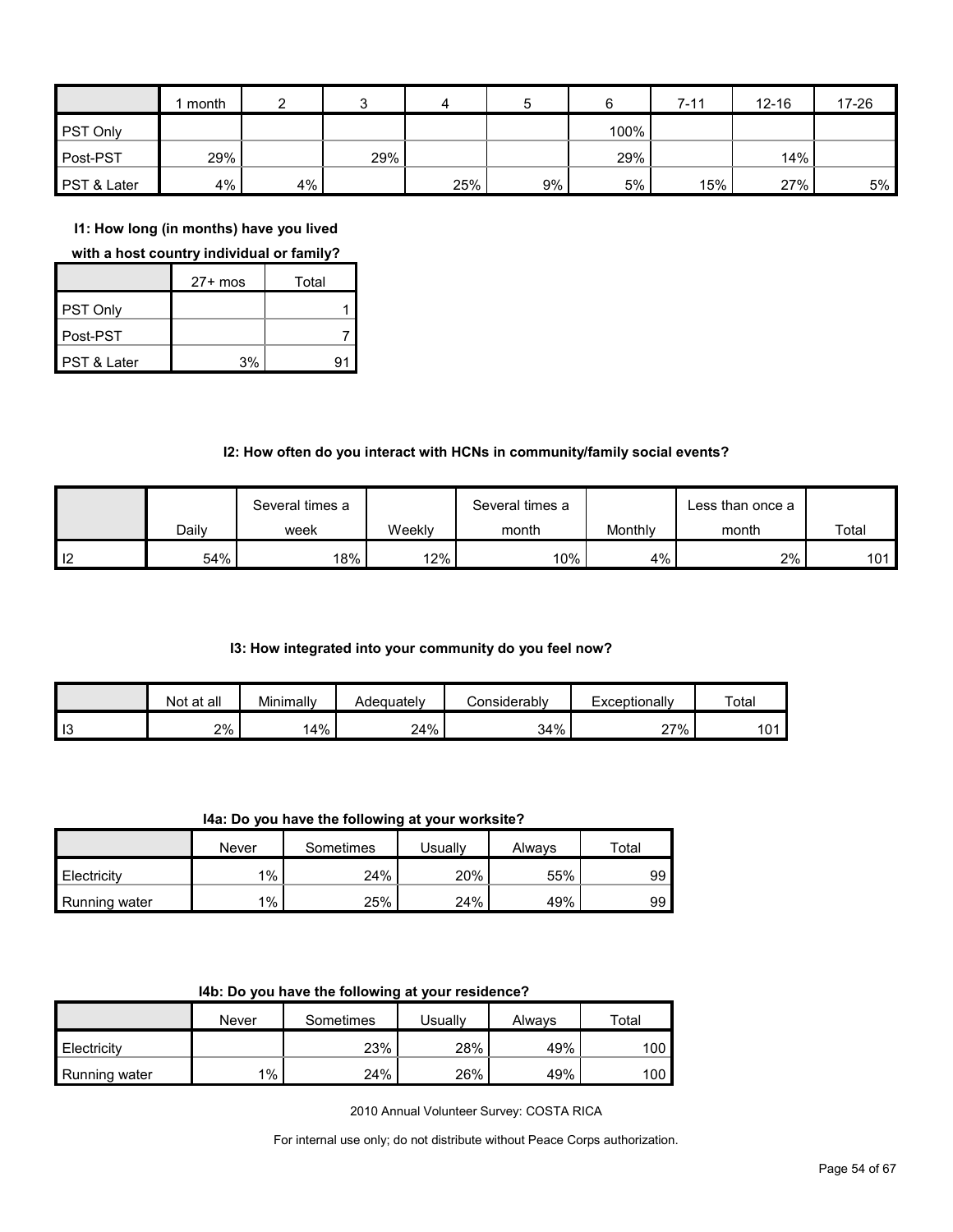|                                  | Not at all | Less than monthly | Monthly | Weekly | Daily | Total            |
|----------------------------------|------------|-------------------|---------|--------|-------|------------------|
| Landline phone                   | 5%         | $1\%$             | 2%      | 4%     | 88%   | 101 <sub>1</sub> |
| Computer                         | $1\%$      |                   |         | 16%    | 83%   | 101              |
| Internet                         |            | $1\%$             | 5%      | 50%    | 45%   | 101              |
| Cell phone (voice)               | 13%        |                   | 2%      | 4%     | 81%   | 101              |
| Text messaging                   | 14%        |                   | 2%      | 5%     | 79%   | 101              |
| Voice over internet, e.g., SKYPE | 14%        | 10%               | 11%     | 32%    | 33%   | 100              |
| Webcam/internet video            | 19%        | 7%                | 12%     | 34%    | 28%   | 100 <sub>1</sub> |

**I5: How often do you have access to--?**

**I6: Where do you most frequently connect to the Internet?**

|        |                |          | Another person's |               | I PC office/satellite | Other: Please |       |
|--------|----------------|----------|------------------|---------------|-----------------------|---------------|-------|
|        | Your residence | At work  | home             | Internet cafe | office                | specify       | Total |
| $ $ 16 | 21%            | $10\%$ . | 4%               | 55%           |                       | $10\%$        | 100 l |

| <b>I6.TEXT: Description of "other" location to connect to Internet</b> |
|------------------------------------------------------------------------|
|------------------------------------------------------------------------|

|                                                | Percent | Number |  |
|------------------------------------------------|---------|--------|--|
| Open-ended results. Not responsive to request. |         |        |  |
|                                                |         |        |  |
|                                                |         |        |  |
|                                                |         |        |  |
|                                                |         |        |  |
|                                                |         |        |  |
|                                                |         |        |  |
|                                                |         |        |  |
|                                                |         |        |  |
|                                                |         |        |  |
|                                                |         |        |  |
| Total                                          | 100%    | 101    |  |

**I7: How long do you travel to access the internet using your typical transport method (one-way trip)?**

2010 Annual Volunteer Survey: COSTA RICA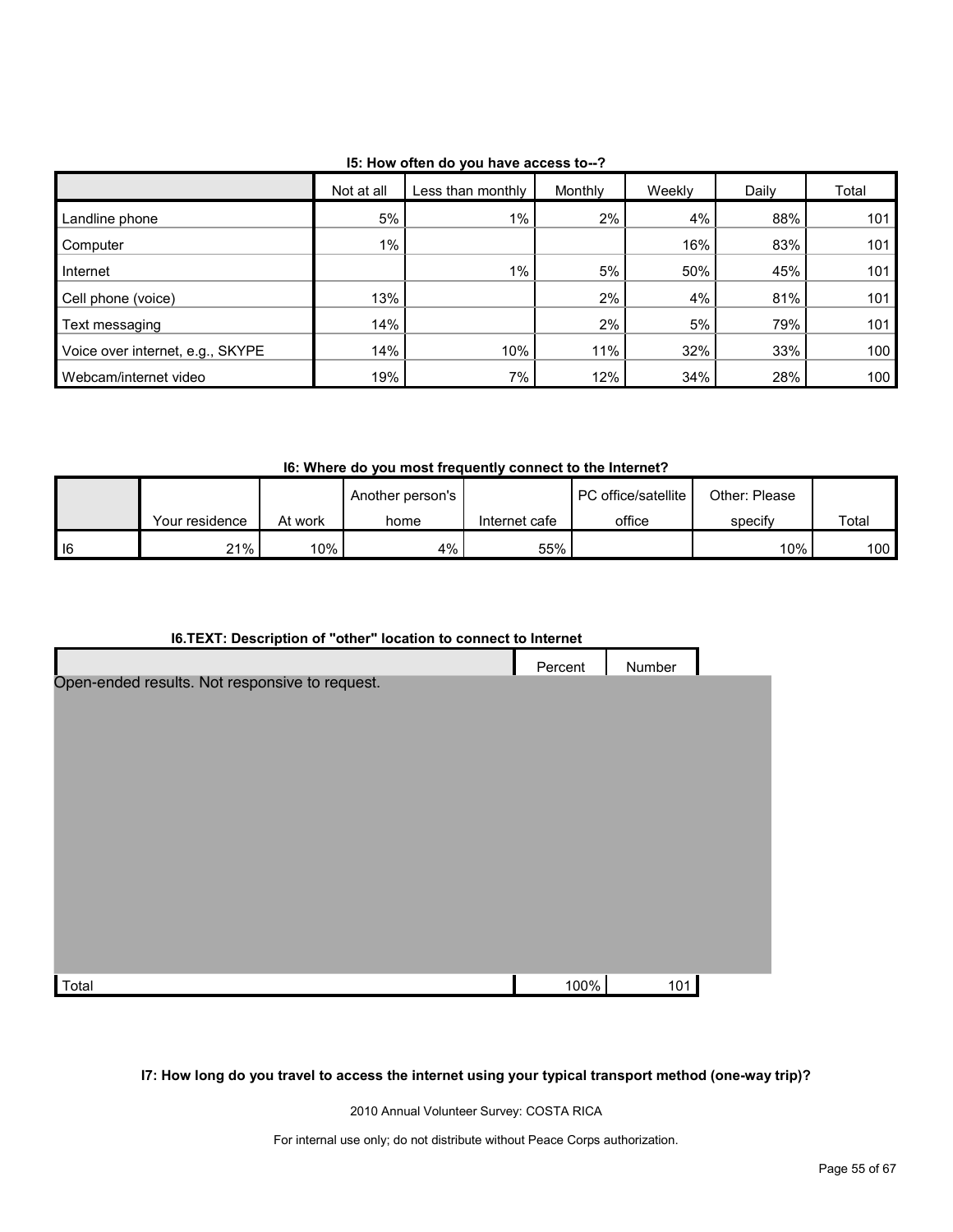|      | Less than one |                  | From two to four |                     | More than eight |                 |
|------|---------------|------------------|------------------|---------------------|-----------------|-----------------|
|      | hour          | One to two hours | hours            | Four to eight hours | hours           | Total           |
| l 17 | 77% 1         | $17\%$           | 6%               |                     |                 | 98 <sub>1</sub> |

## **Percent of Volunteers Traveling to/from Internet Connection in One Day (I8) by Travel Time (I7)**

|                                               |                        |      | 18 Return same day from traveling to Internet<br>connection? |       |
|-----------------------------------------------|------------------------|------|--------------------------------------------------------------|-------|
|                                               |                        | Yes  | No                                                           | Total |
| I7 Typical time to reach Internect connection | Less than one hour     | 77%  | 100%                                                         | 73    |
|                                               | One to two hours       | 18%  |                                                              | 17    |
|                                               | From two to four hours | 5%   |                                                              | 5     |
|                                               | Four to eight hours    |      |                                                              |       |
|                                               | More than eight hours  |      |                                                              |       |
|                                               | Total                  | 100% | 100%                                                         | 95    |

#### **Number of Volunteers Traveling to/from Internet Connection in One Day (I8) by Travel Time (I7)**

|                                               |                        |     | 18 Return same day from traveling to Internet<br>connection? |       |
|-----------------------------------------------|------------------------|-----|--------------------------------------------------------------|-------|
|                                               |                        | Yes | No                                                           | Total |
| I7 Typical time to reach Internect connection | Less than one hour     | 72  |                                                              | 73    |
|                                               | One to two hours       | 17  |                                                              | 17    |
|                                               | From two to four hours | 5   |                                                              | 5     |
|                                               | Four to eight hours    |     |                                                              |       |
|                                               | More than eight hours  |     |                                                              |       |
|                                               | Total                  | 94  |                                                              | 95    |

### **I9: Have you participated in the Coverdell World Wise**

## **Schools/Correspondence Match (CWWS/CM)?**

| Yes - Please          | No - Please       |       |
|-----------------------|-------------------|-------|
| describe your         | describe your     |       |
| activities/interactio | reason(s) for not |       |
| n withCWWS/CM         | participating     | Total |

2010 Annual Volunteer Survey: COSTA RICA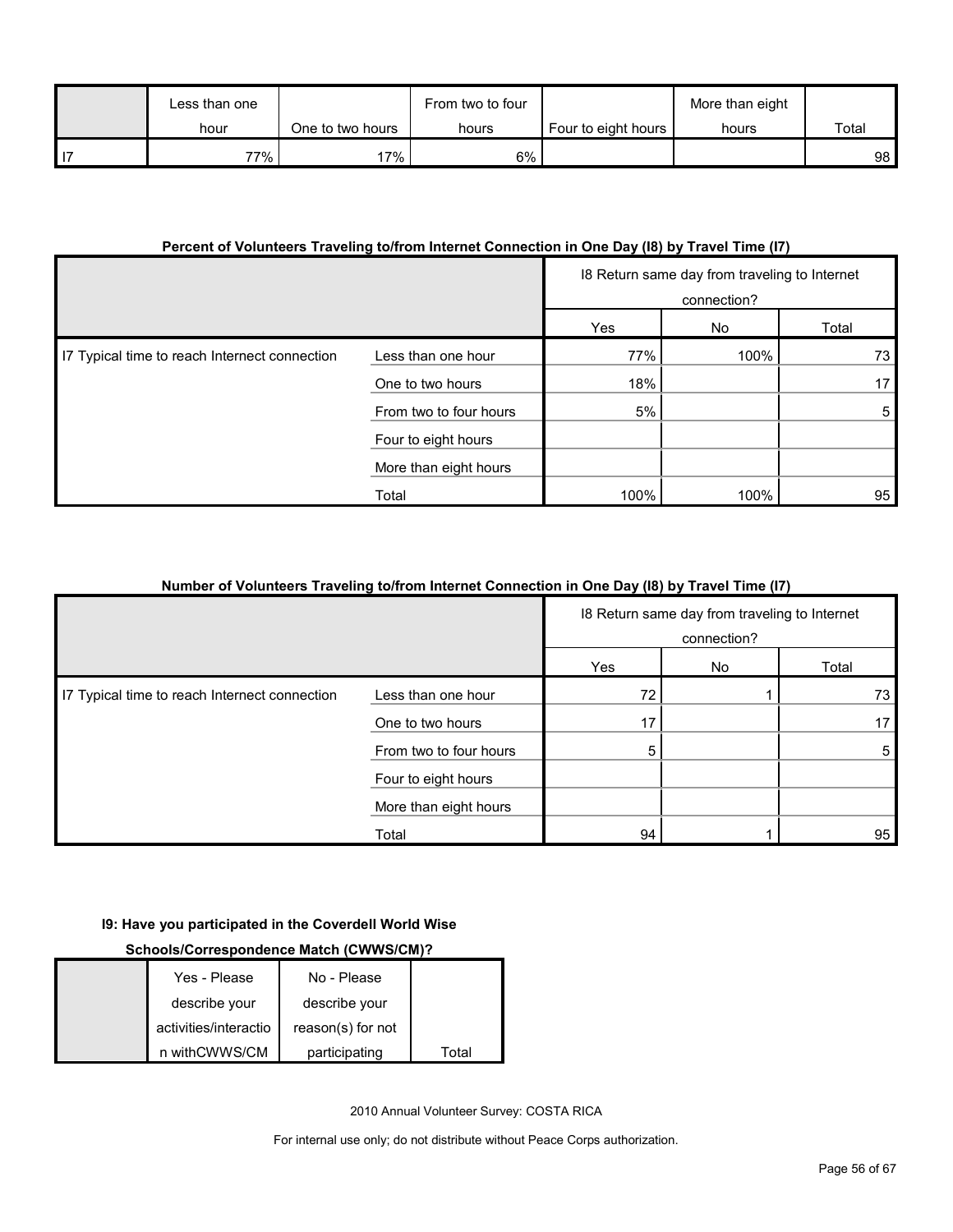| າສ | $-4.0/$ | 10% | 73 |
|----|---------|-----|----|
|    |         |     |    |

NOTE: See the Open-Ended Responses Report for PCV descriptions

of participation and reasons for not participating.

|                                                      | Not at all stressful | Minimally<br>stressful | Moderately<br>stressful | Considerably<br>stressful |
|------------------------------------------------------|----------------------|------------------------|-------------------------|---------------------------|
|                                                      |                      |                        |                         |                           |
| <b>Cultural issues</b>                               | 11%                  | 33%                    | 32%                     | 23%                       |
| Dealing with violence in country                     | 40%                  | 35%                    | 14%                     | 6%                        |
| Health/medical problems                              | 29%                  | 37%                    | 28%                     | 5%                        |
| Issues including family, friends, loved ones in U.S. | 23%                  | 36%                    | 26%                     | 13%                       |
| Isolation/loneliness                                 | 16%                  | 34%                    | 32%                     | 16%                       |
| Local language                                       | 22%                  | 42%                    | 27%                     | 5%                        |
| Primary assignment                                   | 21%                  | 29%                    | 30%                     | 13%                       |
| Romantic relationships in-country                    | 31%                  | 23%                    | 11%                     | 5%                        |
| Interactions with other Volunteers                   | 67%                  | 20%                    | 6%                      | 3%                        |
| Interactions with PC Staff                           | 60%                  | 23%                    | 13%                     | $1\%$                     |
| Safety and security                                  | 42%                  | 40%                    | 14%                     | 3%                        |
| Please specify below<br>Other:                       | 14%                  | 3%                     | 9%                      | 11%                       |

### **I10: To what extent do the following create stress and/or emotional health issues for you?**

#### **I10: To what extent do the following create stress and/or emotional health issues for you?**

|                                                      | Exceptionally |           |       |
|------------------------------------------------------|---------------|-----------|-------|
|                                                      | stressful     | <b>NA</b> | Total |
| <b>Cultural issues</b>                               | 2%            |           | 101   |
| Dealing with violence in country                     |               | 6%        | 101   |
| Health/medical problems                              | 1%            | $1\%$     | 101   |
| Issues including family, friends, loved ones in U.S. | 3%            |           | 101   |
| Isolation/loneliness                                 | 2%            | 1%        | 101   |
| Local language                                       | 5%            |           | 101   |
| Primary assignment                                   | 5%            | 3%        | 101   |
| Romantic relationships in-country                    | 1%            | 30%       | 101   |
| Interactions with other Volunteers                   | 2%            | 2%        | 101   |
| Interactions with PC Staff                           | 1%            | 2%        | 101   |
| Safety and security                                  |               | 2%        | 101   |
| Please specify below<br>Other:                       | 3%            | 60%       | 35    |

2010 Annual Volunteer Survey: COSTA RICA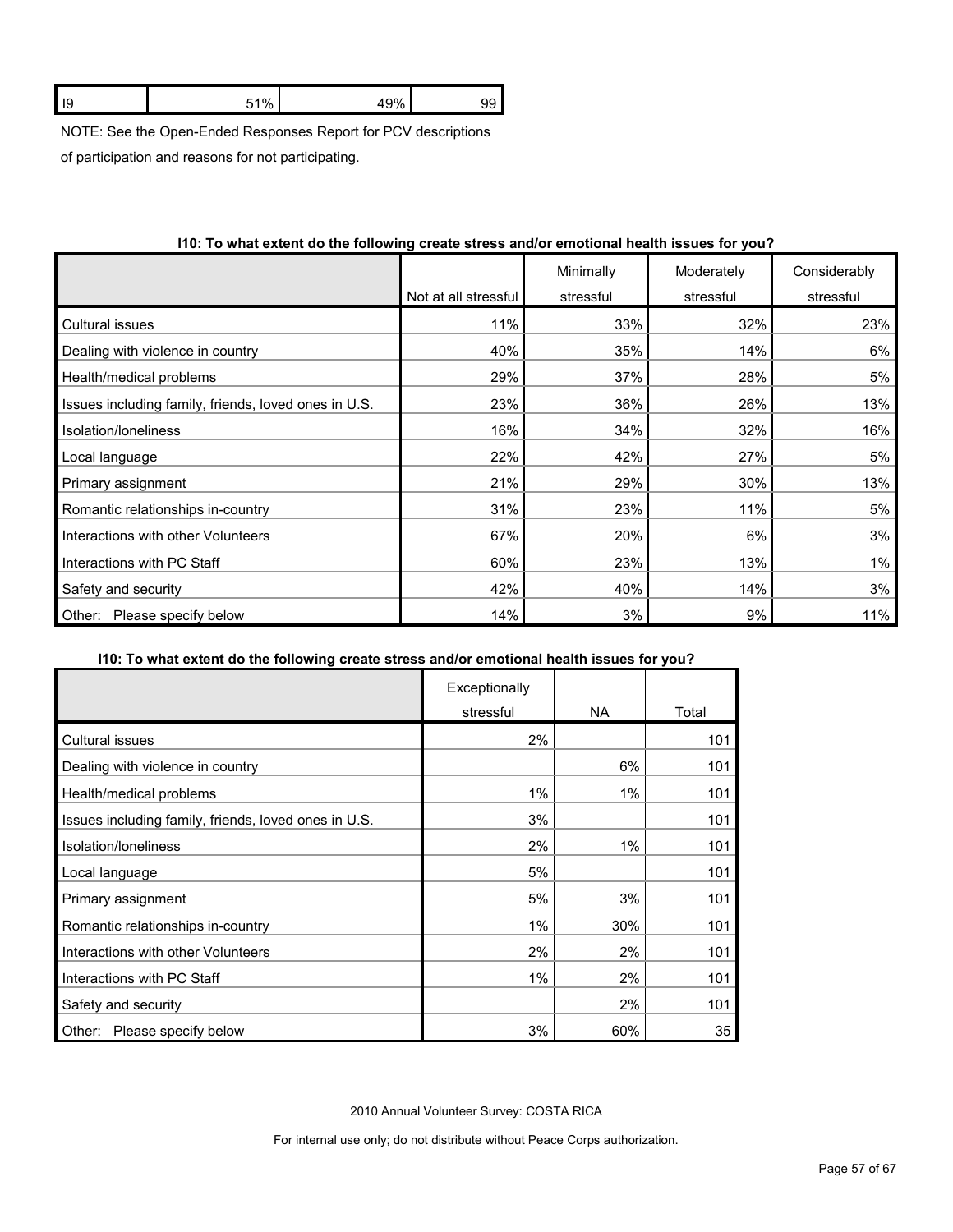| of the milat extent as the fellowing ereals called allargr emotional health locales for your (exclusion) functionally | Not at all stressful | Minimally stressful | Moderately<br>stressful | Considerably<br>stressful |
|-----------------------------------------------------------------------------------------------------------------------|----------------------|---------------------|-------------------------|---------------------------|
| <b>Cultural issues</b>                                                                                                | 11%                  | 33%                 | 32%                     | 23%                       |
| Dealing with violence in country                                                                                      | 42%                  | 37%                 | 15%                     | 6%                        |
| Health/medical problems                                                                                               | 29%                  | 37%                 | 28%                     | 5%                        |
| Issues including family, friends, loved                                                                               | 23%                  | 36%                 | 26%                     | 13%                       |
| ones in U.S.                                                                                                          |                      |                     |                         |                           |
| Isolation/loneliness                                                                                                  | 16%                  | 34%                 | 32%                     | 16%                       |
| Local language                                                                                                        | 22%                  | 42%                 | 27%                     | 5%                        |
| Primary assignment                                                                                                    | 21%                  | 30%                 | 31%                     | 13%                       |
| Romantic relationships in-country                                                                                     | 44%                  | 32%                 | 15%                     | 7%                        |
| Interactions with other Volunteers                                                                                    | 69%                  | 20%                 | 6%                      | 3%                        |
| Interactions with PC Staff                                                                                            | 62%                  | 23%                 | 13%                     | 1%                        |
| Safety and security                                                                                                   | 42%                  | 40%                 | 14%                     | 3%                        |
| Other: Please specify below                                                                                           | 36%                  | 7%                  | 21%                     | 29%                       |

**I10: To what extent do the following create stress and/or emotional health issues for you? (excluding "NA" responses)**

### **I10: To what extent do the following create stress and/or emotional**

#### **health issues for you? (excluding "NA" responses)**

|                                         | Exceptionally |       |
|-----------------------------------------|---------------|-------|
|                                         | stressful     | Total |
| <b>Cultural issues</b>                  | 2%            | 101   |
| Dealing with violence in country        |               | 95    |
| Health/medical problems                 | 1%            | 100   |
| Issues including family, friends, loved | 3%            | 101   |
| ones in U.S.                            |               |       |
| Isolation/loneliness                    | 2%            | 100   |
| Local language                          | 5%            | 101   |
| Primary assignment                      | 5%            | 98    |
| Romantic relationships in-country       | 1%            | 71    |
| Interactions with other Volunteers      | 2%            | 99    |
| Interactions with PC Staff              | 1%            | 99    |
| Safety and security                     |               | 99    |
| Please specify below<br>Other:          | 7%            | 14    |

2010 Annual Volunteer Survey: COSTA RICA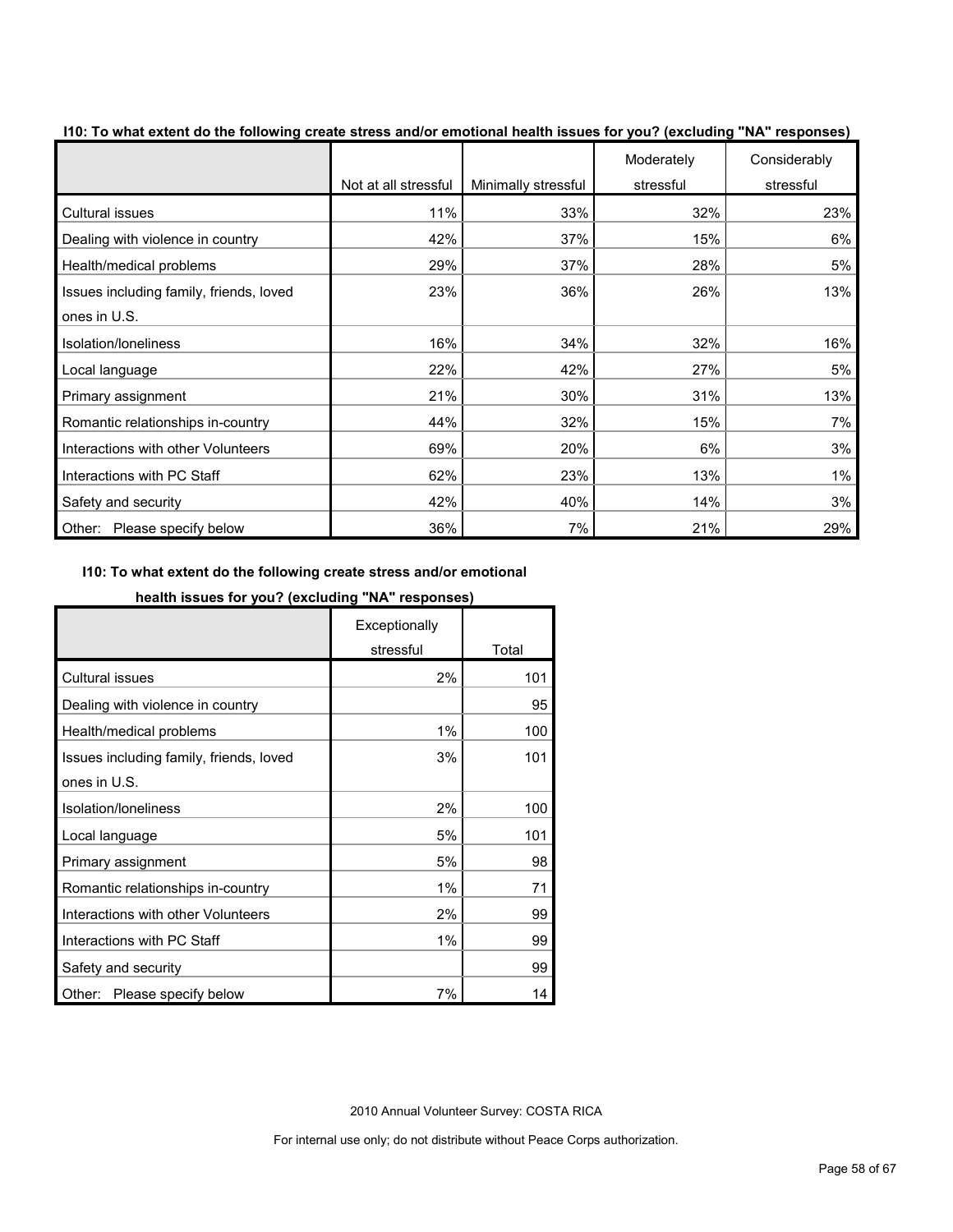|                                                | Percent | Number |
|------------------------------------------------|---------|--------|
| Open-ended results. Not responsive to request. |         |        |
|                                                |         |        |
|                                                |         |        |
|                                                |         |        |
|                                                |         |        |
|                                                |         |        |
|                                                |         |        |
|                                                |         |        |
|                                                |         |        |
|                                                |         |        |
|                                                |         |        |
|                                                |         |        |
| Total                                          | 100%    | 101    |

NOTE: Long PCV descriptions of "other" factors may have be cut off in this table. The complete text is available upon request from OSIRP.

|                                    |                      | % Using This          | <b>Total PCVs</b> |
|------------------------------------|----------------------|-----------------------|-------------------|
|                                    | <b>PCV Responses</b> | <b>Stress Reducer</b> | Responding        |
| Friends/family in U.S.             | 85                   | 86%                   |                   |
| Pursue personal hobbies/interests  | 81                   | 82%                   |                   |
| Participate in sports/exercise     | 79                   | 80%                   |                   |
| PCVs outside my community          | 77                   | 78%                   |                   |
| Leave community for a time         | 69                   | 70%                   |                   |
| Co-workers/friends (not PCVs)      | 52                   | 53%                   |                   |
| My host family                     | 46                   | 46%                   |                   |
| Get involved in other projects     | 46                   | 46%                   |                   |
| Meditate                           | 32                   | 32%                   |                   |
| PC in-country staff                | 20                   | 20%                   |                   |
| Pray                               | 18                   | 18%                   |                   |
| PCVs in my community               | 13                   | 13%                   |                   |
| Peer Support Network               | 10                   | 10%                   |                   |
| Other activities                   | 9                    | 9%                    |                   |
| <b>Others</b>                      |                      | 7%                    |                   |
| Attend individual/group counseling |                      | 1%                    |                   |

## **I11: Please mark all of the typical ways in which you cope with stress.**

2010 Annual Volunteer Survey: COSTA RICA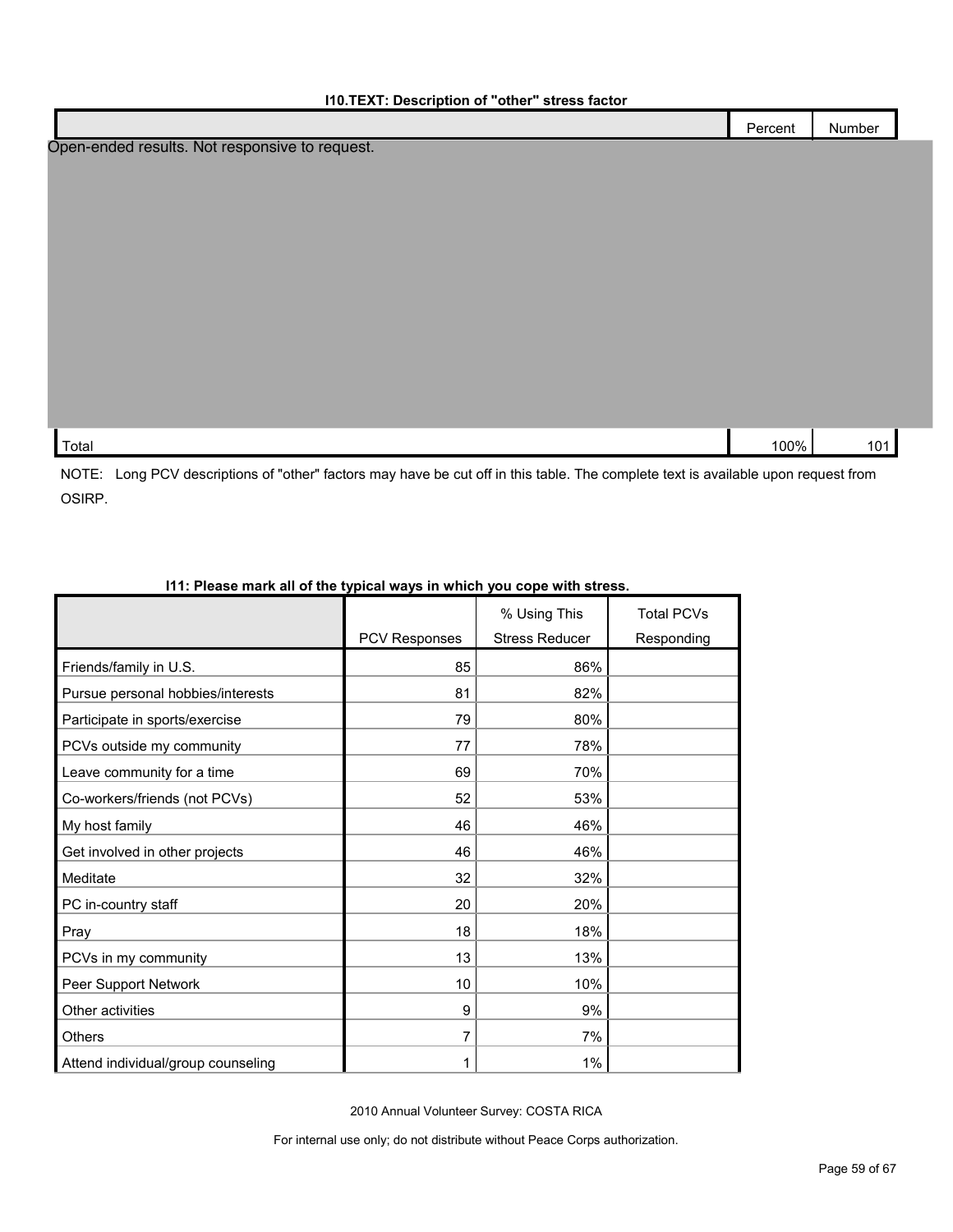| <b>Office of Special Services</b> |  |  |
|-----------------------------------|--|--|
| Total                             |  |  |

\*Percents total to more than 100% since Volunteers were asked to "mark all that apply."

| 111: Others I talk with to reduce stress       |         |        |  |
|------------------------------------------------|---------|--------|--|
|                                                | Percent | Number |  |
| Open-ended results. Not responsive to request. |         |        |  |
| ʻotal                                          | 100%    | 101    |  |

| <b>111: Other activities to reduce stress</b>  |         |        |  |  |
|------------------------------------------------|---------|--------|--|--|
|                                                | Percent | Number |  |  |
| Open-ended results. Not responsive to request. |         |        |  |  |
|                                                |         |        |  |  |
|                                                |         |        |  |  |
|                                                |         |        |  |  |
|                                                |         |        |  |  |
|                                                |         |        |  |  |
|                                                |         |        |  |  |
|                                                |         |        |  |  |
|                                                |         |        |  |  |
|                                                |         |        |  |  |
| Total                                          | 100%    | 101    |  |  |

#### **I8: When asked about ways of coping with stress, Volunteers who**

**answered "No stress"** 

2010 Annual Volunteer Survey: COSTA RICA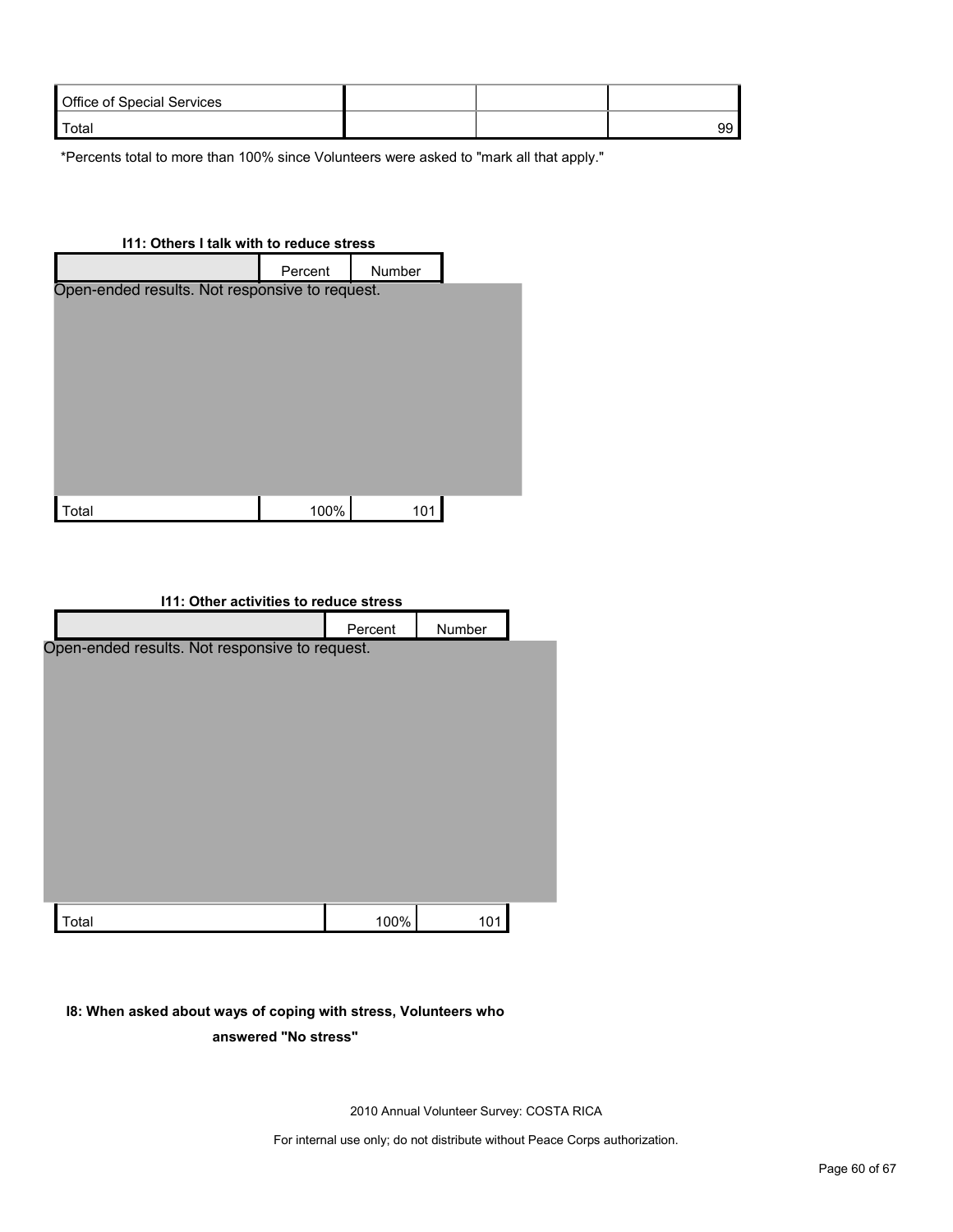|                     | NA  | Yes, I have no<br>stress | Total |
|---------------------|-----|--------------------------|-------|
| <b>I11.NOSTRESS</b> | 98% | 2%                       |       |

## <span id="page-60-0"></span>**J. Overall Assessment of Your Peace Corps Service**

This section reports Volunteers' level of satisfaction with their Peace Corps service and their expectations about completing their service.

|                                         | Not at all | Minimally | Adequately | Considerably | Exceptionally | Total |
|-----------------------------------------|------------|-----------|------------|--------------|---------------|-------|
| Overall Peace Corps service             |            | 7%        | 26%        | 31%          | 37%           | 101   |
| Community involvement                   | $1\%$      | 5%        | 28%        | 44%          | 23%           | 101   |
| <b>Experience with other Volunteers</b> | 2%         | $1\%$     | 22%        | 36%          | 40%           | 101   |
| Work with counterparts/community        | 4%         | 10%       | 39%        | 33%          | 15%           | 101   |
| partners                                |            |           |            |              |               |       |
| Experience with other host country      | 1%         | 6%        | 22%        | 44%          | 28%           | 101   |
| nationals                               |            |           |            |              |               |       |

#### **J1: How personally rewarding do you find your--?**

NOTE: See the Open-Ended Responses Report for PCV comments on J7 "What has been the best aspect of your PC service?"

#### **J2: Today, would you make the same decision to join the Peace Corps?**

|                        | N٥    | Probably not | Possibly | Probably | $\Delta$ efinitelv | Total |
|------------------------|-------|--------------|----------|----------|--------------------|-------|
| $\overline{10}$<br>∣J∠ | $1\%$ | 5%           | 8%       | 21%      | 65%                | 100   |

#### **J3: Would you recommend Peace Corps service to others you think are qualified?**

|      | No    | Probably<br>not | Possibly | Probably | <i>D</i> efinitely | Total |
|------|-------|-----------------|----------|----------|--------------------|-------|
| l J3 | $1\%$ | 2%              | 5%       | 19%      | 73%                | 100   |

| J4: Do you intend to complete your Peace Corps service? |  |
|---------------------------------------------------------|--|
|---------------------------------------------------------|--|

|      | No | Not sure | $\mathsf{v}_{\mathsf{es}}$ | Might extend | Total      |
|------|----|----------|----------------------------|--------------|------------|
| l J4 |    | 7%       | 58%                        | 35%          | 1 O 1<br>v |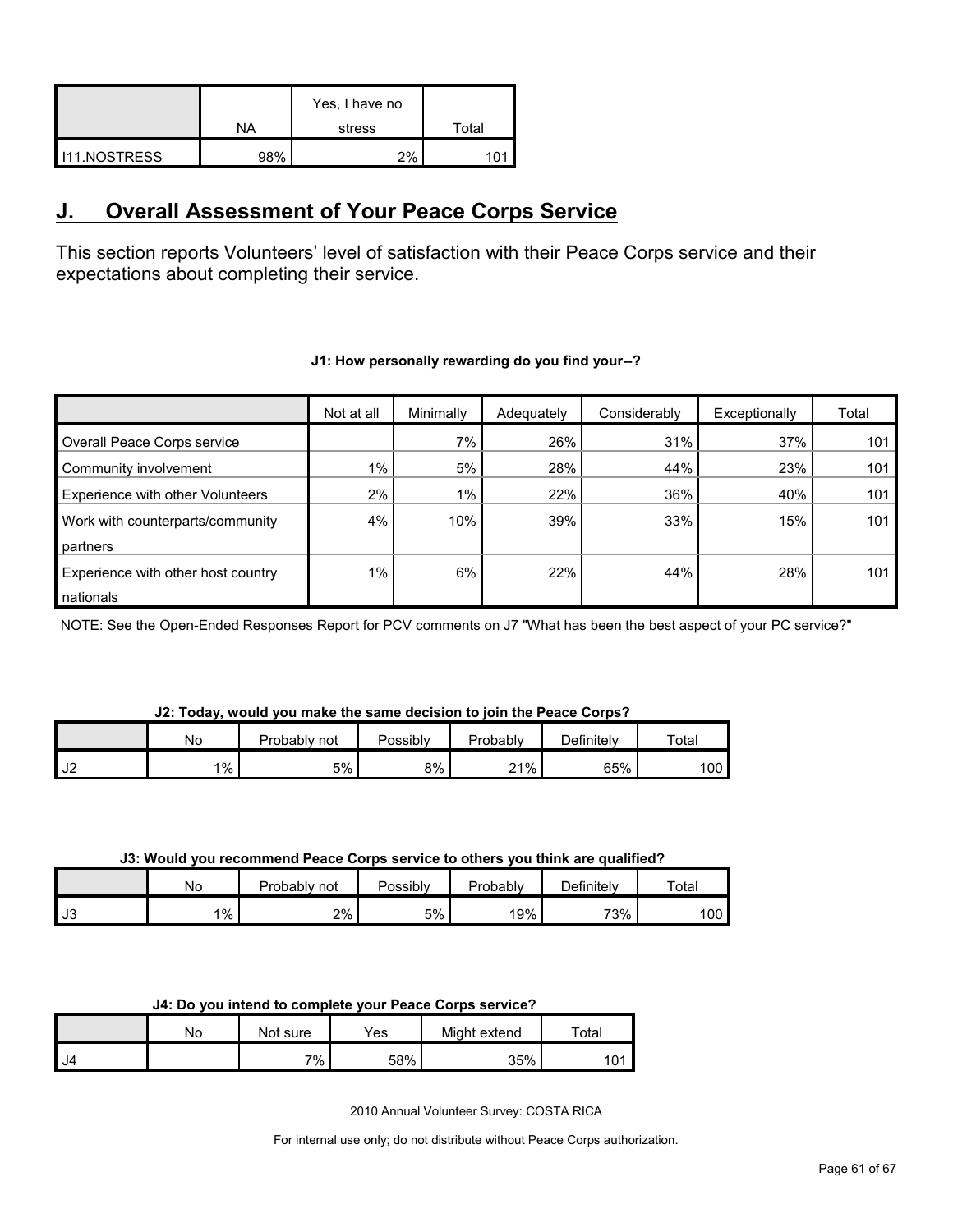|    | <u>JJ. WUUNU VUUTIIVSL CUUNILI V DENENL MIDSL II LIIE FEACE CUI DS DIUYI ANII WAS--- :</u> |         |                   |                  |          |       |  |
|----|--------------------------------------------------------------------------------------------|---------|-------------------|------------------|----------|-------|--|
|    |                                                                                            |         | Refocused/redesig |                  |          |       |  |
|    | Discontinued                                                                               | Reduced | ned               | Maintained as is | Expanded | Total |  |
| J5 | 4%                                                                                         | $7\%$   | 33%               | 40%              | 17% i    | 101   |  |

## **J5: Would your host country benefit most if the Peace Corps program was---?**

NOTE: See the Open-Ended Responses Report for PCV comments on J6 "How can the PC better address the needs of your host country?"

## <span id="page-61-0"></span>**K. Demographics and Factors Affecting Extensions**

This section reports on the age and gender of all respondents. It also reports on the importance Volunteers place on various factors that may influence their decision to extend or not extend their service beyond two years. Volunteers who answered that they either were considering an extension or were already serving beyond two years were asked to rate nine "motivating" factors and nine "challenging" factors. Volunteers could also write in any of their own motivating or challenging factors not included in the list.

## **K1: What is your age?**

|         | 20-29 | $30 - 49$ | 50+ | $\tau$ otal |
|---------|-------|-----------|-----|-------------|
| AGE3grp | 91%   | 9%        | 0%  |             |

**K2: What is your gender?**

|        | Female | Male | ™otal |
|--------|--------|------|-------|
| GENDER | 270/   | 220/ |       |

Other demographic tables are available upon request

### **K8: Are you considering a 3rd year extension?**

|                                              | Percent | Number |
|----------------------------------------------|---------|--------|
| l No                                         | 48%     | 48     |
| May extend beyond my original COS date       | 44%     |        |
| I am now serving beyond my original COS date | 8%      | 8      |
| Total                                        | 100%    | 100    |

2010 Annual Volunteer Survey: COSTA RICA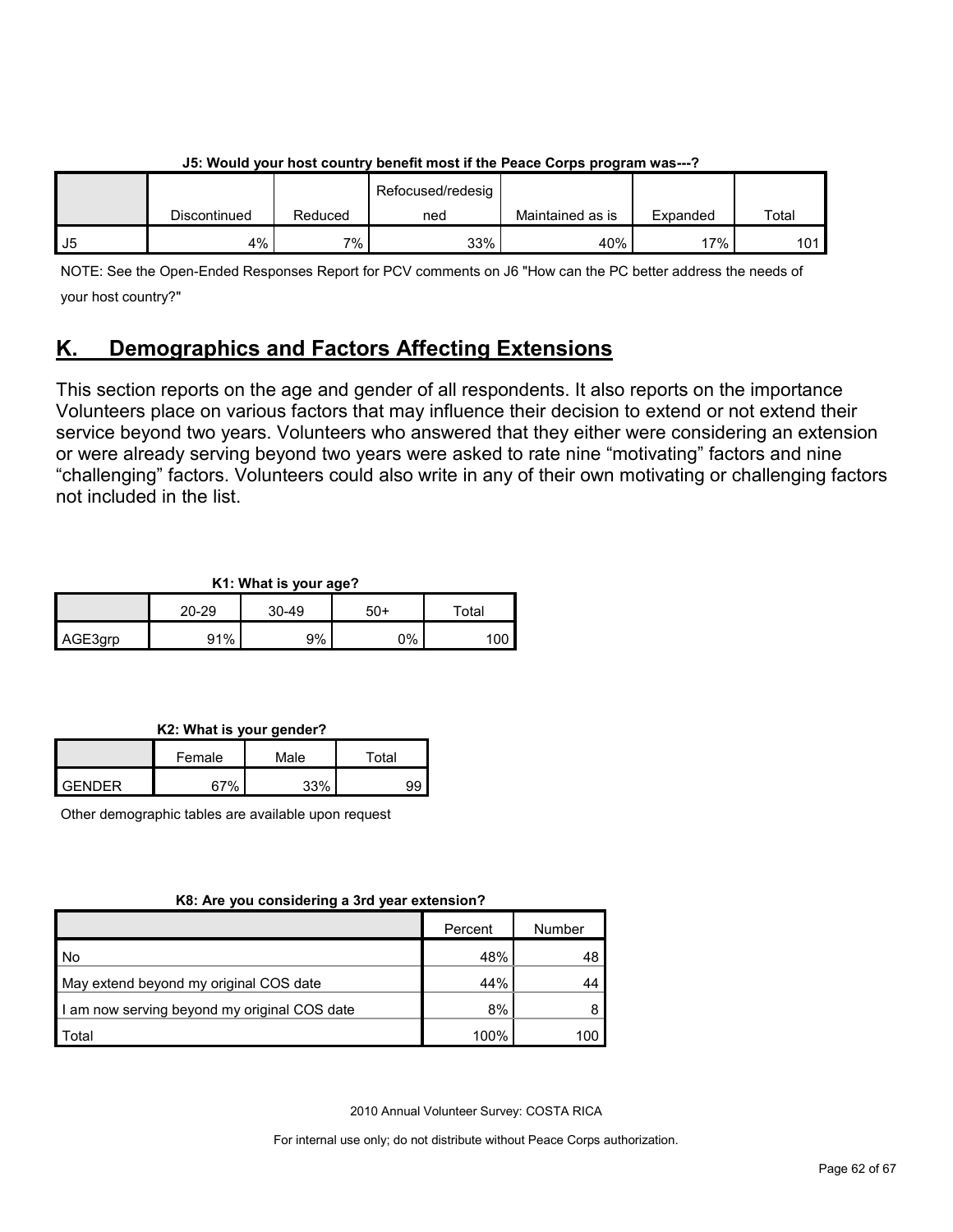|                                                         |               | Somewhat  |           |           |       |
|---------------------------------------------------------|---------------|-----------|-----------|-----------|-------|
|                                                         | Not Important | important | Important | <b>NA</b> | Total |
| Ability to partner with an NGO and/or government        | 27%           | 32%       | 36%       | 5%        | 44    |
| counterpart                                             |               |           |           |           |       |
| Additional financial compensation (higher living        | 14%           | 39%       | 45%       | 2%        | 44    |
| allowance, etc.)                                        |               |           |           |           |       |
| Flexibility to design my extension assignment           | 9%            | 30%       | 61%       |           | 44    |
| Opportunity for more substantive work                   | 2%            | 27%       | 66%       | 5%        | 44    |
| Opportunity to finish or be more productive in my       | 20%           | 34%       | 41%       | 5%        | 44    |
| project                                                 |               |           |           |           |       |
| Opportunity to serve in a different site, country or    | 18%           | 16%       | 61%       | 5%        | 44    |
| project                                                 |               |           |           |           |       |
| Opportunity to take on additional responsibilities with | 23%           | 41%       | 32%       | 5%        | 44    |
| PC at post                                              |               |           |           |           |       |
| Recognition of excellent performance                    | 41%           | 32%       | 25%       | 2%        | 44    |
| Support from local Peace Corps staff                    | 16%           | 27%       | 55%       | 2%        | 44    |
| Please specify below<br>Other:                          |               |           | 31%       | 69%       | 13    |

## **Ext Q1: Comparison of Reasons for Extending by Importance to PCVs Who May Extend Beyond COS**

NOTE: This table includes only PCVs who answered K8="May extend beyond my original COS date"

| EXT QT. Comparison of Reasons for Extending by importance to FCVS Serving an Extension |               |                       |           |           |       |
|----------------------------------------------------------------------------------------|---------------|-----------------------|-----------|-----------|-------|
|                                                                                        | Not Important | Somewhat<br>important | Important | <b>NA</b> | Total |
| Ability to partner with an NGO and/or government<br>counterpart                        |               | 38%                   | 63%       |           | 8     |
| Additional financial compensation (higher living<br>allowance, etc.)                   | 38%           | 38%                   | 25%       |           | 8     |
| Flexibility to design my extension assignment                                          |               | 38%                   | 63%       |           | 8     |
| Opportunity for more substantive work                                                  |               | 13%                   | 88%       |           | 8     |
| Opportunity to finish or be more productive in my<br>project                           |               | 25%                   | 50%       | 25%       | 8     |
| Opportunity to serve in a different site, country or<br>project                        | 13%           | 13%                   | 63%       | 13%       | 8     |
| Opportunity to take on additional responsibilities with<br>PC at post                  | 13%           | 25%                   | 63%       |           | 8     |

## **Ext Q1: Comparison of Reasons for Extending by Importance to PCVs Serving an Extension**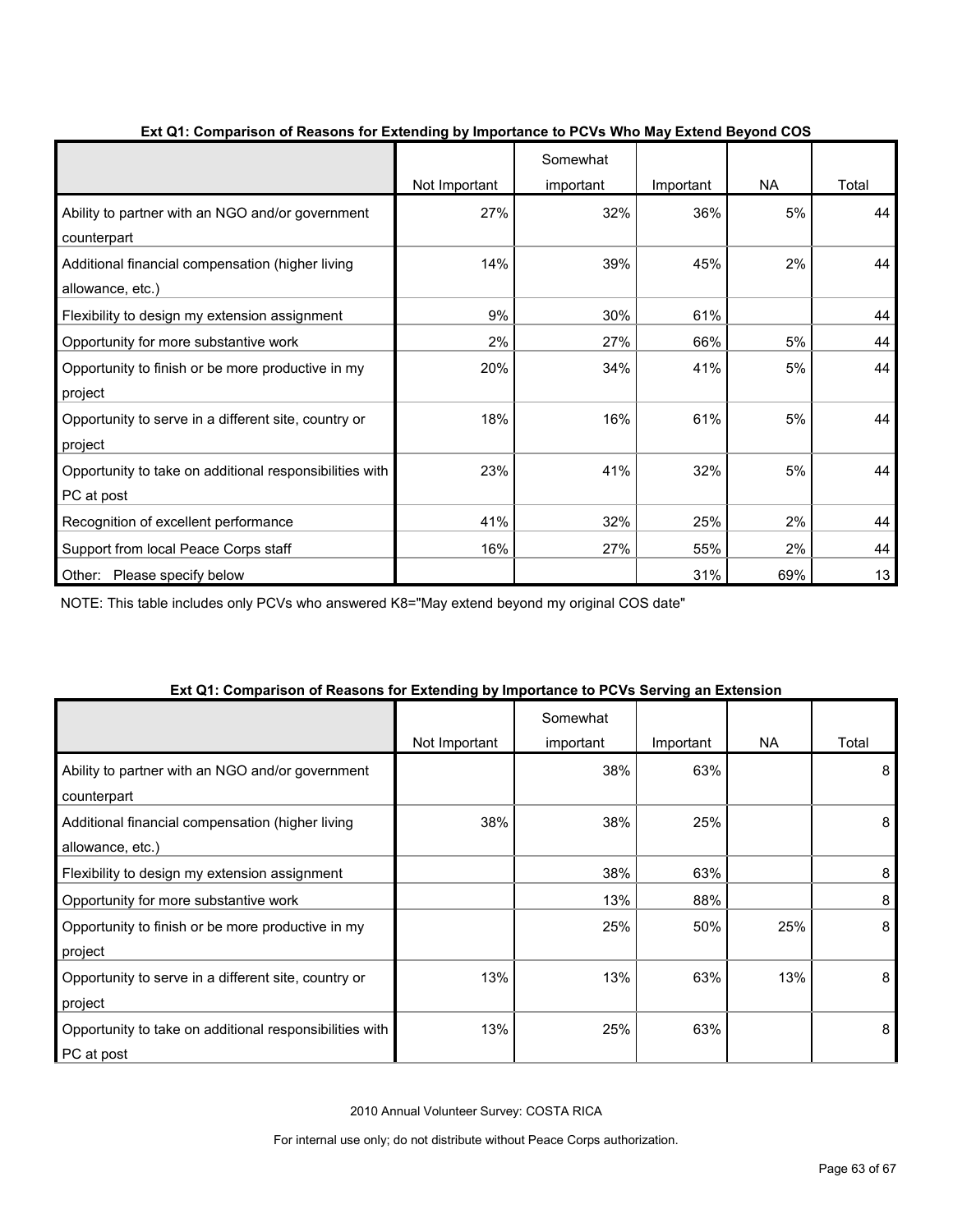| Recognition of excellent performance | 25% | 50% | 25% |     |  |
|--------------------------------------|-----|-----|-----|-----|--|
| Support from local Peace Corps staff |     | 63% | 38% |     |  |
| Other:<br>Please specify below       |     |     | 67% | 33% |  |

NOTE: This table includes only PCVs who answered K8="Now serving beyond my original COS date"

## **Ext Q1: Comparison of Reasons for Extending by Importance to PCVs Who May Extend and PCVs Serving an Extension (excluding all "NA" responses)**

|                                                              | Are you considering a 3rd year extension? |           |           |       |  |  |
|--------------------------------------------------------------|-------------------------------------------|-----------|-----------|-------|--|--|
|                                                              | May extend beyond my original COS date    |           |           |       |  |  |
|                                                              |                                           |           |           |       |  |  |
|                                                              | Not Important                             | important | Important | Total |  |  |
| Ability to partner with an NGO and/or government             | 29%                                       | 33%       | 38%       | 42    |  |  |
| counterpart                                                  |                                           |           |           |       |  |  |
| Additional financial compensation (higher living             | 14%                                       | 40%       | 47%       | 43    |  |  |
| allowance, etc.)                                             |                                           |           |           |       |  |  |
| Flexibility to design my extension assignment                | 9%                                        | 30%       | 61%       | 44    |  |  |
| Opportunity for more substantive work                        | 2%                                        | 29%       | 69%       | 42    |  |  |
| Opportunity to finish or be more productive in my project    | 21%                                       | 36%       | 43%       | 42    |  |  |
| Opportunity to serve in a different site, country or project | 19%                                       | 17%       | 64%       | 42    |  |  |
| Opportunity to take on additional responsibilities with PC   | 24%                                       | 43%       | 33%       | 42    |  |  |
| at post                                                      |                                           |           |           |       |  |  |
| Recognition of excellent performance                         | 42%                                       | 33%       | 26%       | 43    |  |  |
| Support from local Peace Corps staff                         | 16%                                       | 28%       | 56%       | 43    |  |  |
| Other: Please specify below                                  |                                           |           | 100%      | 4     |  |  |

NOTE: See Open-Ended Responses Report for "other" reasons for extending beyond COS

#### **Ext Q1: Comparison of Reasons for Extending by Importance to PCVs Who May Extend and PCVs Serving an Extension**

**(excluding all "NA" responses)**

|                                                                      | Are you considering a 3rd year extension?    |           |           |       |  |  |
|----------------------------------------------------------------------|----------------------------------------------|-----------|-----------|-------|--|--|
|                                                                      | I am now serving beyond my original COS date |           |           |       |  |  |
|                                                                      | Somewhat                                     |           |           |       |  |  |
|                                                                      | Not Important                                | important | Important | Total |  |  |
| Ability to partner with an NGO and/or government                     |                                              | 38%       | 63%       | 8     |  |  |
| counterpart                                                          |                                              |           |           |       |  |  |
| Additional financial compensation (higher living<br>allowance, etc.) | 38%                                          | 38%       | 25%       | 8     |  |  |
| Flexibility to design my extension assignment                        |                                              | 38%       | 63%       | 8     |  |  |

2010 Annual Volunteer Survey: COSTA RICA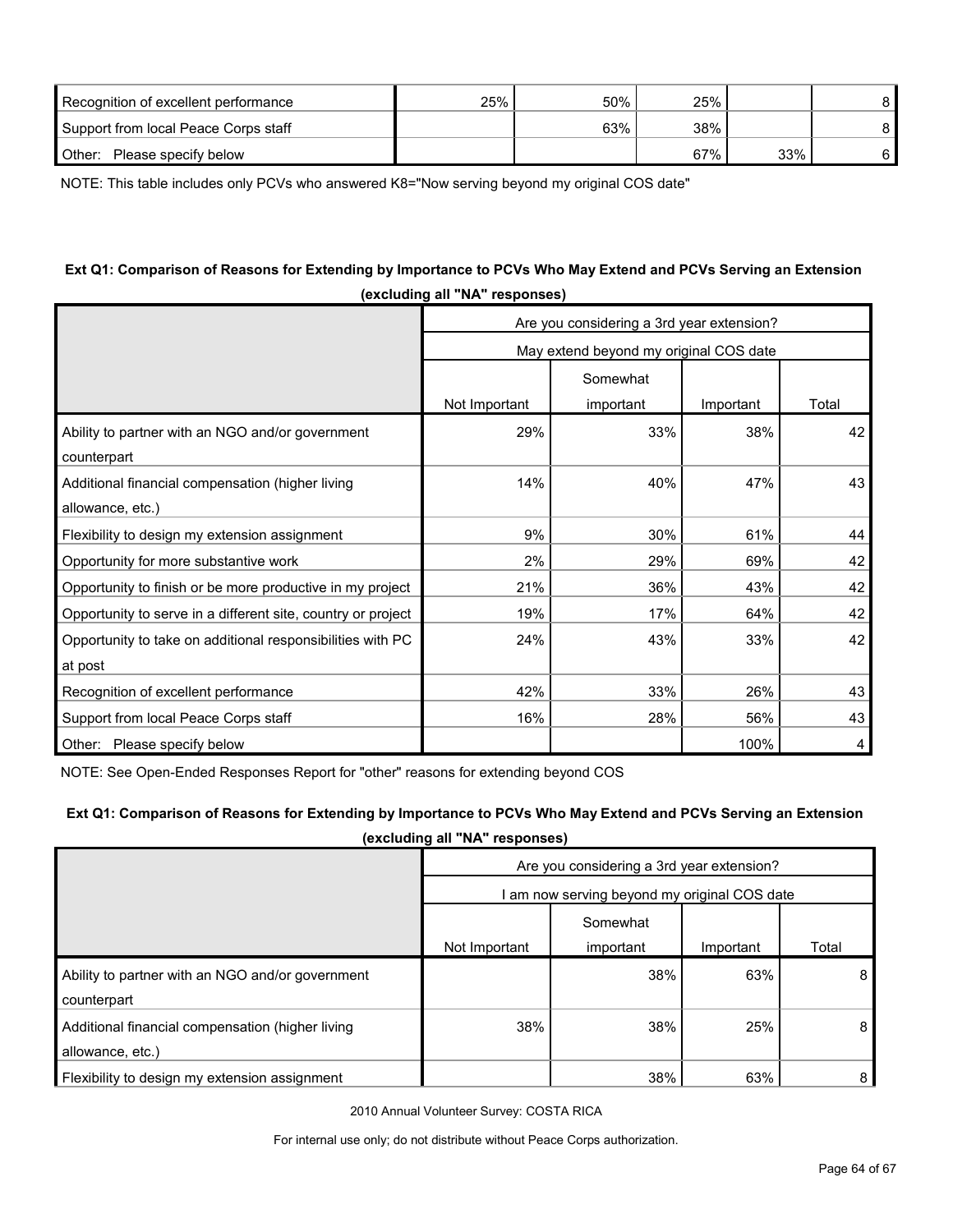| Opportunity for more substantive work                        |     | 13% | 88%  | 8 |
|--------------------------------------------------------------|-----|-----|------|---|
| Opportunity to finish or be more productive in my project    |     | 33% | 67%  | 6 |
| Opportunity to serve in a different site, country or project | 14% | 14% | 71%  |   |
| Opportunity to take on additional responsibilities with PC   | 13% | 25% | 63%  | 8 |
| at post                                                      |     |     |      |   |
| Recognition of excellent performance                         | 25% | 50% | 25%  | 8 |
| Support from local Peace Corps staff                         |     | 63% | 38%  | 8 |
| Other:<br>Please specify below                               |     |     | 100% | 4 |

NOTE: See Open-Ended Responses Report for "other" reasons for extending beyond COS

## **Ext Q2: Comparison of Reasons for Not Extending by Importance to PCVs Who May Serve Beyond COS**

|                                                       |               | Somewhat  |           |     |       |
|-------------------------------------------------------|---------------|-----------|-----------|-----|-------|
|                                                       | Not Important | important | Important | NA. | Total |
| Adjustment to new country or site                     | 34%           | 20%       | 39%       | 7%  | 44    |
| Bureaucratic challenges related to extension          | 19%           | 35%       | 42%       | 5%  | 43    |
| process                                               |               |           |           |     |       |
| Delaying the pursuit of professional/educational      | 25%           | 20%       | 52%       | 2%  | 44    |
| opportunities                                         |               |           |           |     |       |
| Family and personal reasons                           | 9%            | 27%       | 61%       | 2%  | 44    |
| Feeling that I am ready to go home                    | 14%           | 23%       | 61%       | 2%  | 44    |
| Fellow Volunteers are leaving/have left               | 41%           | 30%       | 25%       | 5%  | 44    |
| Lack of information about/difficulty defining the 3rd | 32%           | 23%       | 36%       | 9%  | 44    |
| year extension role                                   |               |           |           |     |       |
| Lack of professional development opportunities        | 27%           | 32%       | 32%       | 9%  | 44    |
| Lack of support from Peace Corps staff                | 44%           | 26%       | 16%       | 14% | 43    |
| Please specify below<br>Other:                        | 11%           |           |           | 89% | 9     |

NOTE: This table includes only PCVs who answered K8="May extend beyond my original COS date"

#### **Ext Q2: Comparison of Reasons for Not Extending by Importance to PCVs Serving Beyond COS**

|                                              | Not Important | Somewhat<br>important | Important | NA  | Total |
|----------------------------------------------|---------------|-----------------------|-----------|-----|-------|
| Adjustment to new country or site            | 38%           | 25%                   | 25%       | 13% | 8     |
| Bureaucratic challenges related to extension | 38%           | 50%                   |           | 13% | 8     |
| process                                      |               |                       |           |     |       |

2010 Annual Volunteer Survey: COSTA RICA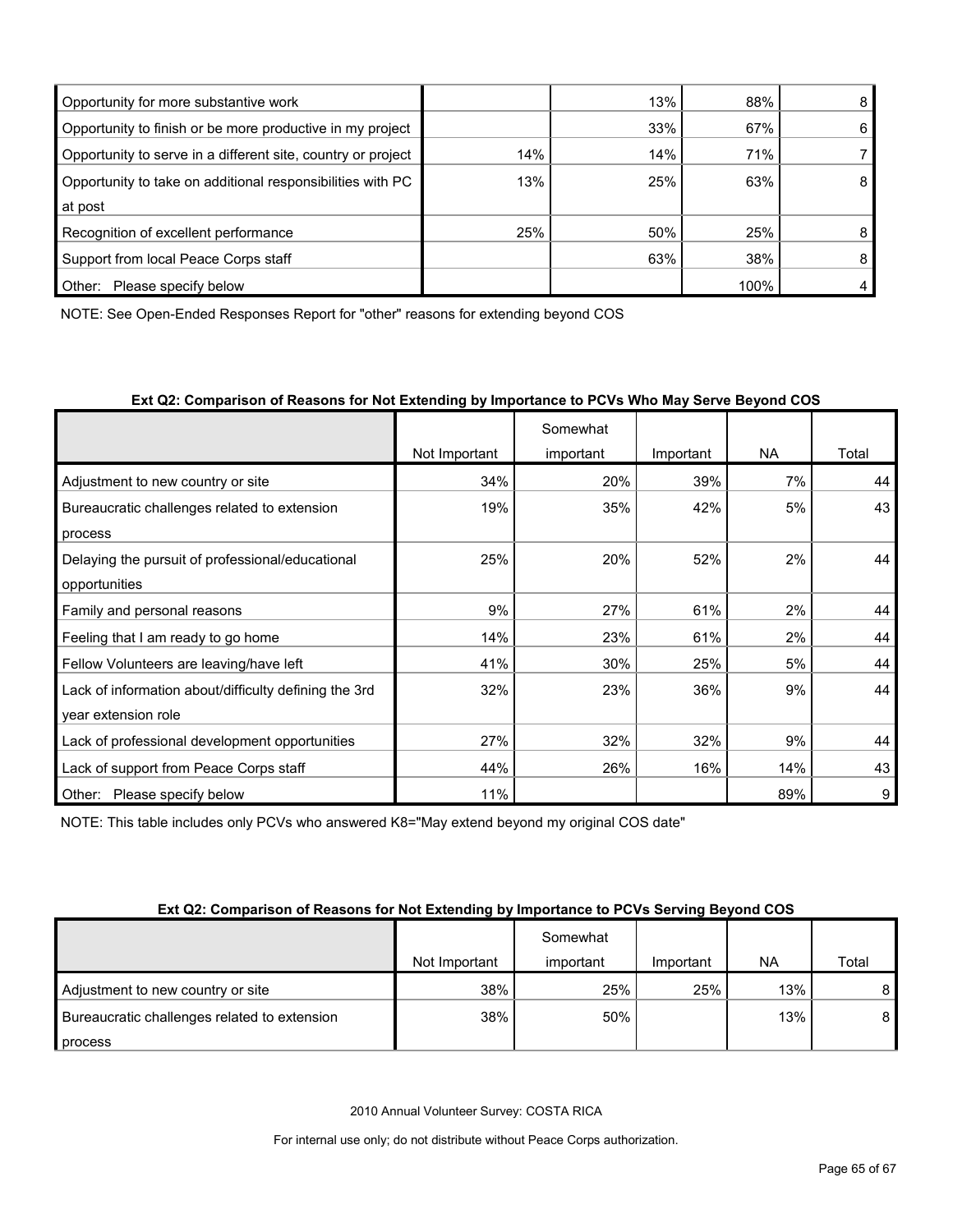| Delaying the pursuit of professional/educational      | 13% | 50% | 25% | 13%  | 8 |
|-------------------------------------------------------|-----|-----|-----|------|---|
| opportunities                                         |     |     |     |      |   |
| Family and personal reasons                           | 13% | 25% | 50% | 13%  | 8 |
| Feeling that I am ready to go home                    | 38% | 13% | 38% | 13%  | 8 |
| Fellow Volunteers are leaving/have left               | 13% | 38% | 38% | 13%  | 8 |
| Lack of information about/difficulty defining the 3rd | 50% | 13% | 25% | 13%  | 8 |
| year extension role                                   |     |     |     |      |   |
| Lack of professional development opportunities        | 13% | 25% | 13% | 50%  | 8 |
| Lack of support from Peace Corps staff                | 25% | 38% |     | 38%  | 8 |
| Other:<br>Please specify below                        |     |     |     | 100% |   |

NOTE: This table includes only PCVs who answered K8="Now serving beyond my original COS date"

## **Ext Q2: Comparison of Reasons for Not Extending by Importance to PCVs Who May Extend and PCVs Serving an Extension (excluding all "NA" responses)**

|                                                            | Are you considering a 3rd year extension? |           |           |       |
|------------------------------------------------------------|-------------------------------------------|-----------|-----------|-------|
|                                                            | May extend beyond my original COS date    |           |           |       |
|                                                            | Somewhat                                  |           |           |       |
|                                                            | Not Important                             | important | Important | Total |
| Adjustment to new country or site                          | 37%                                       | 22%       | 41%       | 41    |
| Bureaucratic challenges related to extension process       | 20%                                       | 37%       | 44%       | 41    |
| Delaying the pursuit of professional/educational           | 26%                                       | 21%       | 53%       | 43    |
| opportunities                                              |                                           |           |           |       |
| Family and personal reasons                                | 9%                                        | 28%       | 63%       | 43    |
| Feeling that I am ready to go home                         | 14%                                       | 23%       | 63%       | 43    |
| Fellow Volunteers are leaving/have left                    | 43%                                       | 31%       | 26%       | 42    |
| Lack of information about/difficulty defining the 3rd year | 35%                                       | 25%       | 40%       | 40    |
| extension role                                             |                                           |           |           |       |
| Lack of professional development opportunities             | 30%                                       | 35%       | 35%       | 40    |
| Lack of support from Peace Corps staff                     | 51%                                       | 30%       | 19%       | 37    |
| Other: Please specify below                                | 100%                                      |           |           |       |

NOTE: See Open-Ended Responses Report for "other" reasons for not extending beyond COS

#### **Ext Q2: Comparison of Reasons for Not Extending by Importance to PCVs Who May Extend and PCVs Serving an**

**Extension (excluding all "NA" responses)**

| Are you considering a 3rd year extension?    |
|----------------------------------------------|
| I am now serving beyond my original COS date |

2010 Annual Volunteer Survey: COSTA RICA